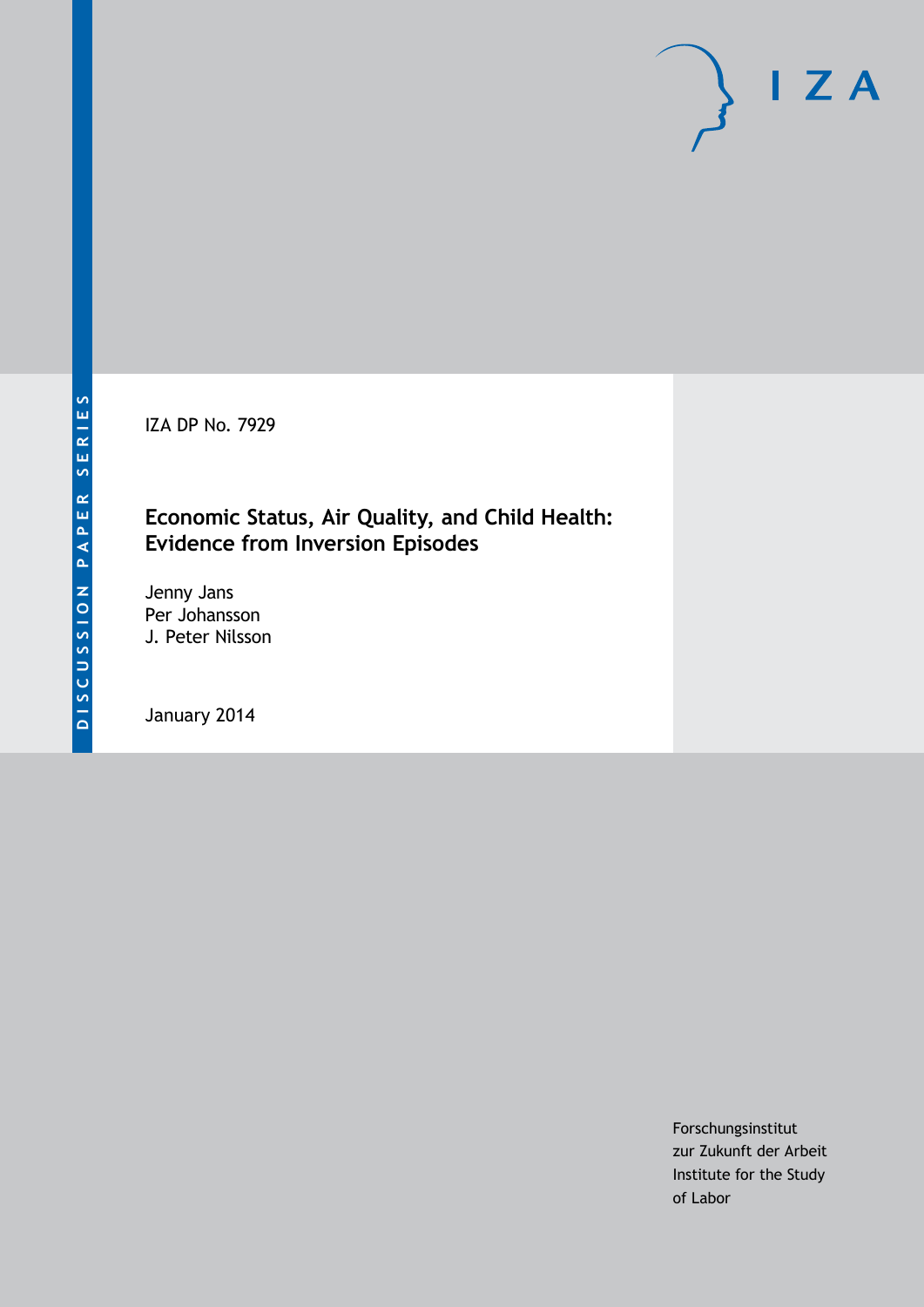# **Economic Status, Air Quality, and Child Health: Evidence from Inversion Episodes**

### **Jenny Jans**

*Uppsala University*

### **Per Johansson**

*IFAU, Uppsala University and IZA*

### **J. Peter Nilsson**

*IIES, UCLS and CHW*

Discussion Paper No. 7929 January 2014

IZA

P.O. Box 7240 53072 Bonn **Germany** 

Phone: +49-228-3894-0 Fax: +49-228-3894-180 E-mail: [iza@iza.org](mailto:iza@iza.org)

Any opinions expressed here are those of the author(s) and not those of IZA. Research published in this series may include views on policy, but the institute itself takes no institutional policy positions. The IZA research network is committed to the IZA Guiding Principles of Research Integrity.

The Institute for the Study of Labor (IZA) in Bonn is a local and virtual international research center and a place of communication between science, politics and business. IZA is an independent nonprofit organization supported by Deutsche Post Foundation. The center is associated with the University of Bonn and offers a stimulating research environment through its international network, workshops and conferences, data service, project support, research visits and doctoral program. IZA engages in (i) original and internationally competitive research in all fields of labor economics, (ii) development of policy concepts, and (iii) dissemination of research results and concepts to the interested public.

IZA Discussion Papers often represent preliminary work and are circulated to encourage discussion. Citation of such a paper should account for its provisional character. A revised version may be available directly from the author.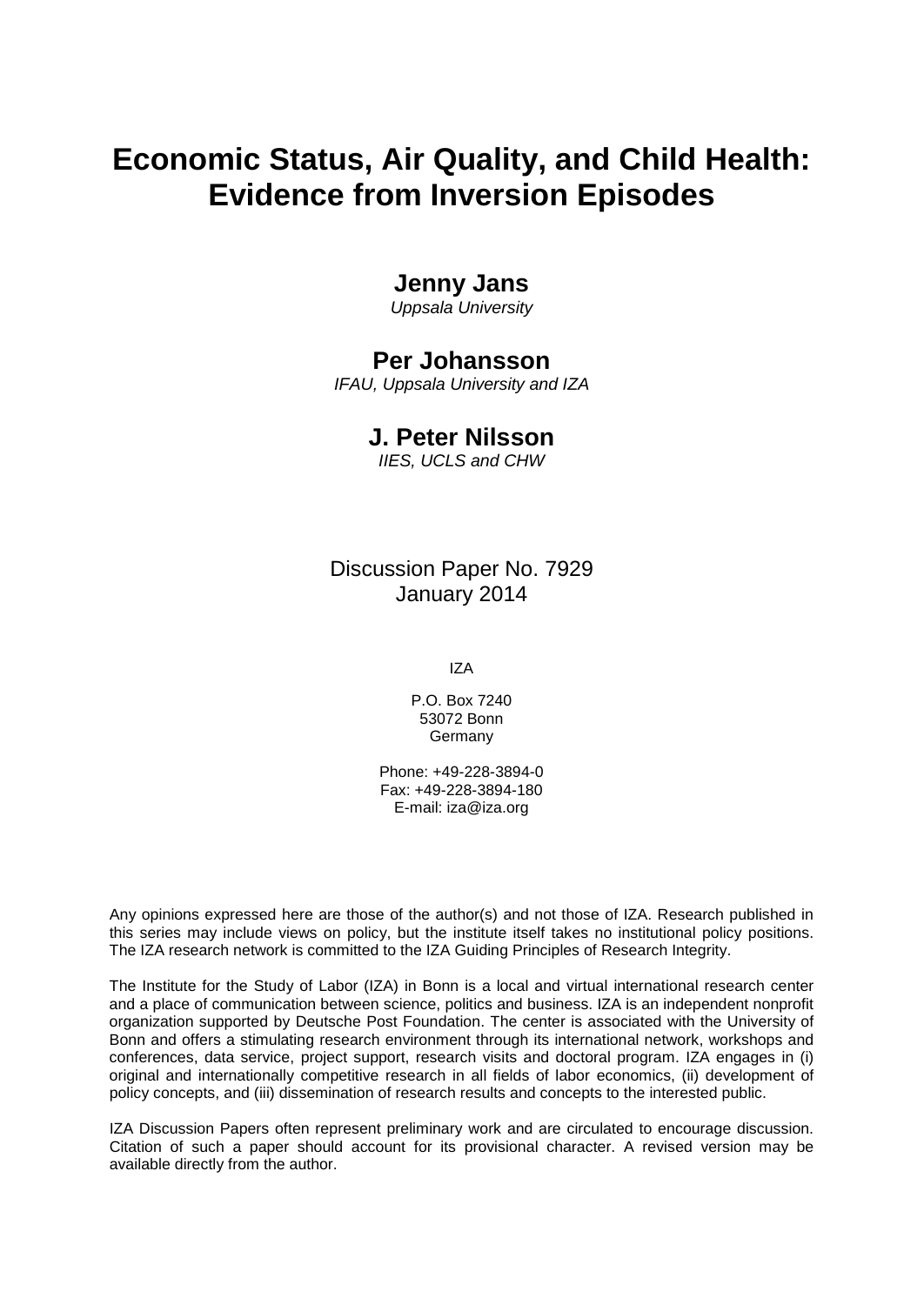IZA Discussion Paper No. 7929 January 2014

# **ABSTRACT**

## **Economic Status, Air Quality, and Child Health: Evidence from Inversion Episodes[\\*](#page-2-0)**

On normal days, the temperature decreases with altitude, allowing air pollutants to rise and disperse. During inversion episodes, a warmer air layer at higher altitude traps pollutants close to the ground. We show how readily available NASA satellite data on vertical temperature profiles can be used to measure inversion episodes on a global scale with high spatial and temporal resolution. Then, we link inversion episode data to ground level pollution monitors and to daily in- and outpatient records for the universe of children in Sweden during a six-year period to provide instrumental variable estimates of the effects of air quality on children's health. The IV estimates show that the respiratory illness health care visit rate increases by 8 percent for each 10 *μm/m³* increase in PM10; an estimate four times higher than conventional estimates. Importantly, by linking the health care data to detailed records of parental background characteristics, we show that children from low-income households suffer significantly more from air pollution than children from high income households. Finally, we provide evidence on the importance of several mechanisms that could contribute to the difference in the impact of air pollution across children in rich and poor households.

JEL Classification: Q53, I1, I3, J24

Keywords: air pollution, health, inversions, environmental policy, instrumental variable, nonparametric regression, socio-economic gradient in health

Corresponding author:

J. Peter Nilsson Institute for International Economic Studies Stockholm University 10691 Stockholm Sweden E-mail: [peter.nilsson@iies.su.se](mailto:peter.nilsson@iies.su.se)

<span id="page-2-0"></span>Earlier versions of this paper have been presented at the ASSA Meetings in Chicago 2010, at Uppsala University (Spring 2010), and the IFAU Workshop in Labor and Public Economics in Öregrund (June 2010), SIEPR Stanford University (Fall 2010), and Statistics Norway (October 2013), Columbia University (November 2013), SOFI (December 2013). Special thanks to Douglas Almond, Ken Chay, and Timo Boppart for helpful suggestions and comments.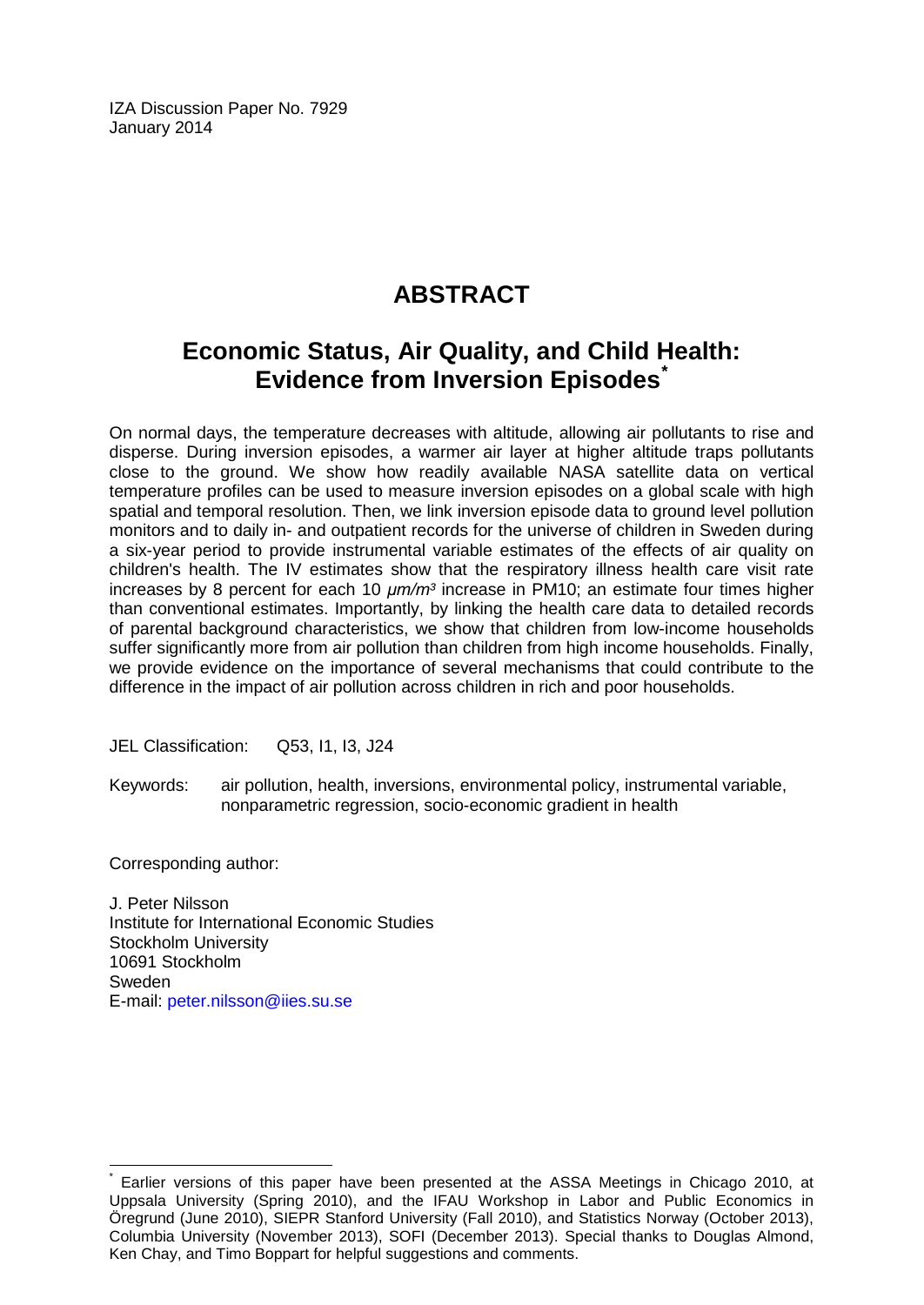### 1 Introduction

Children in low- and high-income households differ in their health and wellbeing. The socio-economic health gap is present at birth and increases over the child's life cycle (Case, Lubotsky and Paxson, 2001). The capacity formation framework of Cunha and Heckman (2007) illustrates how childhood health could generate significant effects on subsequent health, educational attainment and labor market outcomes through dynamic complementarities and cross productivity with the development of cognitive and non-cognitive skills. An increasing number of design based studies have also found that early life health does not only influence adult health, but also educational attainments (Almond, Edlund and Palme, 2009) and labor market outcomes (Almond, 2006; Nilsson, 2008). By now, there is strong evidence on the link between parents' socio economic status and child health (c.f. Currie, 2008 and Almond and Currie, 2011); a link that suggests that parts of the intergenerational persistence in inequality are due to differences in childhood health conditions. Yet, why children from poorer socioeconomic backgrounds experience more frequent and more severe health problems is far from clear.

Differences in environmental amenities have been suggested as one culprit believed to contribute to the socio-economic gap in child health. In this paper, we focus on identifying how one aspect of the environment, ambient air pollution, influences children's respiratory health and to what extent and why poor air quality affects children from different socio economic backgrounds differentially. Respiratory illnesses among children account for a large proportion of the health care costs and productivity loss due to parental work absence related to child health, and asthma is one of the most common chronic conditions among children, affecting around 10-15% of the children in developed countries. Air pollution is believed to be an important factor causing and aggravating respiratory illnesses.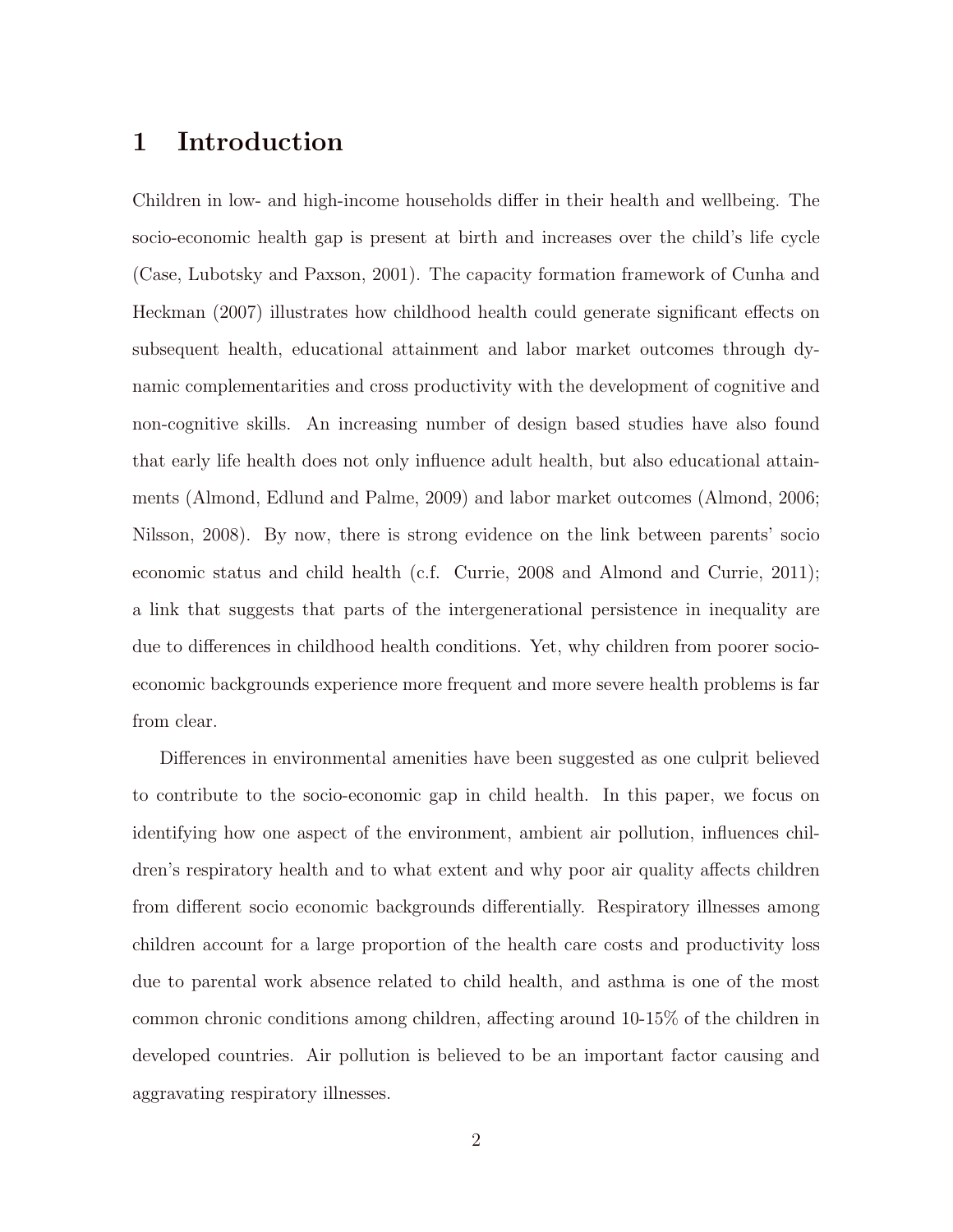The identification of the causal relationship between air quality and child health is, however, hampered by a number of factors. First, high-income parents tend to reside in larger metropolitan areas where pollution levels are, on average, higher and, at the same time, high income parents may have more resources available to mitigate the effects of poor air quality, which potentially leads to the health costs on the general population being understated. Such between city residential sorting may induce substantially biased estimates of the effects of poor air quality. Second, within city sorting may also lead to that families with low-income more often may live close to major roads than high income families, and may therefore be exposed to worse air quality. At the same time, houses in neighborhoods close to the major roads may have a worse standard in general. Thus, there is a clear risk using cross sectional data that the influence of ambient air pollution is overstated if, for example, we are not able to take housing standard, or other aspects of the home environment such as parental smoking, into account. Alternatively, families with children who suffer from e.g. asthma may choose to locate in areas with better air quality, which if not properly taken into account would bias the effect of poor air quality on respiratory illness downwards. Third, since individual monitoring of air pollution exposure is expensive, air quality measures typically stem from a few ambient air quality monitors located in the most polluted areas. Hence, measurement error in pollution exposure is likely to be a serious concern.

To address these issues, this paper uses NASA satellite data on vertical temperature profiles to provide causal estimates of the short term effects of poor air quality on children's health using inversion episodes as an instrumental variable. On normal days, the temperature decreases monotonically with altitude and the constant flow of air between warm and cool areas helps clear pollutants from the ground level air layer. During inversion episodes, the temperature follows a non monotonic pattern in altitude. The temperature first increases with altitude up to the inversion layer, and then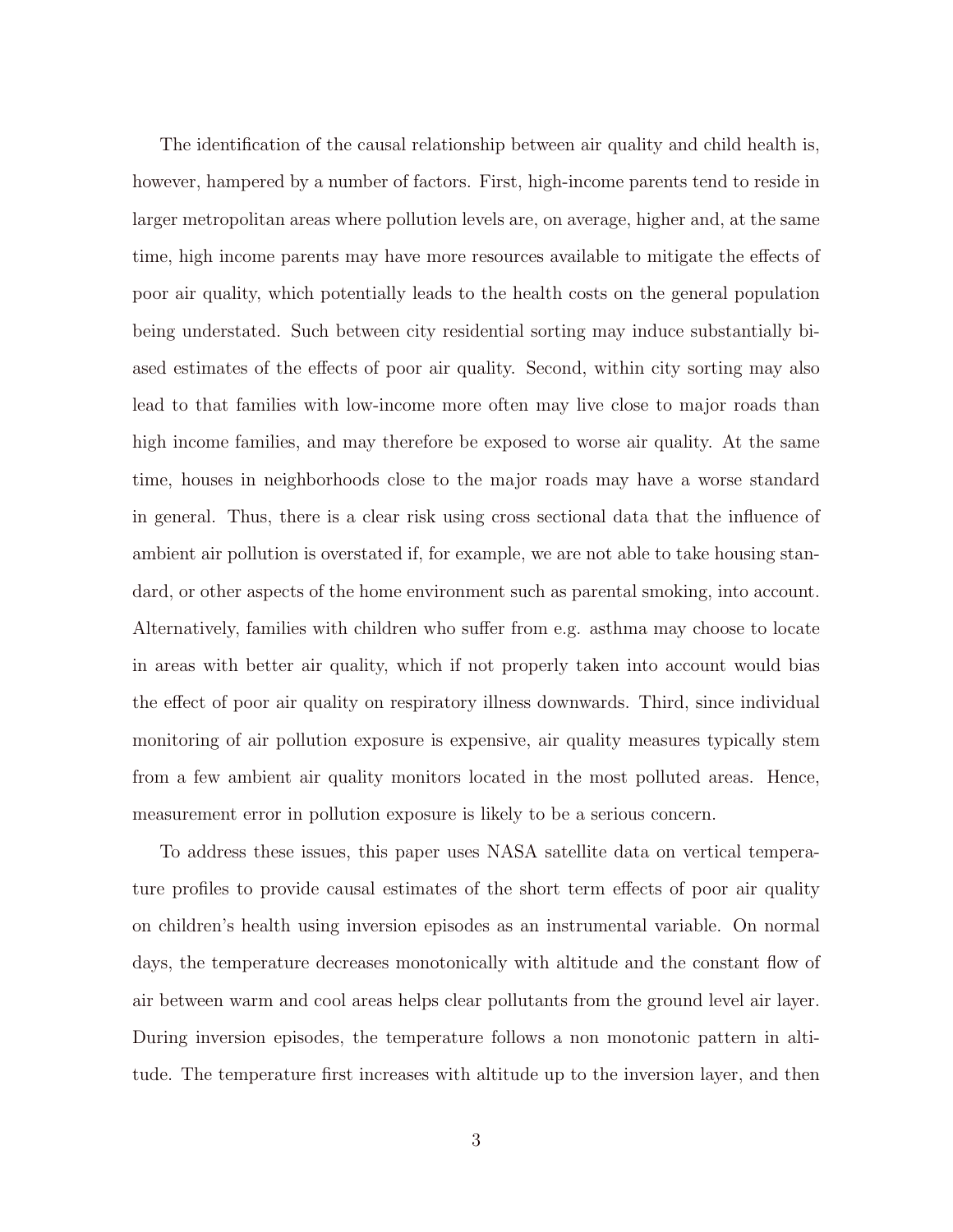decreases with altitude. This leads to a sharp deterioration of air quality in the ground level air layer since pollutants are trapped under the inversion layer.

Using the vertical temperature profile data, which is readily available with high spatial resolution on a global scale, we identify daily temperature inversion episodes for six years. We merge the inversion episode data with ground level air quality monitor data, and provide nonparametric estimates showing that, conditional on ground level weather conditions, there is no apparent relationship between PM10 levels and inversion strength – the temperature difference between the ground level air layer and the air layer just above it – following normal nights. However, following inversion nights, there is a strong positive relationship between inversion strength and PM10 levels.

When combining these data sources with administrative in and outpatient health care records, we find a corresponding pattern between inversion strength and children's respiratory illnesses. On average, following inversion nights, the 24h PM10 levels are 30 percent higher than after normal nights and the respiratory illness rate is five percent higher. At the relatively low pollution levels considered, these estimates suggest that an increase of 10  $\mu$ m/m3 PM10 is associated with an increase of the respiratory health care visit rate by eight percent. This instrumental variable estimate is more than four times larger than the corresponding ordinary least squares estimate from the same data. The relationship between the OLS and the IV is almost identical to estimates in previous studies that also address measurement error, avoidance behavior, and other forms of endogeneity problems but use more context specific instrumental variables (see e.g. Moretti and Neidell, 2011).

The validity of the instrumental variable approach developed here hinges on the assumption that inversion episodes only influence respiratory health by their impact on air quality. This identifying assumption could, for example, be violated if inversion episodes also change e.g. children's outdoor activities. For example, if inversion episodes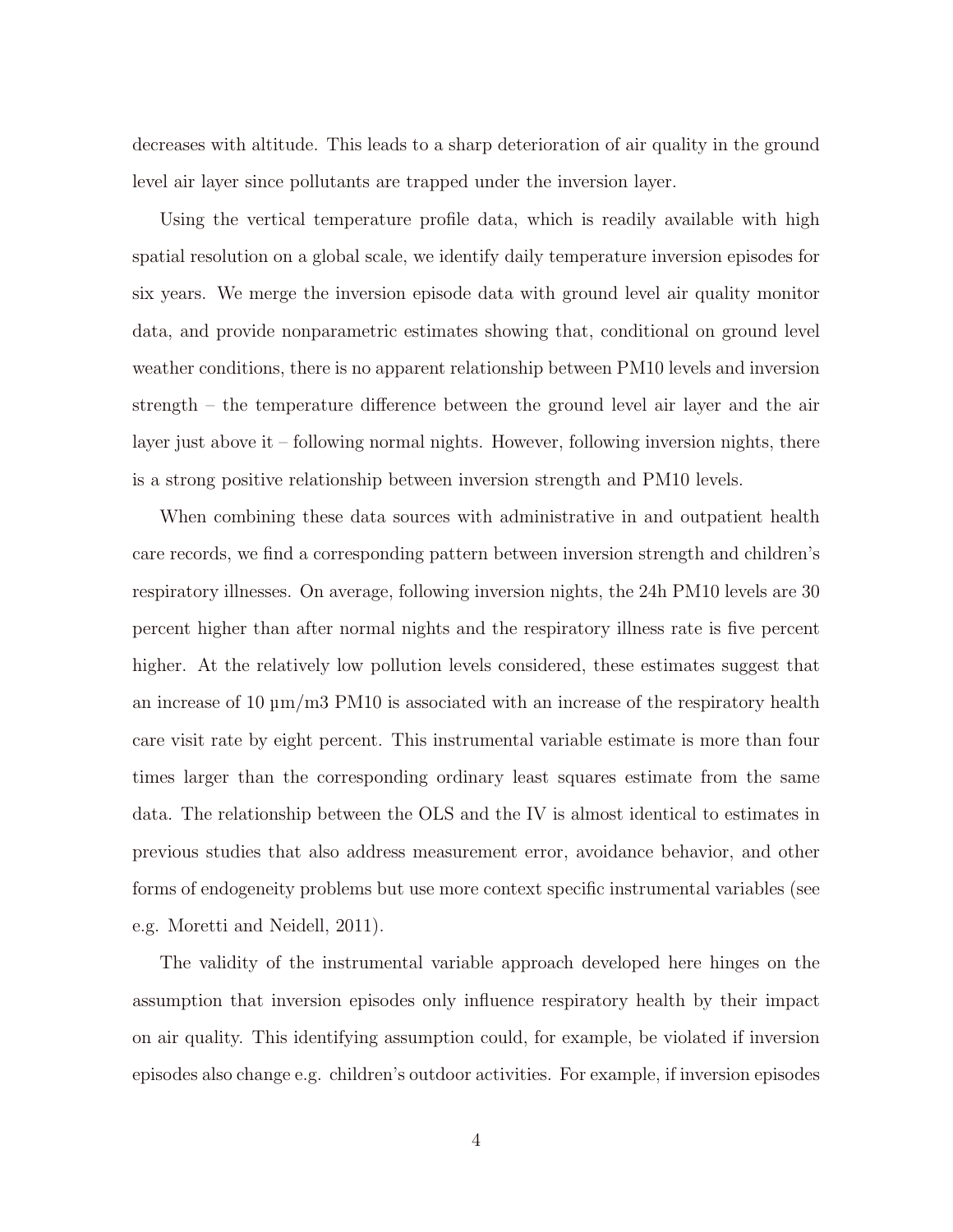are not only associated with pollution levels but also colder outdoor temperatures, changes in cloud coverage, or other weather conditions that reduce outdoor activities, our instrumental variable estimator would produce biased estimates of the effects of air pollution on health outcomes.

We address this important concern in two ways. First, all our baseline estimates control flexibly for ground level temperatures, cloud coverage, humidity and precipitation, wind speed and season of the year. Second, as a falsification exercise we make use of data on information on external causes for health care visits. Since accidents are related to children's activity patterns but arguably not directly to pollution levels, we check whether the changes in air pollution from inversion episodes are related to the risk of having to visit the health care providers due to an injury with external causes. We find no evidence of a correlation between inversion episodes and injuries due to external causes.

Our study contributes to the literature on air pollution and health in several ways. First, the instrumental variable approach we develop can be used with high resolution in both space and time on a global scale. Previous design-based studies have used instrumental variables that provide a valid inference in their particular contexts, typically in areas with relatively high pollution levels. The method can easily be extended to other countries, to other outcomes, and to other populations. Our approach opens up the possibility for comparative studies of the effects of air pollutants in various contexts using the same instrument. This could mitigate the concern that differing estimates of effects of air pollution are due to differences in estimation methods, rather than different effects on populations in e.g. developing vs. developed countries. The inversion data can potentially also be used in combination with more location specific instruments to improve estimation precision.

Second, as compared to other countries, Sweden has relatively low air pollution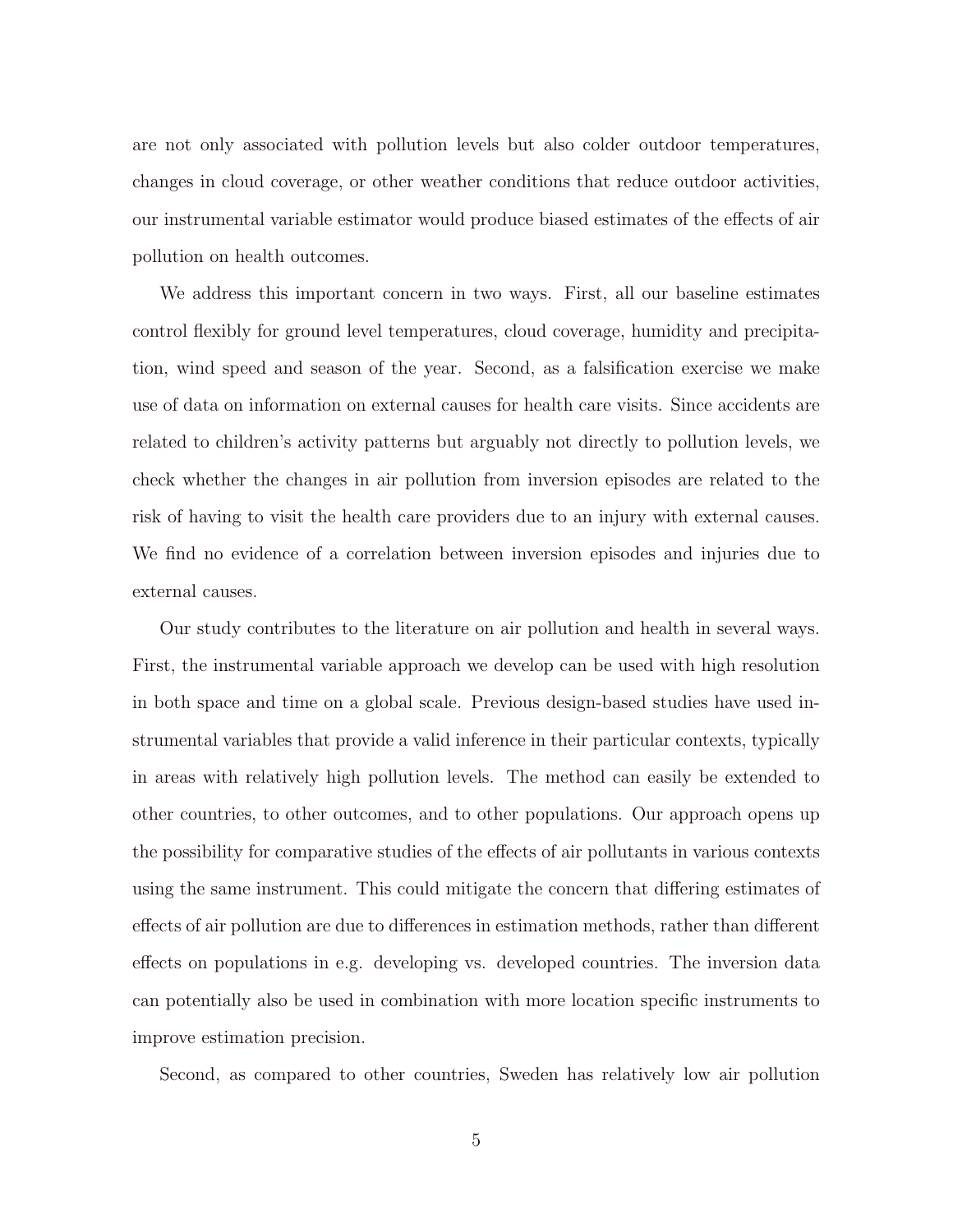levels, and previous studies have only shed limited light on health effects in low pollution areas. For example, the 24-hour mean PM10 level in our sample is  $20\mu g/m^3$ ,  $35\mu g/m^3$ in the United States, and  $67\mu g/m^3$  in Mexico City. Yet, we still find substantial effects from modest increases in PM10 levels. Our non parametric estimates indicate a linear relationship at least up to  $50\mu g/m^3$  (the current WHO 24 hour air quality guideline), and hence, our results suggest that increasing the Swedish 24-h average PM10 level to the United States level would increase children's respiratory health care visit rate by, on average, 12 percent. Clearly, even at levels well below current regulatory standards, significant benefits on child health can be expected from improvements in air quality. These benefits should be taken into account when considering the net benefits of stricter air quality standards.

Third, the richness of the data allows us to examine the effects of air pollution by background characteristics in a more detailed way than most previous studies. For example, while we find that parents' educational attainments seem to play a limited role, household income seems to matter much more. The estimated effects are about twice as large on children in households with an income below the median as compared to those above. We also assess the relevance of some of the potentially important mechanisms behind the SES-gap in the effects of air pollution. In particular, we find that the gap between children in rich and poor households decreases substantially if comparing children with relatively poor baseline health. We find no indication that the SES-gap is explained by strong differences in avoidance behavior across rich and poor households.

Combined with the absence of differential effects across households with differing educational attainment, and no indication of strong nonlinearities in the effects of PM10, these results suggest that economic resources via differences in children's baseline health play a bigger role than information differences in generating the SES-gap in the health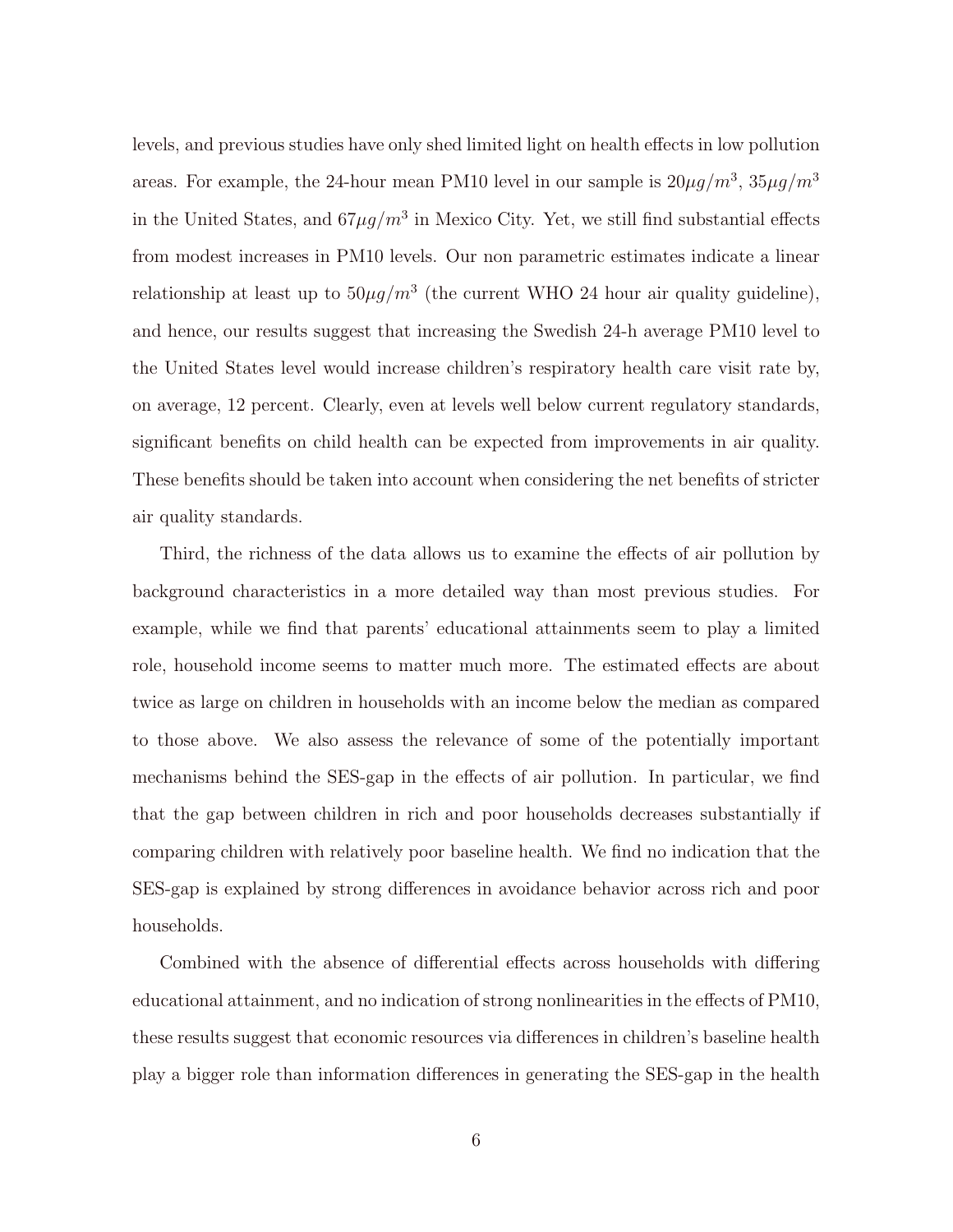effects of air pollution in our low pollution setting. Since pollution exposure early in life has also been found to influence economic outcomes later in life (Nilsson, 2009; Sanders, 2012; Isen, Rossin-Slater, Walker, 2013), it seems that environmental policies could also play an important role in reducing inequality in economics outcomes.

Finally, the AIRS data can be incorporated in models predicting pollution levels at many more locations than what is currently possible using ground based vertical temperature sounders (e.g. available in 4 locations in Sweden, and 90 locations in the US). By developing methods to produced more precise location-specific pollution forecasts and effective means of disseminating such forecasts, the health care costs associated with respiratory symptoms could potentially be reduced by allowing sensitive populations to more effectively engage in defensive investments.

The rest of the paper is structured as follows: we start with a simple conceptual framework to guide our empirical exercise in section 2. In section 3, a background on air pollution and health is presented, and the data used is described in section 4. Section 5 discusses the econometric methodology, and the results can be found in section 6. The final section summarizes and concludes the paper.

### 2 Conceptual Framework

To fix ideas, and motivate our empirical exercise, suppose that respiratory illnesses induced by changes in air pollution are capture by the three key factors in equation (1)

$$
Resp = f(P, A, H) \tag{1}
$$

where respiratory illnesses  $(Resp)$  are a function of ambient air pollution,  $(P)$ , parental awareness/avoidance behavior  $(A)$ , and baseline child health  $(H)$ . P, A, and H can be viewed as functions of parents' income and/or education. In this paper, our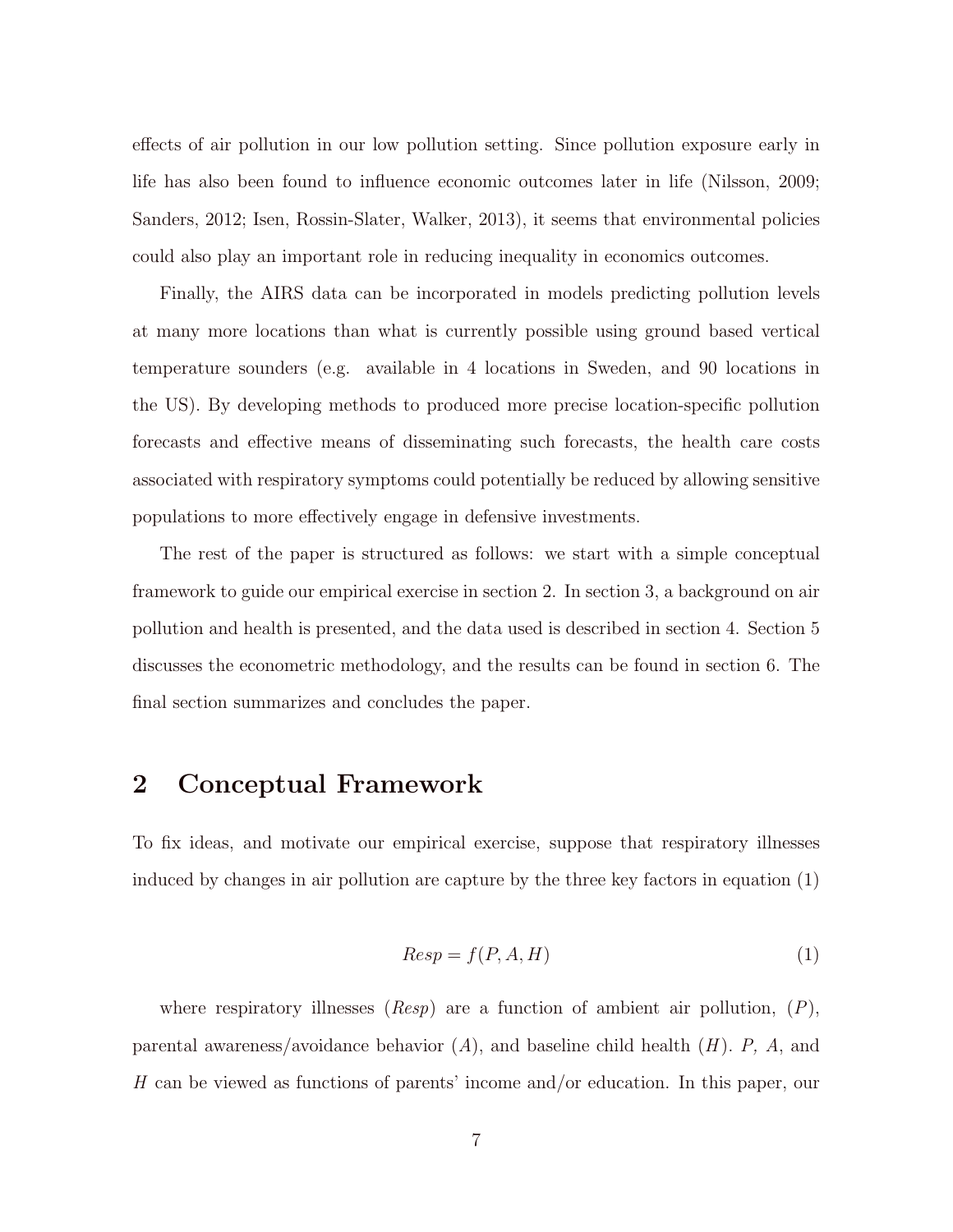three primary objectives are (i) first to provide causal estimates of the direct biological effect of air pollution on respiratory health,  $\partial Resp/\partial P$ . For this purpose, our empirical strategy is designed to isolate the influences of pollution while holding avoidance behavior and baseline health fixed. (ii) Our second objective is to document to what extent the effects of pollution on child health may differ between children in different socio economic groups. Recent studies (Nilsson, 2009; Currie, 2008) find suggestive evidence that the reduced form effects of air pollution on children's health tend to be larger on children in low socio economic status (SES) households. i.e.:

$$
\left|\tfrac{dResp}{dP}\right|_{LowSES} > \left|\tfrac{dResp}{dP}\right|_{HighSES}
$$

However, conclusive evidence on the mechanisms behind the SES-gap in the effects is still missing. So our third objective is to (iii) provide insights on the key underlying mechanisms. To emphasize the different channels highlighted in previous work, assume that Equation (1) can be represented by the linear approximation that allows for interaction effects between  $P$  and  $A$ , and  $P$  and  $H$ :

$$
Resp = \alpha_1 + \alpha_2 P + \alpha_3 A + \alpha_4 H + \alpha_5 P^2 + \alpha_6 A \times P + \alpha_7 H \times P \tag{2}
$$

In Equation (2), respiratory illnesses are portrayed as a function of the three key factors displayed in equation (1), and capture three mechanisms that could contribute to differences in the marginal effects of air pollution on children across socio-economic groups. First, ambient air pollution affects child respiratory illnesses negatively through an increase in P via  $\alpha_2 + \alpha_5$ , where  $\alpha_5$  captures potentially nonlinear effects of ambient air pollution levels on child health. Second, the effects of an increase in  $P$  can be mitigated by parental avoidance behavior (A) through the negative  $\alpha_6$ . Finally, the influences of marginal changes in pollution can also be affected by the child's health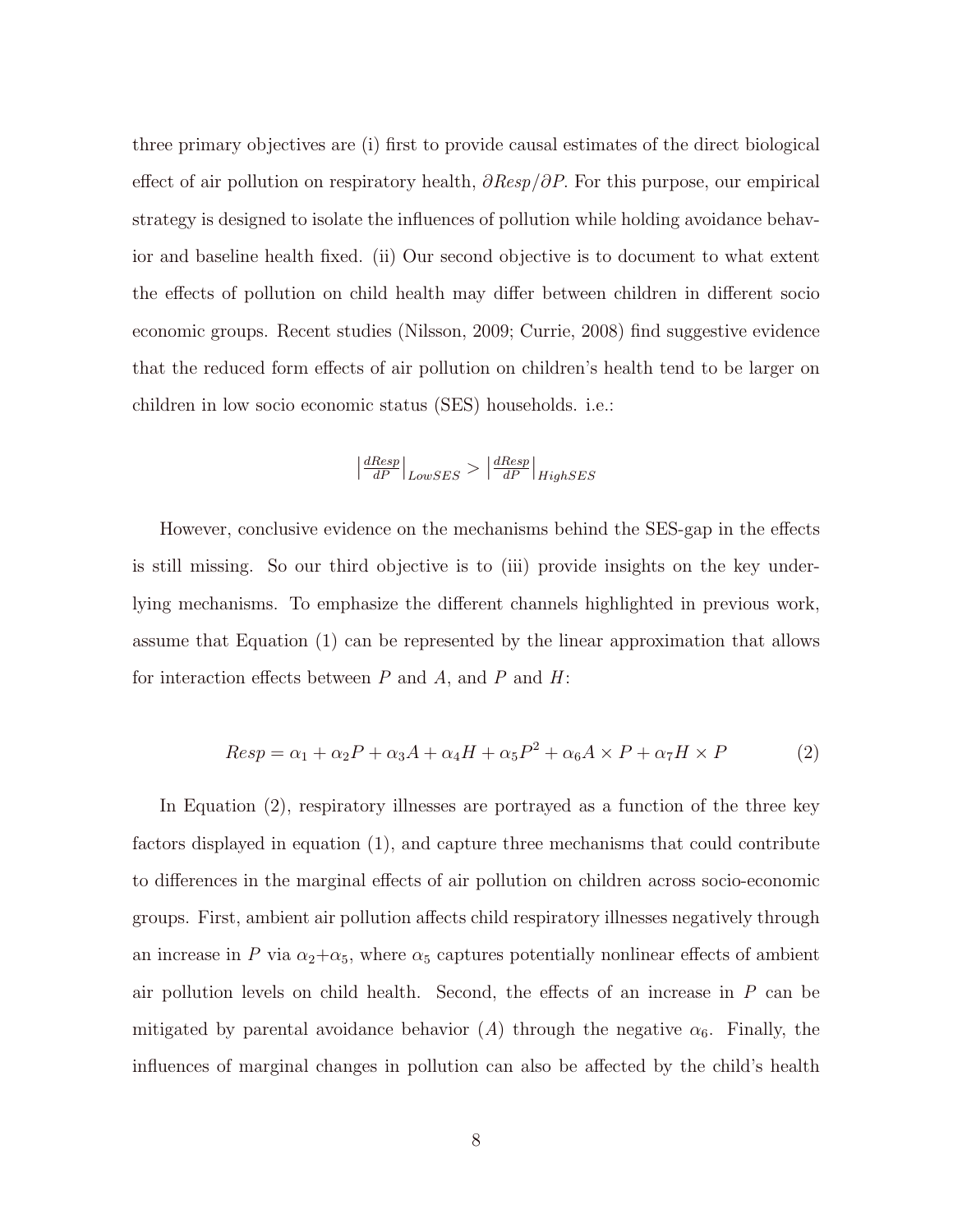stock. Children with a higher level of H are assumed to be more resilient to effects of changes in P and hence,  $\alpha_7 < 0$ .

This stylized framework suggests that children from poorer households can be more affected by changes in ambient air pollution than children from richer households for three reasons. First, as noted in the introduction, children from poorer households generally have poorer health than children in rich households. Second, parents in richer households generally have higher educational attainments and hence, may be more aware of effects of air quality on child health or, alternatively, parents in high income households may be more willing to engage in avoidance behavior to reduce the risk of children's respiratory illnesses since the parental costs of child illness could be higher in terms of lost parental labor earnings. Third, children in poorer households may be observed to be more influenced by average pollution levels within a municipality since the pollution levels vary even within small neighborhoods. If noise from traffic or ambient air pollution levels are reflected in housing prices, children from poorer households may more often tend to reside closer to pollution sources and hence, be exposed to higher levels of pollution. In other words, if children to poor and rich are equally affected but we are not able to observe individual levels of exposure, only e.g. municipality means, it may occur that children in poorer households are more affected given the same level of average pollution levels within a municipality.

Equation (2) shed light on the importance of the three mechanisms, however it can, of course, be extended to be made more complex and more realistic. For example, it is possible that the extent of parental avoidance behavior depends on the level of  $P$ , i.e. that parents in high pollution areas (such as Los Angeles) are more likely to be willing to engage in (potentially costly) avoidance behavior than parents in low pollution areas (such as in our setting). Similarly, parents of children with a lower health stock may also be more willing to engage in avoidance behavior if their child is more likely to be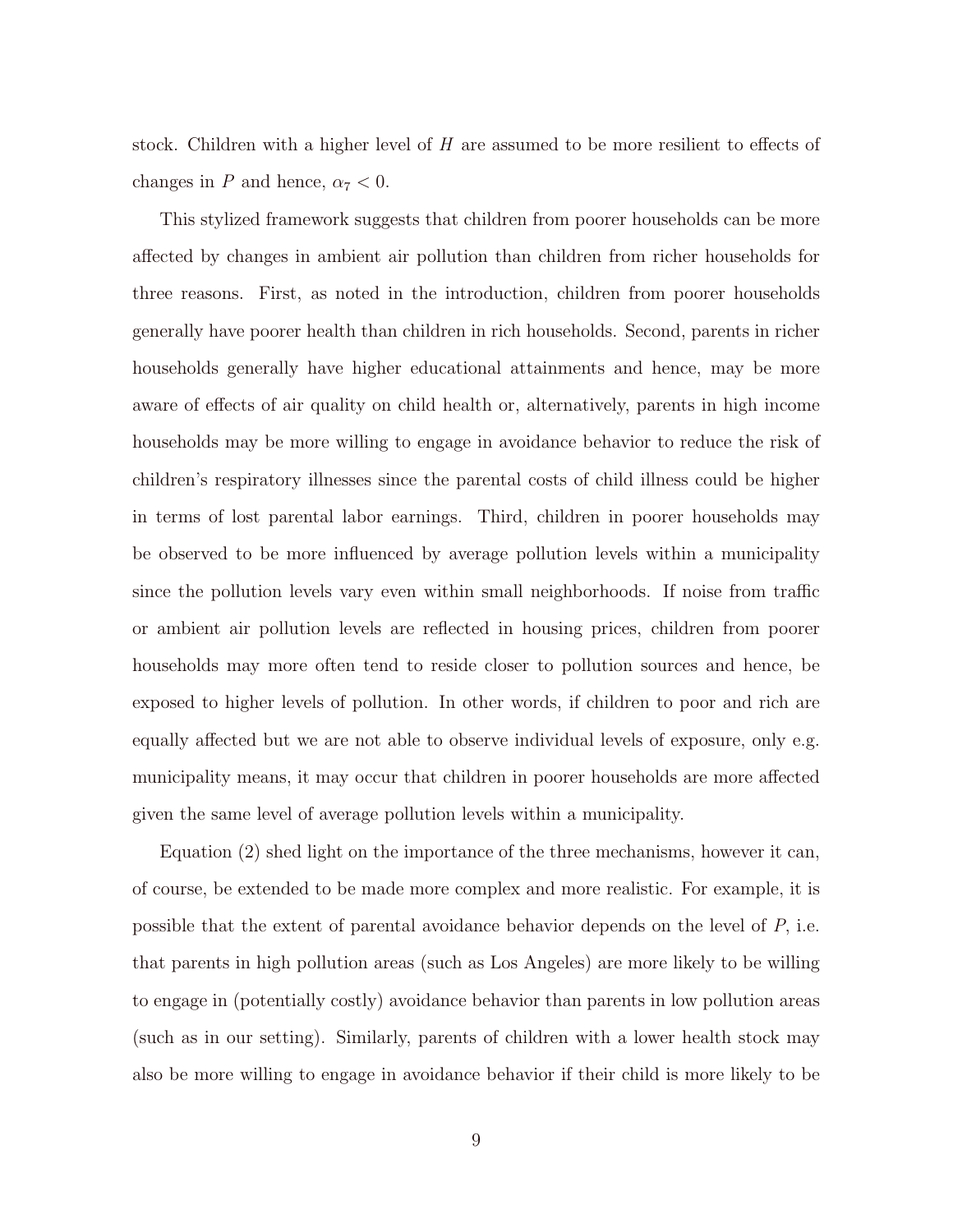affected by changes in pollution levels.

Below we provide evidence on the general effect, effects on children from differing socio economic backgrounds and also try to shed some light on the importance of the three mechanisms highlighted in equation  $(2)$ ; (i) non linearities in effects of air pollution, differences in (ii) avoidance behavior and/or (iii) baseline health across children in rich and poor households.

# 3 Background on the relationship between air quality and health

### 3.1 Particulates, Health, and Air Quality Policies in the European Union

Epidemiological studies have attributed negative health effects from exposure to particulate matter (PM). PM is a general term used for particles where the major components are sulfate, nitrates, ammonia, sodium chloride, carbon, mineral dust and water. The particles are identified according to their aerodynamic diameter, as either PM10 (with a diameter of 10 micrometers or less<sup>1</sup>) or PM2.5 (with a diameter smaller than 2.5  $\mu$ m). When breathed in, the particles are sufficiently small to penetrate to the thoracic region, where the finer fraction has a high probability of deposition in the smaller conducting airways and alveoli. Inhalation of PM has been found to trigger inflammation in the smaller airways, leading to the exacerbation of asthma and chronic bronchitis, airway obstruction and decreased gas exchange(Nel et al., 1998; Ghio and Devlin, 2001). Besides aggravated asthma and increased respiratory symptoms, inhalation of PM has also been associated with heart attacks were evidence suggests that the effects may be expressed through several, probably interrelated, pathways (WHO, 2006).

<sup>&</sup>lt;sup>1</sup>By definition, PM10 thereby includes both 'coarse particles' and the finer PM2.5 particles. Due to data availability, we focus on PM10 in the current paper.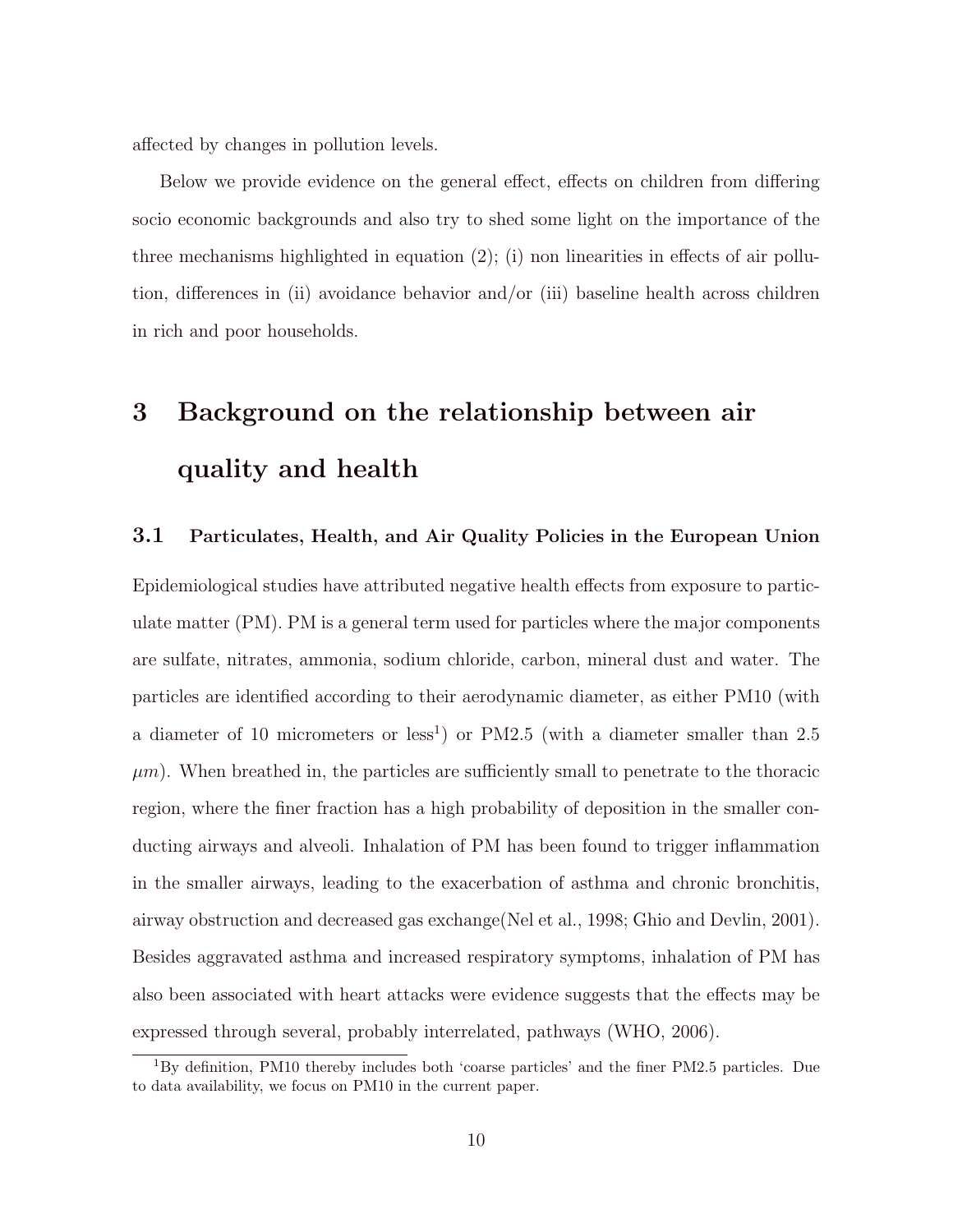To mitigate the effect on public health and environmental protection, Sweden follows the air quality standards set by the EU-directive 2008/50/EG. For PM10, the limit values for short-term (24 hours) are 50  $\mu g/m^3$  (not to be exceeded more than 35 times per calendar year) and 40  $\mu g/m^3$  long term (annual) exposure.<sup>2</sup> However, the inability to identify a threshold below which adverse health effects are not observed implies that any limit value may leave some residual risk when exposed to PM. This has led the World Health Organization (WHO) to recommend more stringent air quality guidelines (WHO, 2006), with a 24-hour mean of 50  $\mu g/m^3$  and an annual mean of 20  $\mu g/m^3$ . The US EPA 24-hour PM10 standard is 150  $\mu g/m^3$  (not to be exceed more than 1 time per year).

In Europe, it is the short-term limit of PM10 that is most often exceeded in cities and urban areas. Countries such as Poland, Italy, Turkey, Latvia, Lithuania, Sweden, the United Kingdom and the Balkan region all exceeded the daily limit value in 2010. Sites that exceeded the 24 hour limit value were traffic sites (33 percent), urban background sites (29 percent), other, mostly industrial sites (17 percent) and rural sites (14 percent) within the EU (EEA, 2012). Figure A1 shows the attainment situation for PM10 in 2010 in the EU-27 countries.

In Sweden, the total emission of particles decreased by around 23 percent between 1990 and 2000, but has since remained constant (see Figure A2). In Sweden, the energy and transport sector contribute to more than 75 percent of total particle emissions (SEPA, 2012). The dominant factors contributing to the emissions are electricity and heat production, and in urban areas emissions from road vehicles including road wear.

### 3.2 Previous studies on Pollution and Respiratory Health

#### Epidemiology

 $^{2}$ Limits also exist for PM2.5, but so far only at the long-term annual level.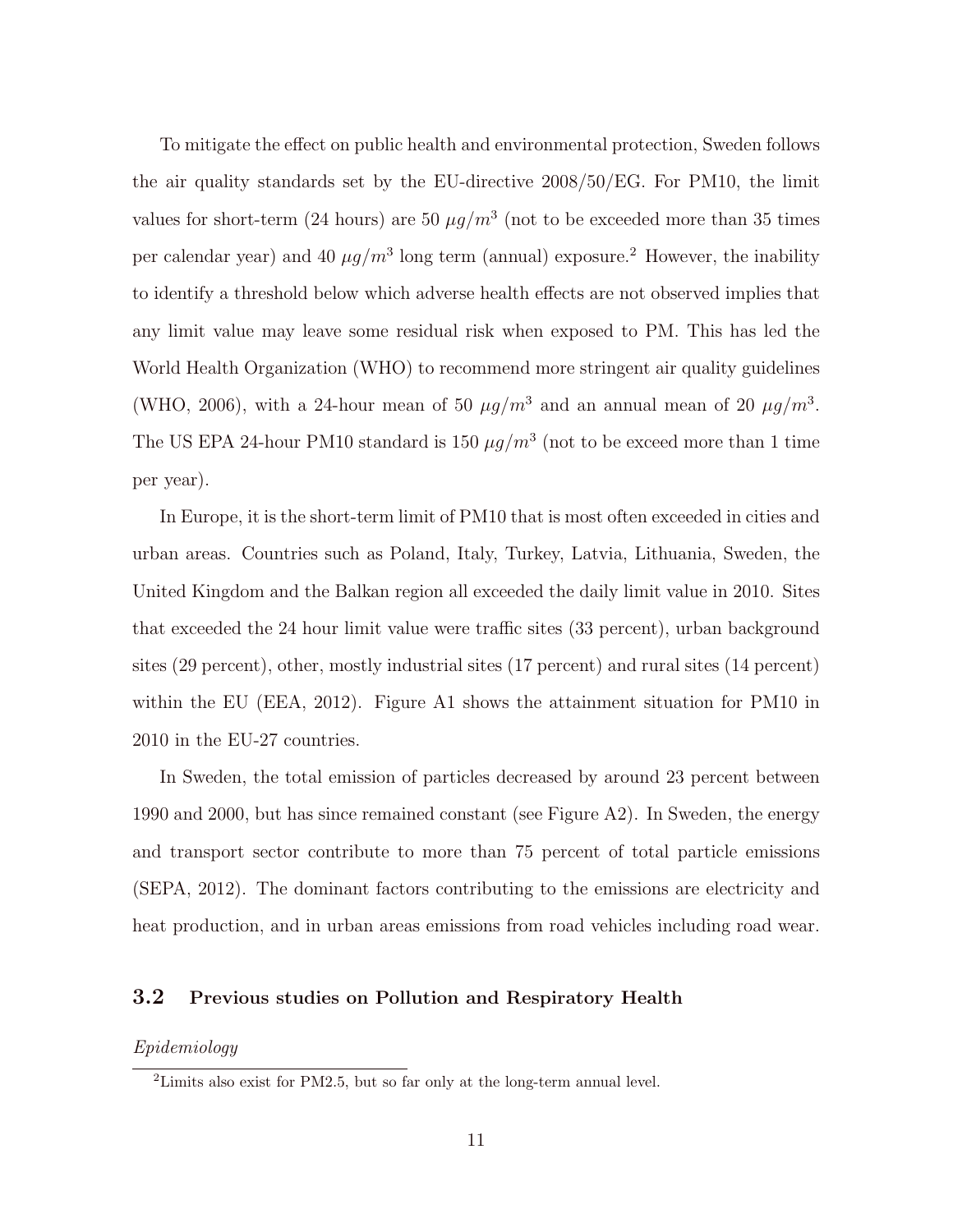Epidemiological studies on the health effects of air pollution have to a large extent relied on cross sectional data and compared the prevalence of hospitalizations due to respiratory illness in cities with differing pollution levels at a single point in time, or used time-series data for e.g. PM10 levels and asthma for a particular city or region. Using these approaches, it is difficult to draw causal conclusions about the magnitude of the effects on health.

Cross-sectional studies are likely to confound effects of pollution with effects of unobserved factors that are correlated with pollution levels and respiratory illnesses in the cross section. It is not even clear in which direction omitted variables will tend to bias such estimates; a higher pollution level could signal better employment opportunities and income which, in turn, may mitigate the risk of experiencing respiratory health problems. Alternatively, higher air pollution levels could simply capture effects of unobserved factors such as a generally worse environment, housing standard, parental or child smoking patterns, etc. which, in turn, may result in overstated estimates of the effects of air pollution. Pure time series studies may, on the other hand, not only capture the effect of variations in pollution but also other unobserved factors that co varies with pollution patterns, for example, weather conditions, seasonal variations in activity patterns As discussed further below, temporal fluctuations in air quality are also, to the extent that they are captured in pollution forecasts, potentially related to defensive investments or avoidance behavior among sensitive populations such as asthmatics. Such behavioral changes are likely to lead to understated effects of poor air quality.

There are a few exceptions in the epidemiological literature on the effects of air pollution on health that employ a design based approach for inference. Pope, Schwartz and Ransom (1992) examine the effects of variations in PM levels following a temporary shutdown of production in a steel mill. By comparing respiratory related emergency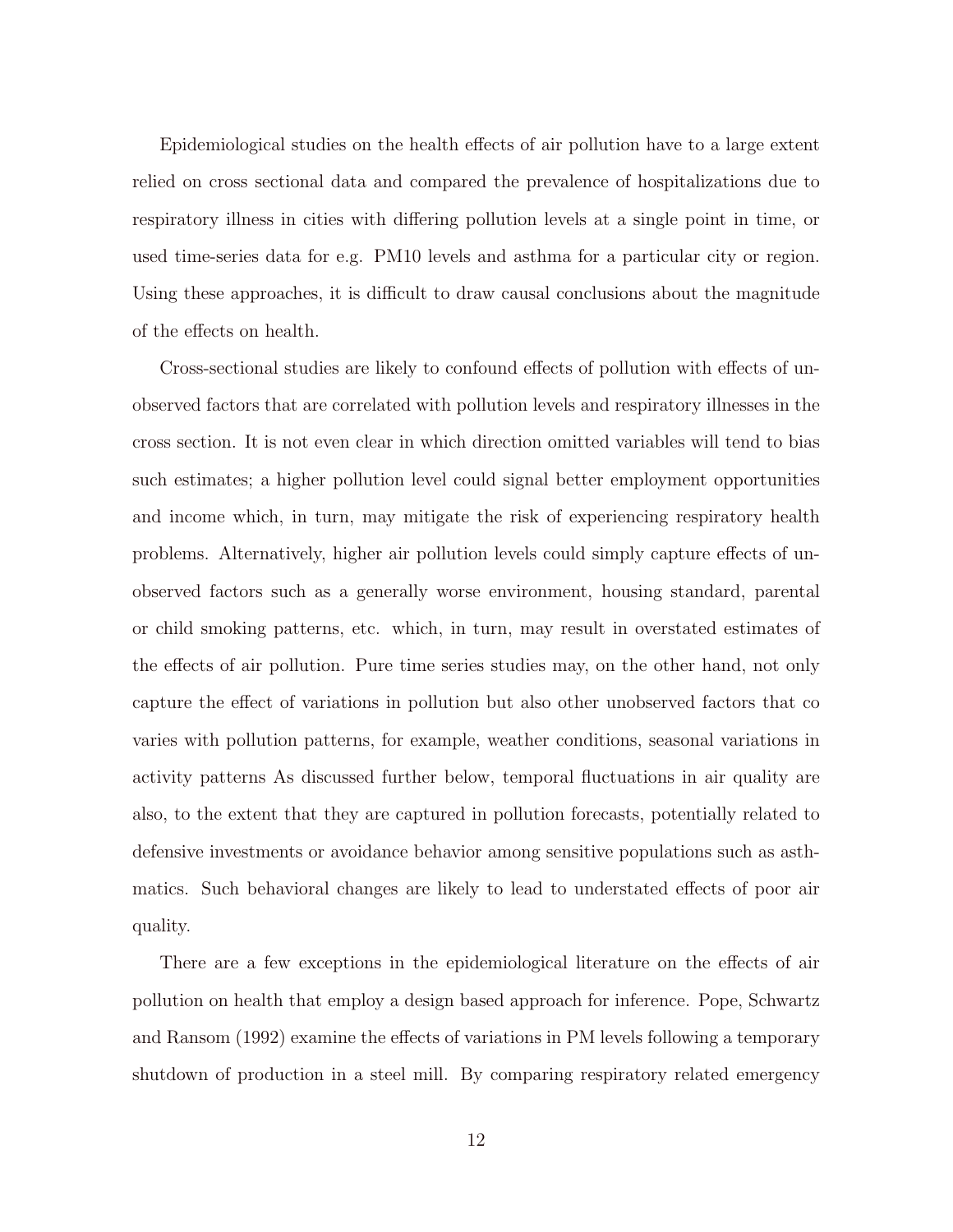room visits in the valley where the mill was located to the neighboring valley, they find that when PM levels dropped following the plant shut down so did respiratory illnesses.

#### Economics

Economists have contributed to the literature on effects of poor air quality on health in several ways during the last decade, primarily by highlighting potential identification problems and by using increasingly sophisticated empirical strategies designed to address these endogeneity problems.

First, air pollution is not randomly assigned across locations. Chay and Greenstone (2003b) note that air quality is capitalized in house prices where individuals with a higher income (which can be seen as a function of productivity and health) and/or individuals with preferences for clean air may sort into better air quality areas. Thus, exposure to pollution levels is typically endogenous. Failing to account for this kind of residential sorting, unobserved determinants of health may bias the estimation of the effect of pollution on health. In the absence of a randomized experiment, this has led to a rise in estimation techniques to isolate exogenous changes in pollution. For example, Chay and Greenstone (2003b,a) use the implementation of the Clean Air Act of 1970 and the recession of the early 1980s to exploit the induced temporal and spatial variation in TSP levels in the United States. Lleras-Muney (2010) use seemingly random allocations of military families across military bases in the US to estimate the effects of air pollution on children's hospitalizations.

Some studies use seasonal variations in pollution levels within residential areas to address endogenous sorting (e.g. Currie and Neidell (2005); Currie, Hanushek, Kahn, Neidell and Rivkin, 2009) . One potential problem with using seasonal variation is the risk of confounding by weather conditions, since weather directly affects health (Deschenes and Moretti, 2009) and pollution levels. Accounting for all possible weather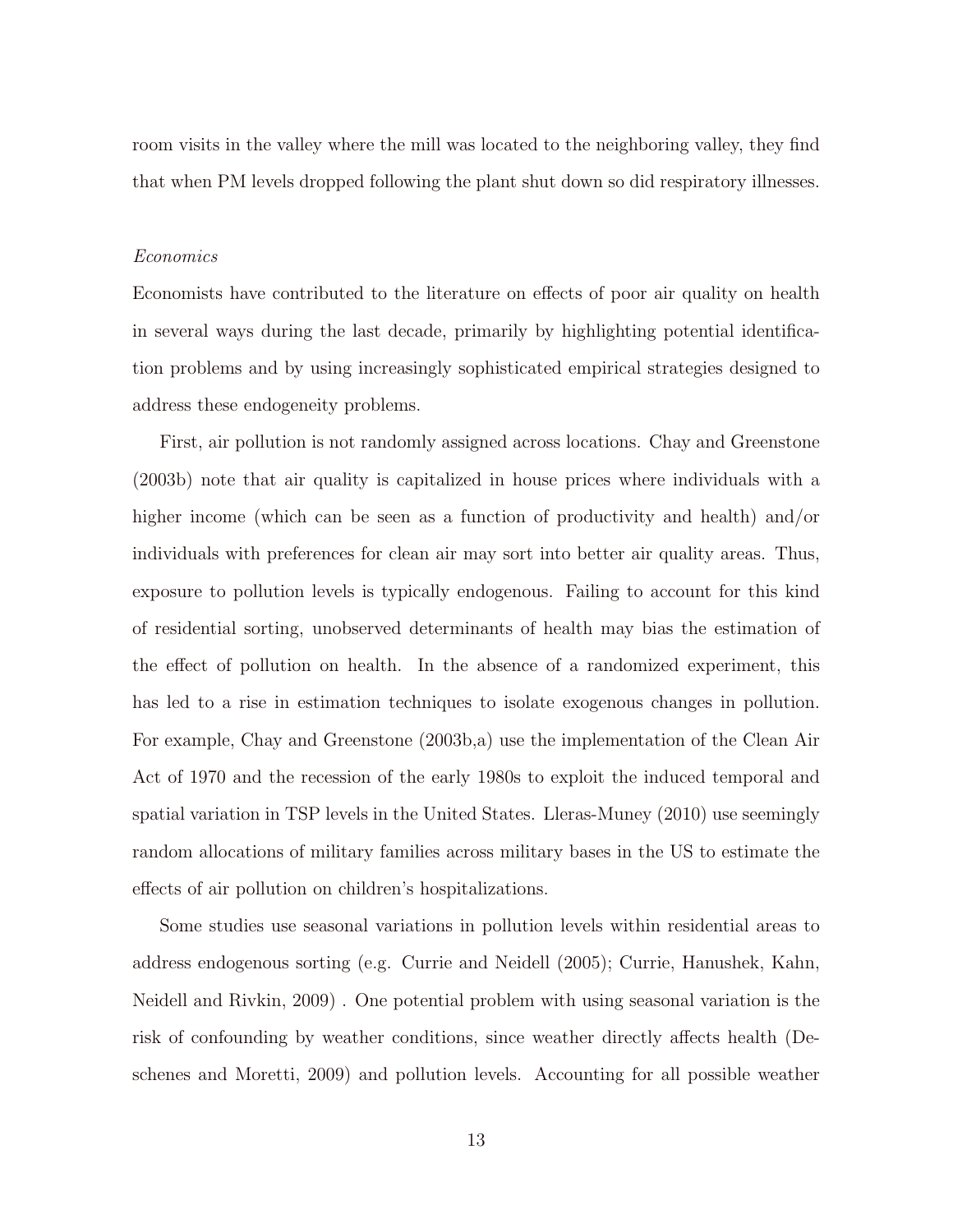factors influencing both pollution and health is a challenging task. Knittel, Miller and Sanders (2011) show that including higher order terms for temperature and precipitation as well as second-order polynomials for some weather conditions, such as wind speed, humidity, and cloud cover, have a substantial impact on estimates of pollution on infant mortality.

A third complication arises from measurement error both in monitored pollution levels but even more importantly when assigning pollution exposure to the individual. In particular when using fixed effect models. Since individual exposure indicators are typically only available for small samples, the predicted pollution level is at best a noisy measure for true exposure. Studies typically assign data from ambient air pollution monitors to the residential location of the individuals, an approach that is likely to generate substantial measurement errors due to the spatial variation in pollution. If the measurement error in e.g. PM10 levels can be written as  $PM10 = u + PM10^*$ , where PM10 is the observed exposure, PM10<sup>∗</sup> is the true level of exposure and u is the measurement error, assumed to be independent from the true exposure level  $cov(u, PM10^*) = 0$ , then the OLS estimates of the effects of air pollution will be biased towards zero. There are good reasons to suspect that measurement error is an important problem in pollution exposure studies and that accounting for measurement error is important.

A final problem is that the effect of pollution on health might be highly dependent on behavioral responses. For example, individuals might undertake defensive investments by purchasing preventive pharmaceuticals (Deschenes et al., 2012) or, perhaps particularly relevant in high pollution settings, engage in avoidance behavior and reduce their time spent outdoors (Neidell, 2009). Ignoring behavioral responses could generate downward biased estimates. To account for avoidance behavior, Moretti and Neidell (2011) estimate the health effects of ozone by employing data on daily shipping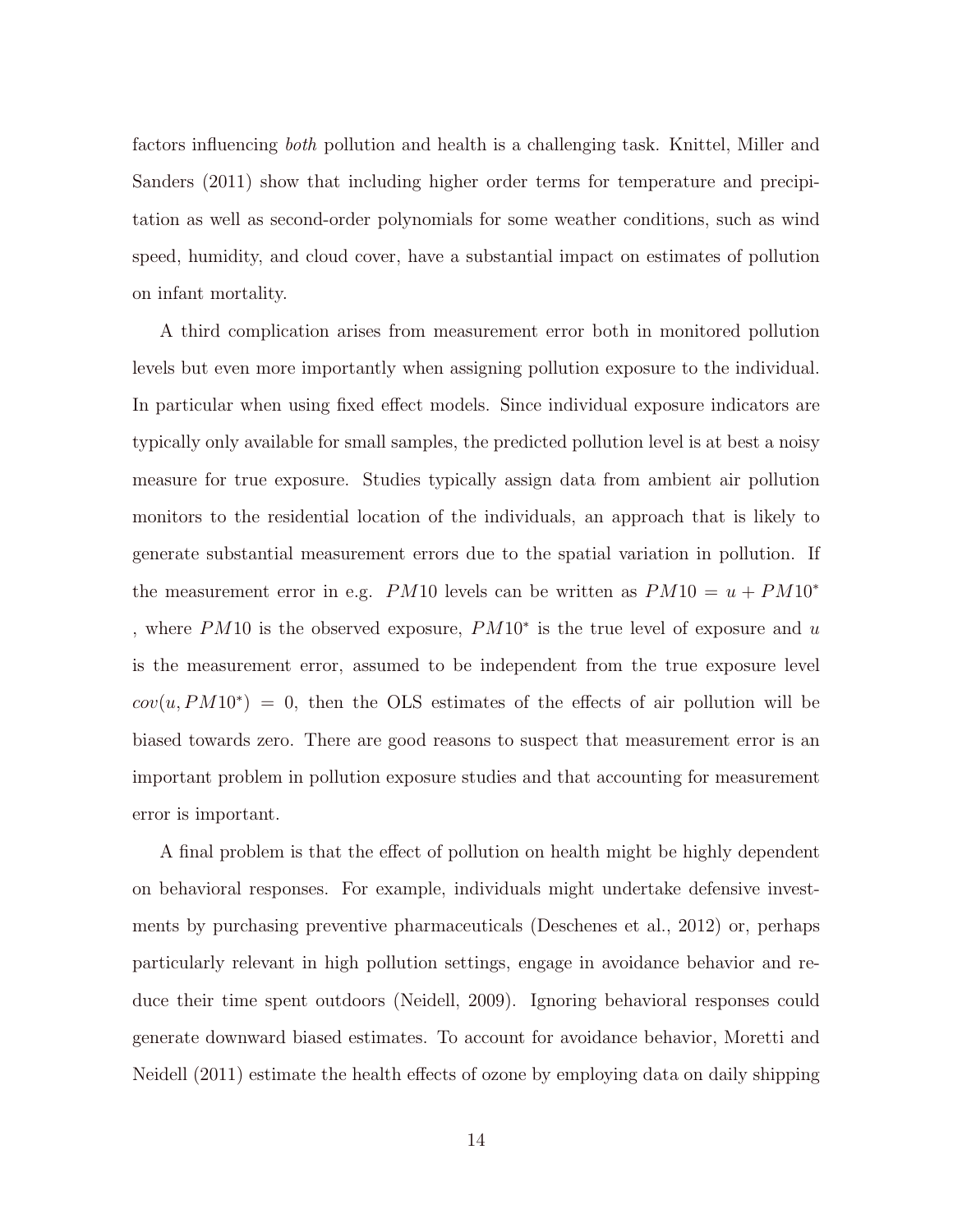traffic in the port of Los Angeles as an instrumental variable for ozone levels. Their findings are striking. The OLS estimates are significant but small; exposure to ozone causes \$11.1 million per year in annual hospital costs in Los Angeles. IV estimates, accounting for behavioral responses, measurement errors and potential confounders are considerably higher; indicating an annual cost of \$44 million from respiratory related hospitalizations. Their results underscore the importance of accounting for unobserved factors in order to understand the full welfare effects caused by air pollution.

Schlenker and Walker (2011) instrument air pollution using air traffic congestion in remote major airports to estimate the health impact of air pollution on populations living in the vicinity of 12 local major airports in California. They find that carbon monoxide (CO) leads to significant increases in hospitalization rates for asthma, respiratory, and heart related emergency room admissions that are an order of magnitude larger than conventional estimates. They assess the differential impact across age groups, but they do not examine whether the effects differ across socio economic groups.

### 3.3 Previous Studies on Temperature Inversions, Pollution, and Health

As we will see in our analysis, the majority of inversion episodes are far from catastrophic; however, many of the worst pollution episodes on record have been found to coincide with inversion episodes.<sup>3</sup> Most recently, in January 2013, severe smog marked three straight days of dangerous air pollution in Beijing, China. The hazardous airborne smoke, with alarming levels of PM matter exceeding 900  $\mu g/m^3$  in some districts, led the authorities to implement an emergency response plan for the first time in the Chinese history.

<sup>&</sup>lt;sup>3</sup>E.g. Donora, Pennsylvania (1948), The London Fog (1952), and the Union Carbide plant disaster in Bhopal (1984).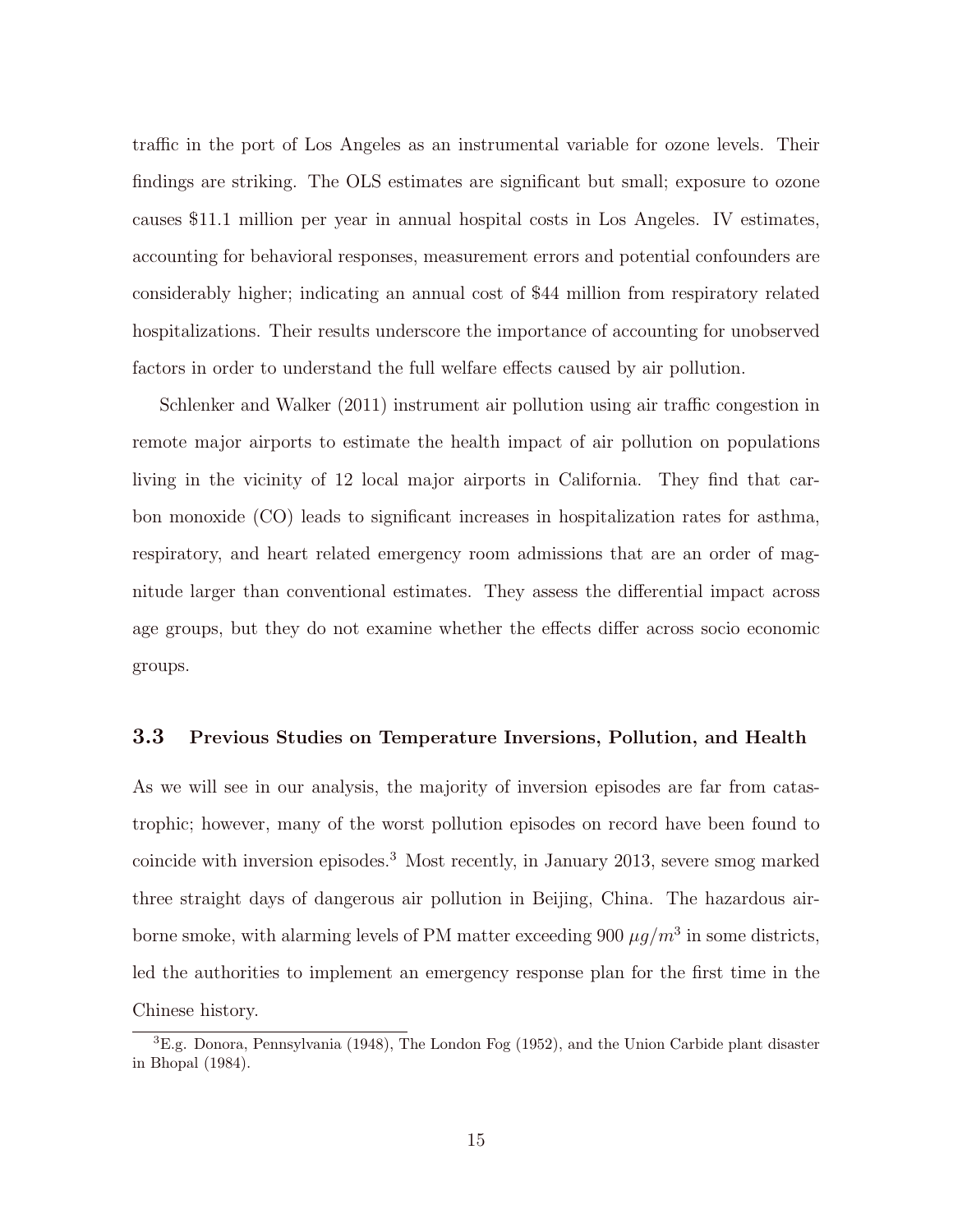Many studies have previously related inversion episodes to poor air quality. For example, a study by Kukkonen et al. (2005) finds that inversion periods in European cities coincide with levels of PM far above average. Likewise, in January 2004, Utah's Cache Valley (US) experienced an event of stagnant weather conditions that drove particulate concentrations to new levels, two times the 24-hour standard used at the time by the US EPA (Malek, Davis, Martin and Silva, 2006).

A few studies have also examined the effects of inversion episodes on public health. Abdul-Wahab, Bakheit, and Siddiqui (2005) suggest an association between the monthly number of inversion days and the monthly mean of daily visits to the emergency department in Oman. Beard et al. (2012) used weather balloon data in Salt Lake County and related inversion episodes to emergency room visits and found a positive correlation. Wallace, Nair and Kanaroglou (2010) first used the AIRS data to look at public health using cross section data on 674 asthmatics (on average 55 years old) in Hamilton, Ontario, Canada. They found evidence of an association between an indicator for inversion and sputum cell counts (an indicator of airway inflammation).

Methodologically, the most similar previous work is a recent study by Arceo-Gomez, Hanna and Olivia who uses information on inversion episodes measured in one (1) location over Mexico City<sup>4</sup> . Arceo-Gomez et al. exploit the number of thermal inversions over the city per week as an instrumental variable for weekly pollution levels in the municipalities within the city. Their result indicates that a 1 percent increase in PM10 over a year leads to a 0.42 percent increase in infant mortality, while a 1 percent increase in CO results in a 0.23 percent increase in infant mortality. They do not provide any results across socio economic groups.

Arceo-Gomez et al. compare the estimates from their developing country setting to

<sup>&</sup>lt;sup>4</sup>The instrumental variable approach we use was developed independently and without knowledge of their paper. The first-stage results were presented at the ASSA Meetings in Chicago in 2010, Uppsala University (2010), and at SIEPR, Stanford University (2010).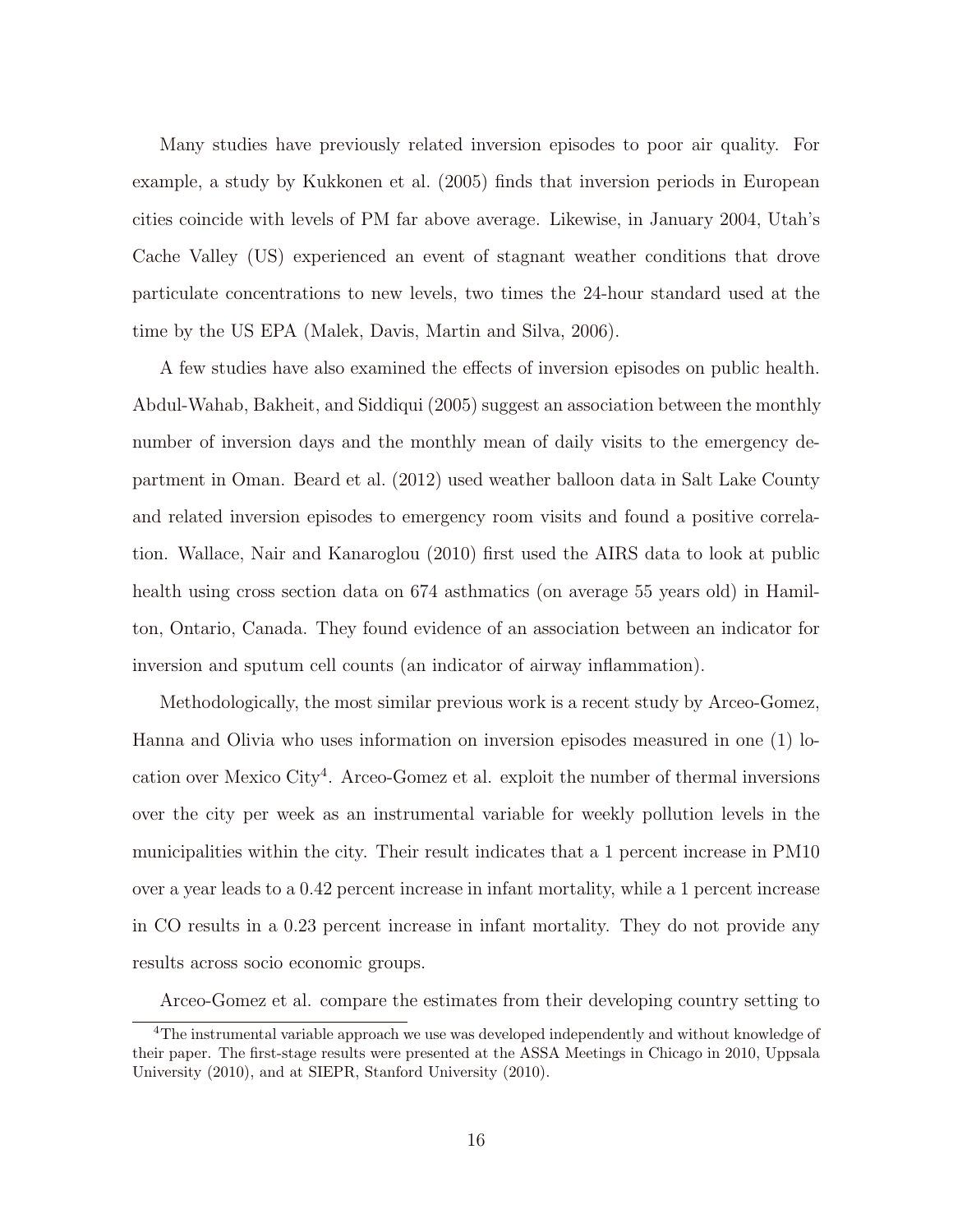estimates from US studies, but acknowledge that they are not fully comparable since the models differ across studies. By using the approach developed in the current study, comparative studies can be conducted on a global scale; in areas with high (such as Mexico City, with a PM10 24-h mean of 67  $\mu g/m^3$ ), medium (e.g. the United States, PM10 24-h mean of 35  $\mu g/m^3$ ), or relatively low levels of pollution (e.g. the Swedish cities in our sample, PM10 24-h mean of 20  $\mu g/m^3$  using the same identification strategy.

### 4 Data

We compiled a dataset on daily health care visits, weather conditions and pollution measures from September 2002 until September 2007. Each data source is described in detail below and summary statistics is provided in Table 1.

### 4.1 Data sources

#### i) Identifying inversion episodes

To identify inversion episodes, we exploit vertical temperature profile data available from NASA's Atmospheric Infrared Sounder (AIRS).<sup>5</sup> In 2002, the AIRS instrument was launched onboard the NASA satellite AQUA. AIRS produces a 3-D map of temperature and water vapors in the atmosphere. The primary mission of AIRS is to improve weather predictions, and collect a wide range of data twice a day.

NASA provides the AIRS data in three different forms. Level 1 data provides the highest resolution  $(1.5 \text{km} \times 1.5 \text{km})$  and is not yet available to researchers outside NASA. Level 2 data (L2) has a spatial resolution of approx.  $45 \text{km} \times 45 \text{km}$ . Level 3 data (L3), which we use, has a spatial resolution of  $1^{\circ} \times 1^{\circ}$  which corresponds to approximately

<sup>5</sup>As part of the activities of NASA's Science Mission Directorate and it is archived and distributed by the Goddard Earth Sciences (GES) Data and Information Services Centre (DISC).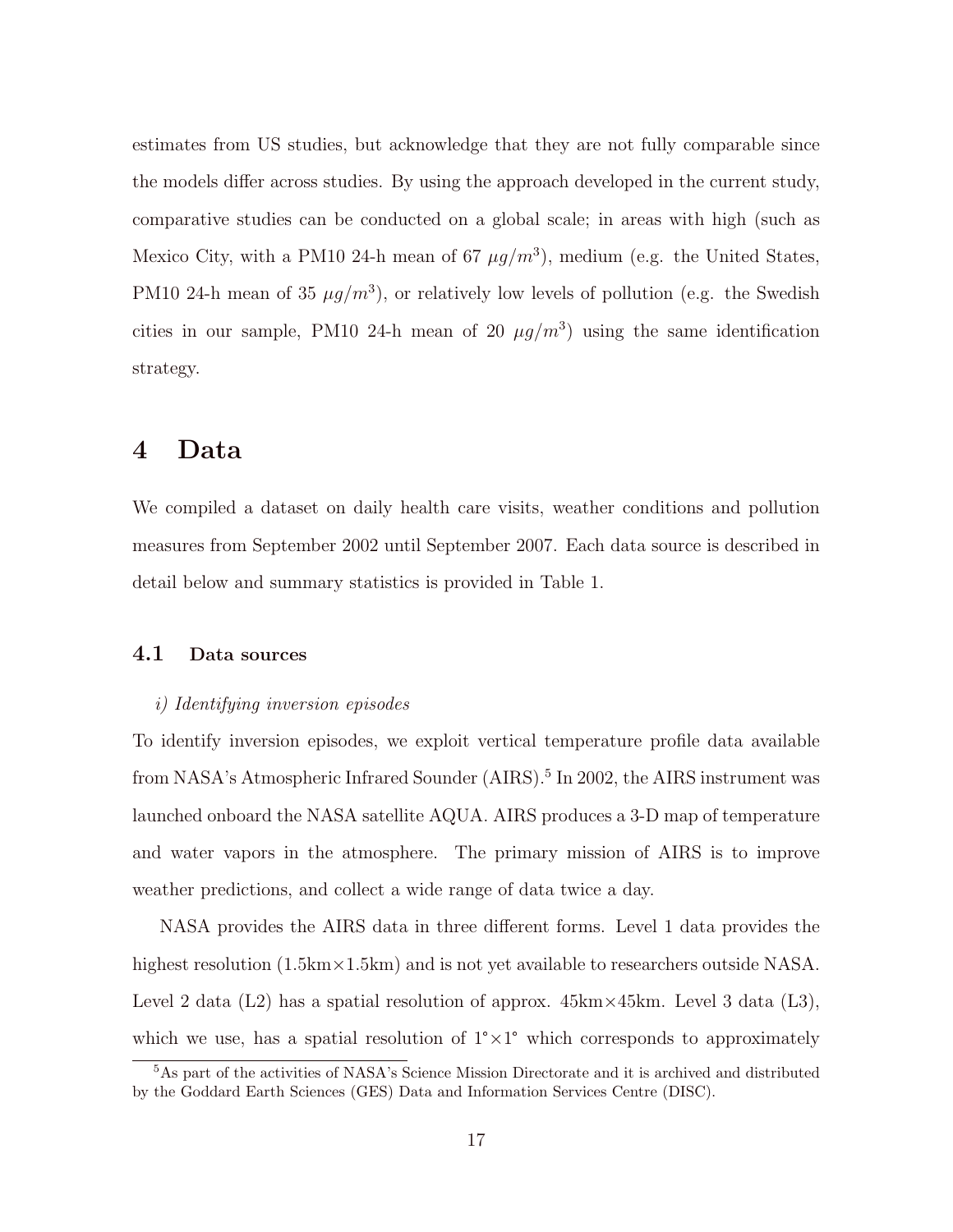100km×100km at the relevant latitude. The data is collected twice a day; at 02am and 02pm local time. The L3 standard products are the primary public L3 product that only contains well-validated fields and includes temperature and water vapor profiles that are reported for 24 pressure levels. Grid maps coordinates range from –180.0° to  $+180.0^{\circ}$  in longitude and from  $-90.0^{\circ}$  to  $+90.0^{\circ}$  in latitude. In the current study, we use L3 data due to the easy access and its readiness for use by researchers. Downloading the L3 data for a particular region is straightforward and irregularities have been corrected by the NASA. Future studies could exploit additional spatial variation using L2 data.

The L3 temperature profile data contains temperatures for 22 layers, defined by average air pressure in the layer. To identify inversion episodes, we use the temperatures for the two pressure levels closest to the ground  $(1000 \text{ hPa} \text{ and } 925 \text{ hPa})$ .<sup>6</sup> The 1000hPa layer temperature corresponds to the surface conditions and 925hPa layer measure conditions at approx. 600m above the sea level. In the analysis, we use the temperature differences between these two layers to identify inversion episodes and inversion strength. Under normal conditions, the temperature decreases with altitude and hence, the temperature difference between the 925hPa and 1000hPa air layer is negative. Under inversion episodes, the difference is positive. As further motivated in section 4, we focus on night-time inversion episodes which occurred on around 25 percent of the days in our sample. The inversion strength is defined as the temperature difference between the two layers during inversion, with higher values corresponding to stronger inversions<sup>7</sup>.

We also use information on cloud coverage and humidity from the AIRS data. Cloud coverage is important since the AIRS instruments cannot retrieve temperature profiles if the grid cell is under complete cloud coverage. Missing values from the inability to

<sup>6</sup>AIRS Level 3 version 5 with spatial box: 55S, 10W, 70N, 24E.

<sup>&</sup>lt;sup>7</sup>It is possible to calculate whether inversion occurs at higher altitudes as well. We abstained from doing so since we expected that the strongest effect on pollution would come from inversion episodes close to the ground.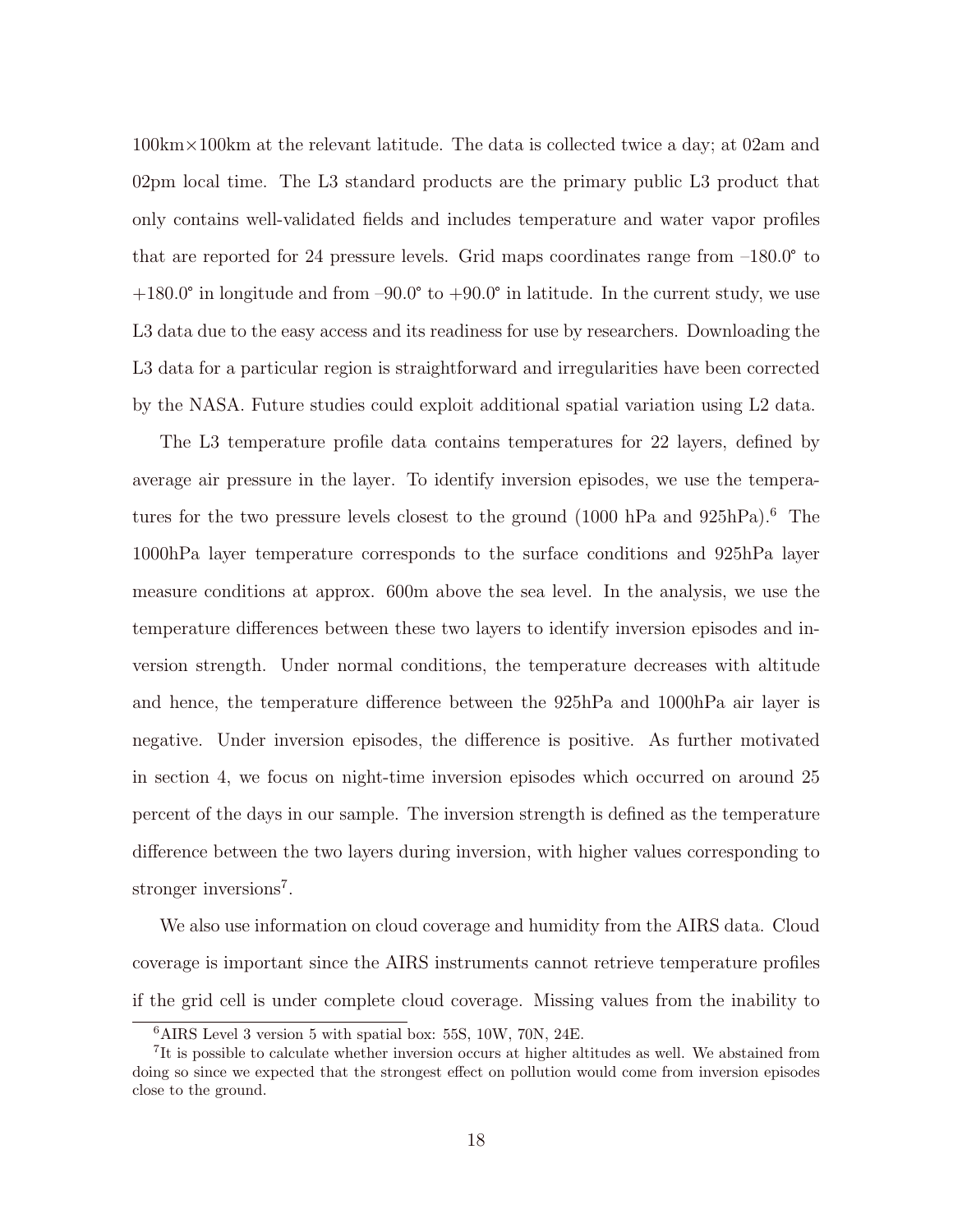measure temperature profiles is another reason why researchers may prefer to use L3 data over L2 data.<sup>8</sup> Humidity data is also important, since it has been linked to both air pollution level and health.

We also gathered wind and precipitation data measured every third hour at 119 weather stations around Sweden maintained by the Swedish Meteorological and Hydrological Institute (SMHI) as additional controls in our analysis. As a first step, daily means are calculated, after which the distance to the closest temperature grid point is obtained. Then, we assign the mean of the six nearest weather stations to each grid point, weighting by the inverse distance between the station and the grid centroid. Missing values were replaced by the monthly-municipality mean. We also present estimates without these additional weather variables included.

#### ii) Pollution data

Pollution data for the period studied is obtained from the Swedish Environmental Research Institute, IVL. Pollution monitors collect data on either an hourly or a daily basis. We assign each pollution monitor to the nearest temperature grid by calculating the distance to the grid cell centroid (see Figure 1). Since some of the municipalities have more than one monitor, a daily municipality-pollution mean is calculated. Out of Sweden's 290 municipalities, 90 measured PM10 daily during the period studied. We concentrate on PM10 levels due to data availability; other pollutants are measured with much lower frequency, consistency, and spatial coverage. The PM10 levels are furthermore highly focused on in policy circles due to the health effects associated with

PM exposure.<sup>9</sup>

 ${}^{8}$ In our sample, on average 13.5 % (i.e. around 4 days per month) of the AIRS observations are missing due to full cloud coverage. The share of missing temperature profile days per month: Jan (.196) Feb ( .160) March (.111) April (.093) May (.095) June (.113) July (.132) Aug (.107) Sept( .119) Oct (.149) Nov (.171) Dec (.178).

<sup>9</sup>Sweden follows the air quality standards set by the EU-directive 2008/50/EG. For PM10 there are limit values for short-term (24 hours) and long-term (annually) exposure. However, the consequent inability to identify a threshold below which adverse health effects are not observed implies that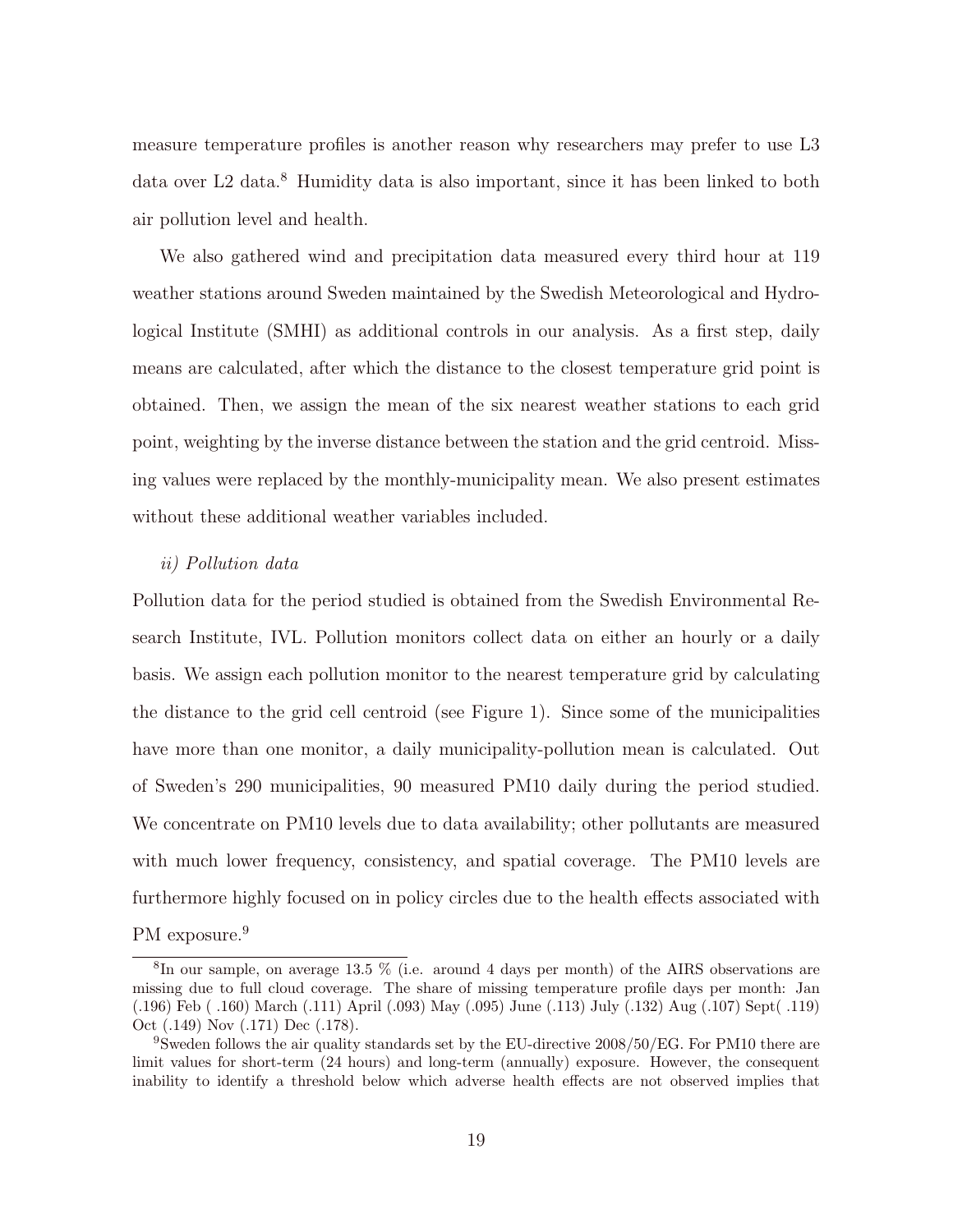However, a cautionary note is clearly in order before interpreting our results as the effects of PM10 on children's health outcomes. Since data on other pollutants is patchy in spatial and temporal coverage, we are not able to assess the influence of inversion on other pollutants in our setting; hence, our subsequent two stage least squares results of the effects of PM10 on health outcomes should be interpreted with care, because they may reflect the impact of e.g. nitrous oxides or particulates, or a combination of these pollutants. This is an endemic problem in the air pollution literature since all air pollutants are never measured. Because of this, we conservatively interpret the PM10 levels as a measure of air quality. Future studies with more diverse data on pollutants could examine which types of measured pollutants are most affected by inversion episodes. Notice that we also discuss the role of other pollutants further along with the reduced form results below.

We link the inversion data to the pollution data by assigning each pollution monitor to its closest AIRS grid centroid point located over land, and use the 24h average PM10 concentration as our air quality indicator.

#### iii) Health data

Health measures were constructed utilizing both inpatient and outpatient data from the Swedish National Board of Health and Welfare (Socialstyrelsen), and cover all children living in Sweden in the age span of  $0$ -18 years.<sup>10</sup> The inpatient data contains information on all visits to the health care providers which result in an overnight stay

any limit value may leave some residual risk when exposed to PM. This has led the World Health Organization (WHO) to recommend more stringent air quality guidelines (WHO, 2006).

 $10$ Young children are among the most susceptible to effects of air pollution (ALA, 2001; Kim et al., 2004). Compared to adults, children have higher breathing rates and therefore a higher intake of air pollutants per unit of body weight. Since children's lungs and immune system are not fully developed, exposure to air pollution opens up for the possibility of different responses than seen in adults. Furthermore, they also spend more time outdoors than adults when concentrations from air pollution are generally higher, thereby adding to their potential exposure. Since as much as 80 percent of alveoli are formed postnatally and the lung continues to develop throughout adolescence, exposure to air pollutants poses a serious risk to this population group(Schwartz, 2004).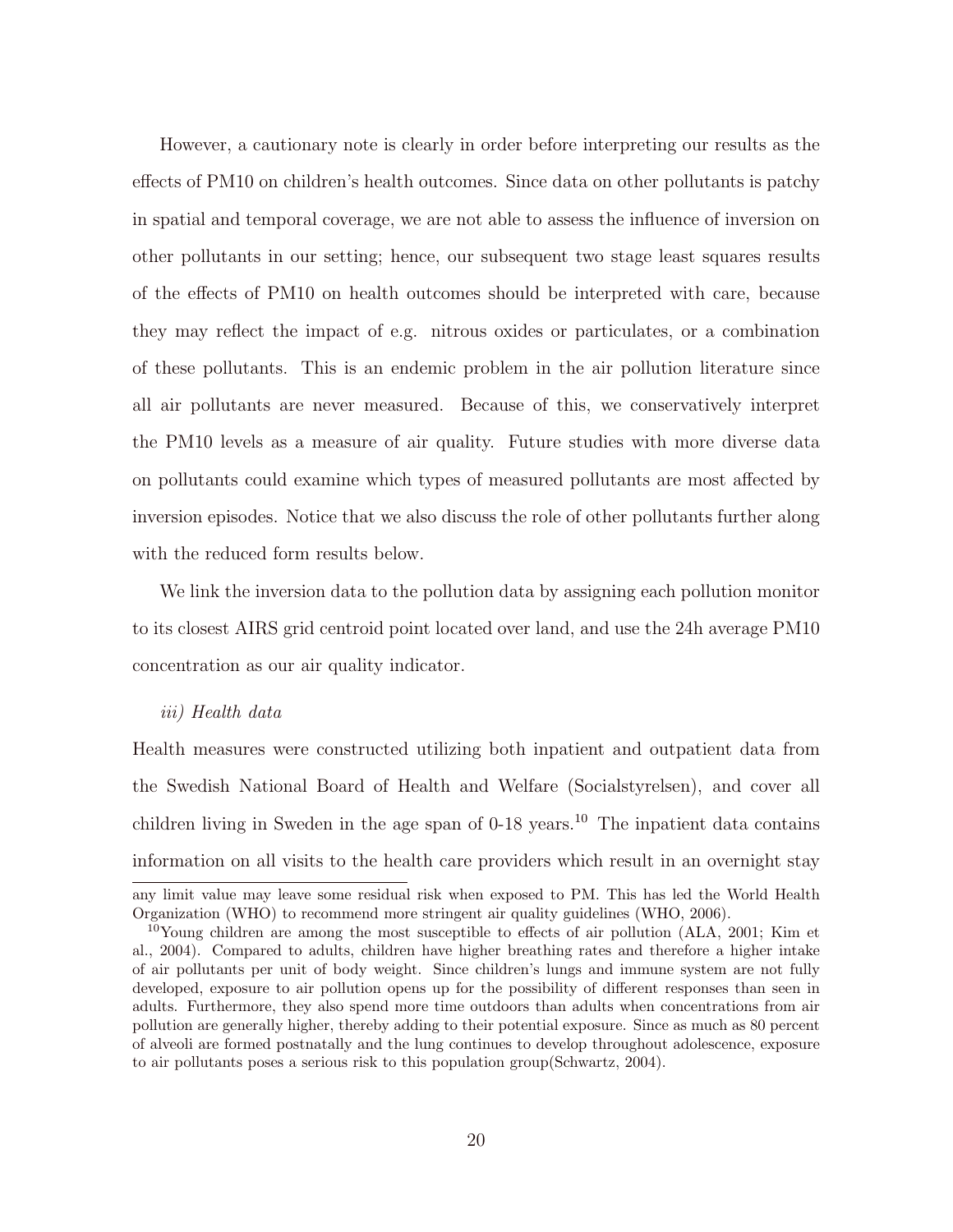at hospitals. The outpatient data captures visits where the patient does not stay overnight.<sup>11</sup> The data includes information on date of admission, type of diagnosis and municipality of residence. The ICD codes have been aggregated using the Clinical Classification Software (CCS) developed by the Agency for Healthcare Research and Quality (AHRQ).

Using individual identifiers, it is possible to link these administrative records to background data on individual characteristics, such as year and month of birth, place of residence, parents' income and educations from Statistics Sweden. Using these two data sources, we calculated the rate of health care visits due to respiratory illness by dividing the number of daily visits in each municipality by the total number of children residing in the municipality, multiplied by 10,000.

### 4.2 Summary statistics: Health, Weather and Pollution

Table 1 provides summary statistics of the variables described above. Panel A presents the means and standard deviations for the outcome variables used in the analysis. Information on the rate of health care visits is divided into cause of visit, and broken down by age. We also provide statistics on health care visits due to external causes. Since there exists no obvious causal pathway relating these accidents to air pollution or our instrumental variable, we later use the rate of visits caused by externally reasons in a check of the internal validity of our findings.

Panel B in Table 1 summarizes descriptive statistics for the key covariates used in our analysis. In order to shed some light on how pollution levels are affected by the occurrence of inversions, the weekly development of PM10 levels during night-time inversions as compared to normal nights is illustrated in Figure 2. As expected, the

<sup>11</sup>As all children in Sweden have access to free healthcare through taxation these measures of respiratory health problem should be highly valid.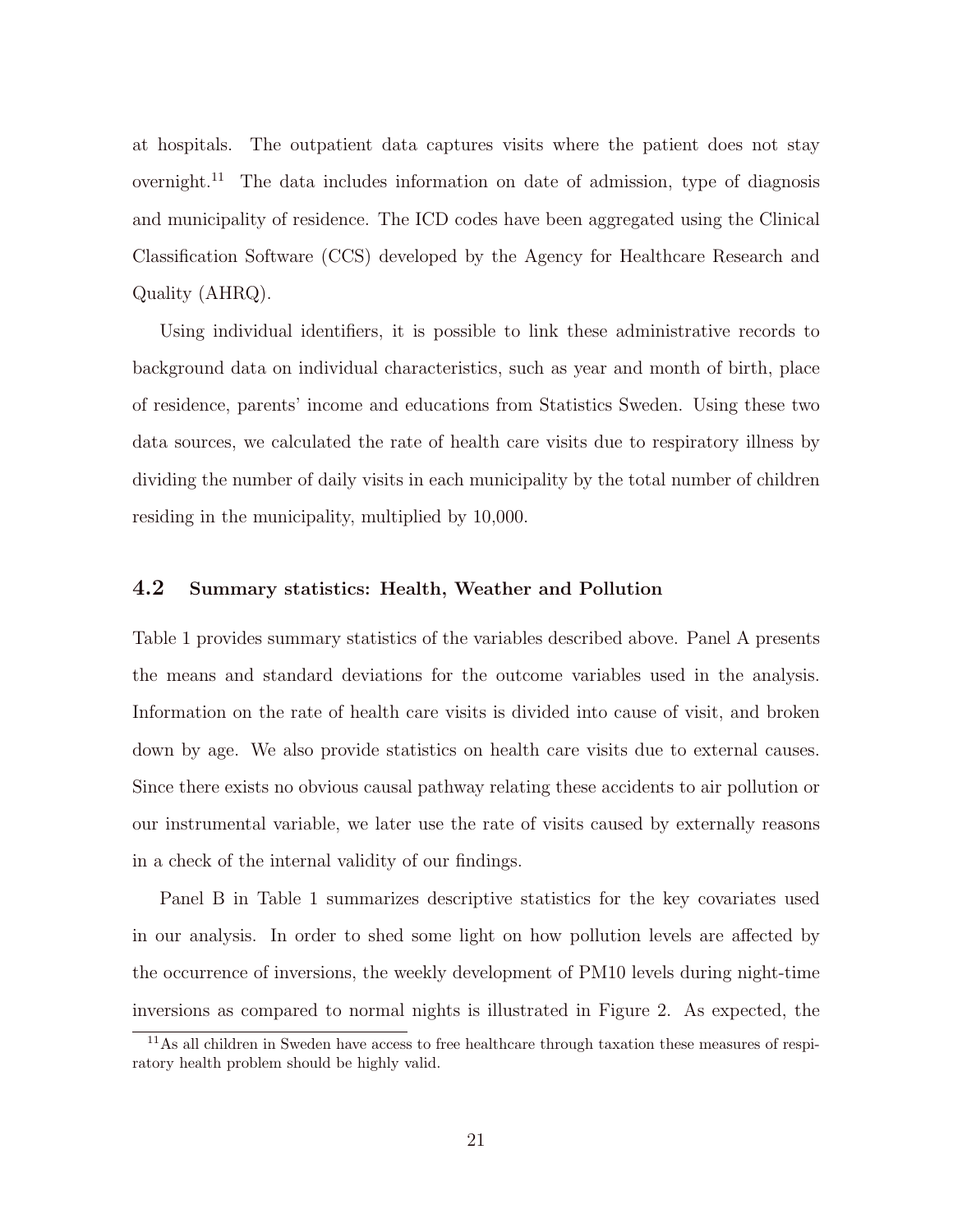pollution levels are significantly higher following inversion episodes. The level of PM10 accumulates over the week, increasing from Monday to Fridays and diminishes over the weekend. This weekend effect is due to decreased traffic volumes (Murphy et al., 2007), and occurs both during normal conditions and inversion episodes.

Figure 3 shows the monthly patterns of PM10 levels and shows peaks in March and April, much likely due to both residential and commercial heating, as these are in general cold months in Sweden. But this is also due to the fact that snow coverage on roads is largely absent during these months, while studded tires are used which increase road wear and which are also strongly associated with PM levels. During our sample period, most nocturnal inversions occur during the first (55 percent) and second (24 percent) quarter of the year. For the third and fourth quarter of the year, the corresponding frequencies were 6 percent and 15 percent, respectively. Moreover, on a monthly basis, the PM10 levels are on average higher during inversion episodes as compared to normal nights. From Figures 2 and 3, it is clear that the weekly and seasonal changes influence the behavior of pollutants under both inversions, as well as under normal conditions. This implies that both seasonal and weekly variations are important factors to take into account in our analysis since, for example, children's outdoor activity patterns are also likely to vary across weekdays and seasons.

For the 90 municipalities measuring PM10 in the period September 2002 to September 2007, there are 34,175 valid vertical temperature profiles, that is when temperature readings are non missing in both layers. Out of these, 8,608 night-time inversions were identified. Descriptive statistics for the key variables conditional on inversion status are provided in Table 2. Comparing normal nights with inversion nights, we conclude that the health care visit rate is, on average, 4.7 percent higher during the latter. Similarly, the PM10 level is on average 59.6 percent higher throughout inversion nights, confirming the pattern in Figures 2 and 3.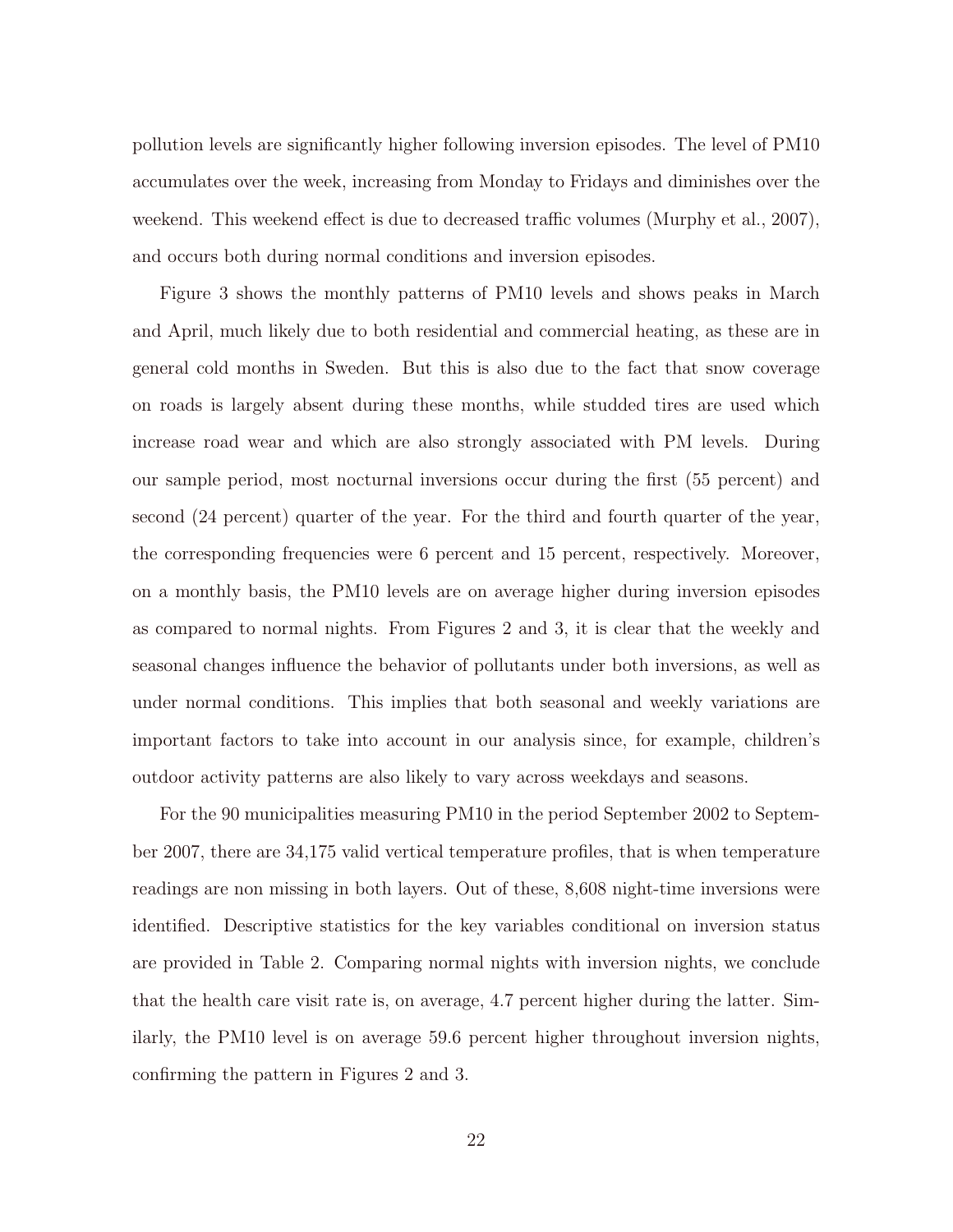As expected, both daily and nightly temperatures are, on average, higher during normal conditions, since inversion episodes are more frequent during the winter months than during the summer months. A similar pattern can be observed for the remaining four weather variables. These mean differences in weather conditions across seasons highlight the importance of flexibly accounting for season of the year, day of week patterns, and weather conditions in the analysis for our identification strategy to provide valid causal inference. Our econometric specification is presented next.

### 5 Econometric framework

The purpose of this paper is to study the causal relationship between air quality  $(PM10<sub>m</sub>)$  on child health (the rate of hospital visits related to respiratory illnesses per 10 000 children). To motivate the use of instrumental variables, let us first consider the structural equation of the effect of PM10 on health, where we, for brevity, omit the time aspect:

$$
Health_m = \beta_0 + \beta_1 P M 10_m + e_m \tag{3}
$$

 $\beta_1$  is the parameter of interest and our primary objective is to test whether  $\beta_1 \neq 0$ . In other words, if exposure to air pollution has an effect on respiratory illness related hospital visits in municipality m.  $e_m$ , is the error term. Under the identifying assumption that the error term is uncorrelated with pollution exposure,  $PM10\perp e_m$ , the ordinary leasy square estimate of  $\beta_1$  reflects the causal impact of one additional unit of PM10 per  $m<sup>3</sup>$  on the rate of health care visits due to respiratory illnesses.

As pointed out in previous studies and as discussed above, several factors complicate the estimation of this relationship and we have strong reasons to question whether the exogeneity assumption holds. To deal with the endogeneity of residential location,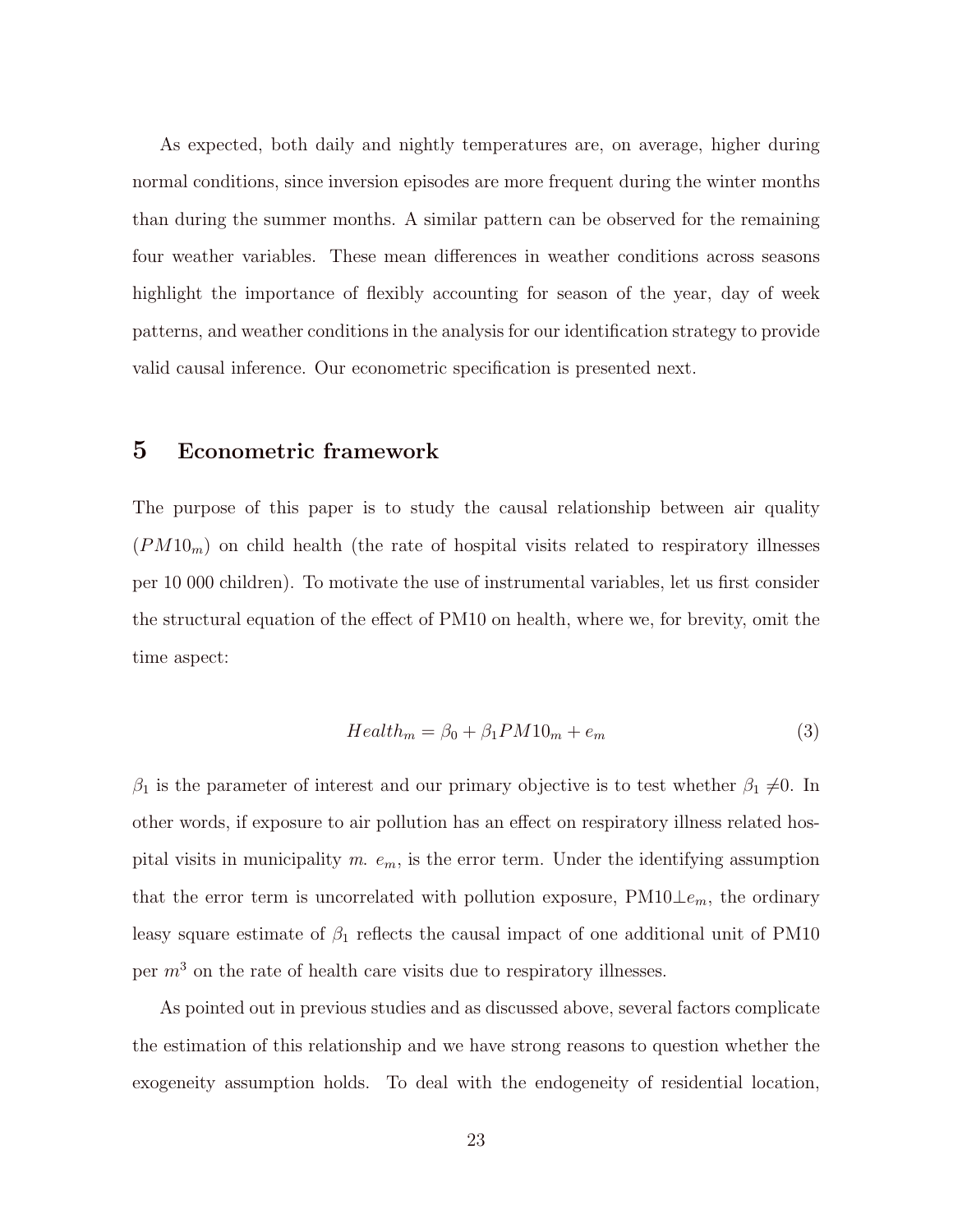weather conditions, measurement error, and avoidance behavior we use the incidence of nighttime inversions as an instrumental variable in a municipality by date panel data framework. We estimate the following two equations by Two Stage Least Squares (2SLS):

$$
Respiratory \, Illness \, Rate_{md} = \beta_0 + \beta_1 PM10_{md} + \alpha' W_{md} + \eta_d + \theta_m + e_{md} \tag{4}
$$

$$
PM10_{md} = \gamma_0 + \gamma_1 Inversion_{md} + \rho' W_{md} + \eta_d + \theta_m + v_{md}
$$
\n<sup>(5)</sup>

where (4) is the second-stage and (5) is the first-stage equations.  $Inversion_{md}$  is our binary instrumental variable indicating whether an inversion occurred in municipality m at date  $d$ , or not. Both equations contain a vector of weather and time changing demographic characteristic  $W_{md}$  where  $\alpha_1$  and  $\rho_1$  are corresponding parameter vectors that will be estimated. We include in  $W_{md}$ , precipitation, wind speed, humidity, cloud cover, and their squared counterparts, together with daily and nightly temperature polynomials to account for a potential nonlinear relationship between temperature, pollution levels and respiratory illnesses. We also include timevarying variables such as the average age of the children in the municipality and the share of mothers with college degrees as additional controls in  $W_{md}$ .

 $\eta_d$  is a set of common year by month effects and day-of-week effects that nonparametrically accounts for year-specific seasonal effects and weekday variations in pollution and respiratory illnesses. The year-month effects take into account, for example, year-specific seasonal patterns in respiratory illnesses associated with e.g. influenza outbreaks.  $\theta_m$  are municipality-specific effects which are included in order to account for permanent differences across municipalities affecting pollution concentrations and respiratory illnesses (e.g. time invariant demographic characteristics, industry composition, altitude and other geographic conditions).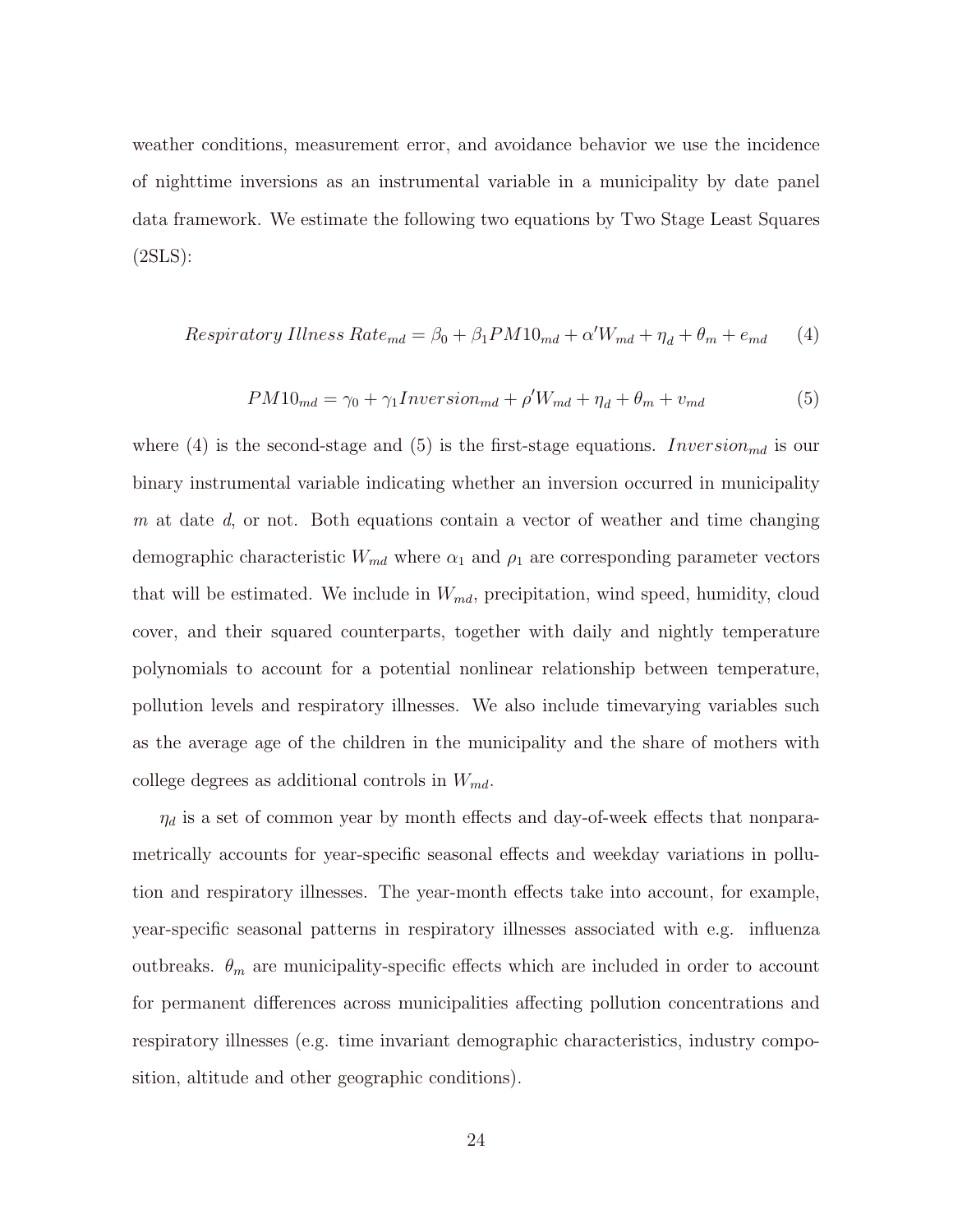In all estimations the errors are clustered at the municipality level, since all children in the same municipality are exposed to the same levels of predicted pollution, which are measured with error and are likely to be correlated over time within municipality.

#### Two Specification Issues

Two general specification issues are worth noting before discussing the validity of the inversion episodes as an instrument variable. First, it is far from obvious that the linear specification as outlined in equation (2) is the appropriate functional form between PM10 and respiratory illnesses. Nonlinearities in the effects of PM10 are interesting for regulatory threshold purposes. But they are also of interest for the extrapolation of our low pollution setting results to higher pollution settings, since if strong nonlinearities are present, there is a clear risk that our estimates would understate the predicted effects in higher pollution regions. Nonlinearities could also be important when trying to understand the differences across socio-economic for the reasons discussed above.

Below, we provide non parametric estimates of the reduced form and first stage from a generalized additive model (Hastie and Tibshirani, 1986) using a local linear smoother with a narrow bandwidth to assess whether our baseline linear estimator is appropriate. This highly flexible model, which non parametrically takes daily weather conditions and seasonal patterns into account, provides estimates that are highly similar to the results from our 2SLS estimator outlined above. As shown below, the non parametric estimates provide no indication of strong nonlinearities in the effects of PM10 on respiratory illnesses in our setting.

Second, note that we focus on the contemporaneous effects of changes in air quality on health care visits due to respiratory illnesses. A potential concern with this daily specification is that temporary increases in pollution levels may simply displace the timing of respiratory illnesses forward. Such a short term forward shift in the timing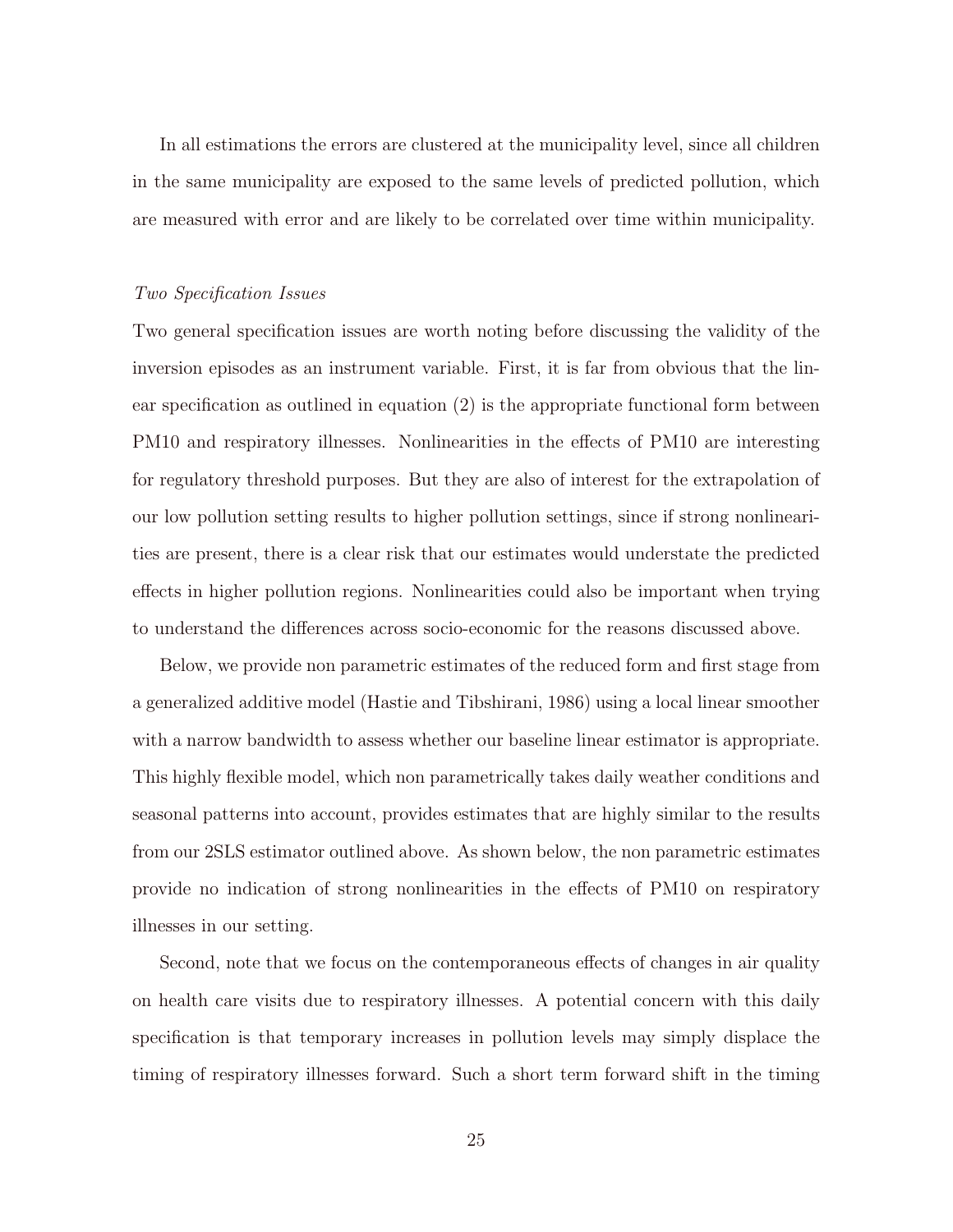of health effects, so-called harvesting effects, would imply that while we may see an increase in health effects on high pollution days, the respiratory illness rate may fall and be fully compensated for over the following days. To check the validity of this concern, we estimate distributed lag model assessing whether a lagged increase in pollution following inversion episodes reduces the current respiratory illnesses rate. We also checked if instrumenting the PM10 levels during the past few days using the share of inversion nights during those days changes the results. We find no indications of strong displacement effects.

#### Instrument validity

Before proceeding to the results, we conclude this section with some additional remarks on identification with respect to inversion episodes as an instrumental variable. The exclusionary restriction may not hold if sensitive individuals are able to correctly understand and predict inversion occurrences and their effects on pollution levels. We believe this to be unlikely in general, and particularly in our setting. Information or predictions of inversion episodes are not available to the public. Neither information on inversion, nor inversion strength, are published in Swedish media or by local authorities, and vertical temperature profiles were not available on a large scale, nor was the data from the four Swedish ground level sounder stations used in pollution level forecasts.<sup>12</sup>

Yet, it is possible that particularly sensitive populations may have strong enough incentives to gather private information on inversion episodes since it is such a strong predictor of air quality. In some heavily polluted areas around the world, temperature inversions can sometimes be observed with the naked eye. In Sweden, this is generally not the case due to relatively low pollution levels and low humidity. But to address

<sup>12</sup>Personal communication with Michael Norman at IVL, where the pollution data is stored and provides the pollution prognosis for Stockholm, September 6 2013. Access to SMHI's and the Swedish Military's in total 4 weather balloon stations that measure vertical temperature profiles on a daily basis is under way according to SMHI but is not available at present (2013-11-04) .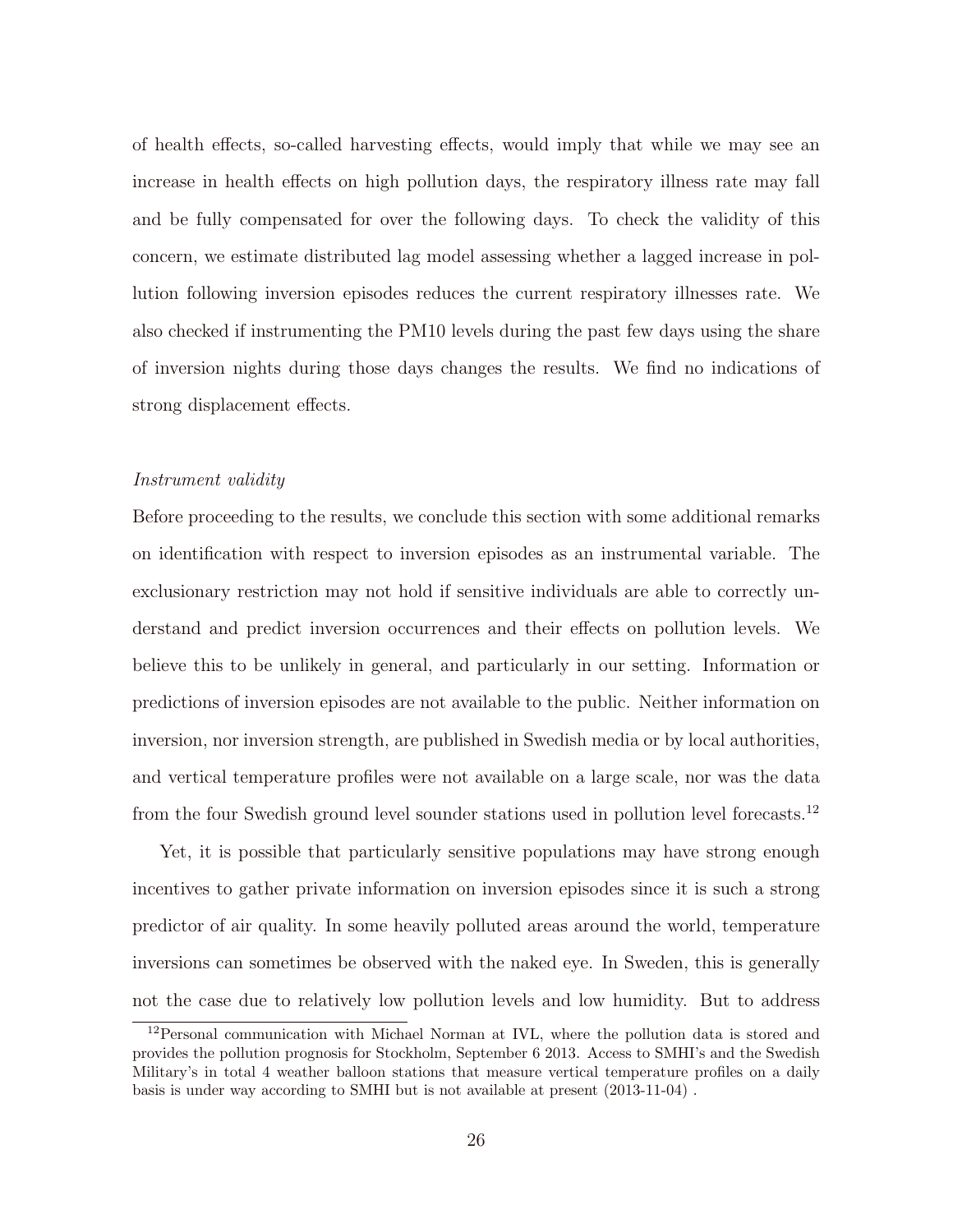this potential concern, we focus on the effects of night-time inversion episodes. Nighttime inversion episodes are also more frequent and constitute a stronger predictor of PM10 levels in our setting.<sup>13</sup> As discussed above, previous studies from high pollution settings (Los Angeles) have suggested that avoidance behavior may understate the effects of pollution on health (Neidell, 2009; Moretti and Neidell, 2011). Hence, for our estimation strategy to provide estimates that hold avoidance behavior fixed, it is crucial that individuals cannot perfectly observe inversion status and inversion strength and adjust their behavior accordingly. By using night-time inversions, we believe that the risk of instrument observance is minimized. Even if individuals understand the meteorological relationship in question in general, it seems unlikely that they are able to correctly identify inversion episodes and inversion strength at 2 am in the morning. For these reasons, we believe that the instrumental variable approach used here should be able to provide causal estimates that hold avoidance behavior fixed.

However, we also provide indirect evidence to try to back up this assumption. Any test of the extent and prevalence of avoidance behavior relies on proxies (Graff Zivin and Neidell, 2012). We check whether children's activity patterns change during inversion episodes by examining whether the health care visit rate due to injuries with external causes changes during inversion episodes by estimating the following modified version of the second-stage equation

Rate External Causes<sub>md</sub> = 
$$
\beta_0 + \beta_1 PM10_{md} + \alpha' W_{md} + M_d + \theta_m + e_{md}
$$
 (6)

The idea is that if inversions are associated with substantial changes, not only in pollution levels but also in e.g. children's indoor/outdoor activity patterns, we may detect

<sup>&</sup>lt;sup>13</sup>And second, as expected from the effects on air quality, when entered in the same equation as the night-time inversion indicator, the reduced form effects on respiratory illnesses are negligible in size and insignificant, unlike the night-time inversion indicator which remains strong and positive.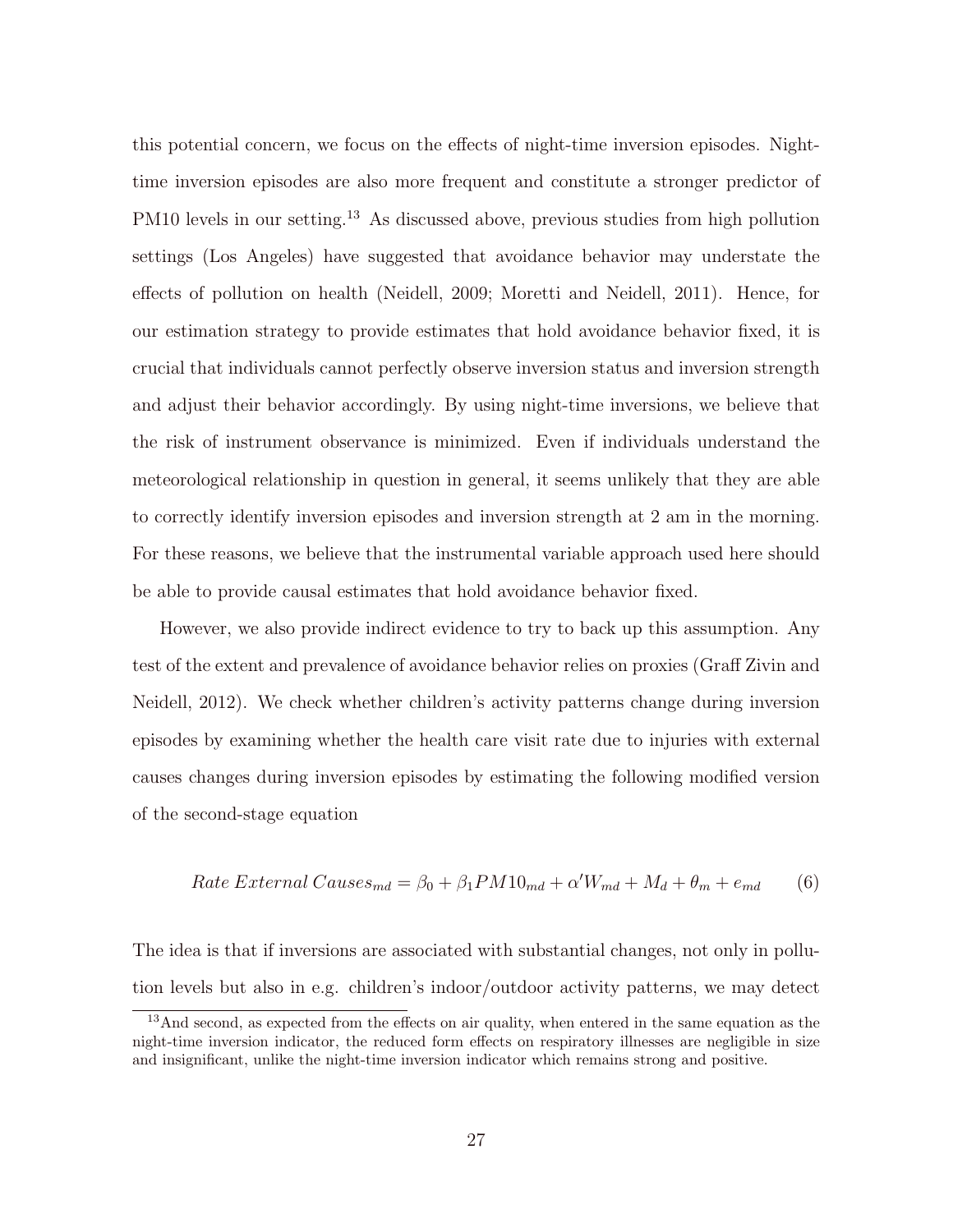that injuries due to external causes also change, i.e. that  $\beta_1 \neq 0$  in equation (6). In other words, if inversion episodes do not affect our proxy of avoidance behavior, we would expect that  $\beta_1 = 0$  in equation (4).<sup>14</sup>

### 6 Baseline Results

We begin by providing an illustration of the identification strategy from non parametric estimates of the reduced form and the first stage, and then report the first stage and reduced form result from the fully specified linear model in Section 5.1. Throughout, we provide a comparison of the ordinary least square (OLS) and the two-stage least squares (2SLS) estimate. In section 5.2, we examine the robustness of the results to changes in the specification and in section 5.3 we look at the impact across socio economic groups and document a substantial gap in the effects between children in households with high and low income. In section 5.4, we examine the potential causes of this gap.

### 6.1 First Stage and Reduced Form

We begin by presenting nonparametric estimates of the first stage and the reduced form. Figure 4 shows the narrow bandwidth multivariate local linear regression estimates of the first stage (PM10 level on inversion strength) and the reduced form (respiratory illness rate on inversion strength) that flexibly control for ground level temperature

<sup>&</sup>lt;sup>14</sup>Finally, instrument validity may theoretically also be compromised by reversed causality in the first stage equation. That is, if emissions levels are an important determinant of ground level air temperature, then we could find that higher pollution levels reduce the incidence of inversion episodes. However, first, it seems unlikely that local anthropogenic emissions have a strong differential impact on temperature in the two layers. Second even if so, our estimates would likely be downward biased since local emissions primarily heat the ground level air layer, reducing the occurrence of inversion. Third, we in Table A1 we test the likely severity of this concern by exploiting the well known variation pollution levels over the weekdays. See section 5.2 below.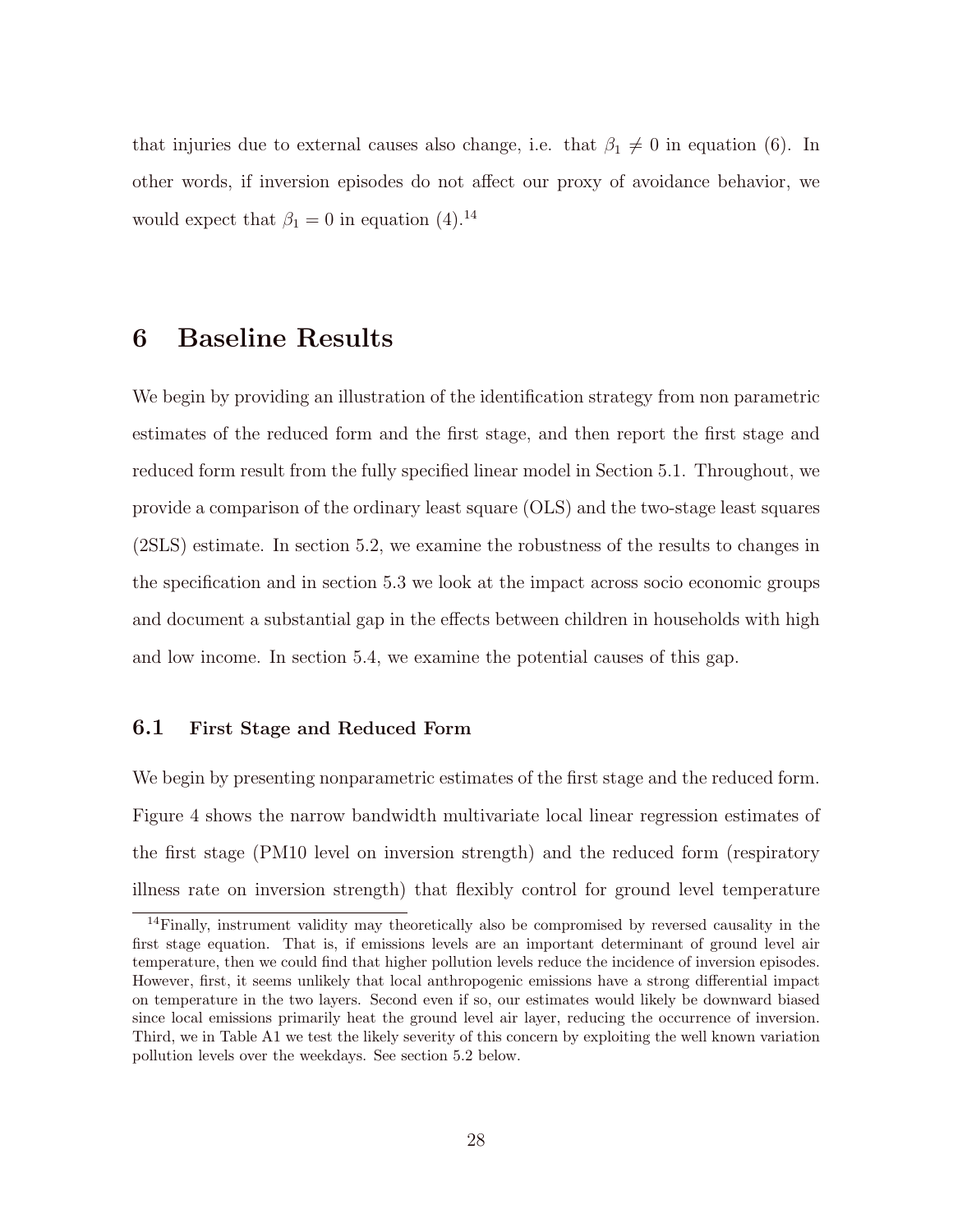and calendar month.<sup>15</sup> The x-axis displays the inversion strength, i.e. the temperature difference between the two air layers. Negative inversion strength values correspond to the relationship between the outcome variables and the temperature differences on normal days, and positive values to the relationship on inversion days. The left-hand side y-axis measures the average PM10 level and the right-hand side y-axis measures the respiratory health care rate. The kernel density estimate (dashed) shows the distribution of observations with respect to the instrument. Around 25 percent of the days in the sample are inversion days.

Figure 4 shows that, conditional on ground level temperature and the calendar month, under normal circumstances the rate of hospital visits (black) and PM10 levels is not strongly correlated with the temperature difference between the two air layers. However, once an inversion occurs, both PM10 levels and the respiratory illnesses rate increase almost linearly with the strength of the inversion. This first set of results and the implied elasticity between PM10 and health care visits summarize the main results of the paper. As we will see, even after adding a large set of additional control variables, the estimated elasticity never deviates substantially from that which can be inferred from this parsimonious, but highly flexible non parametric specification.

Table 3 reports the fully specified linear version of the reduced-form, the first stage, OLS, and the IV specifications. In column (1), the PM10 levels are regressed on the inversion dummy, and the other control variables, year by month time effects, and municipality fixed effects as specified above in equation (2). The point estimate suggests

<sup>&</sup>lt;sup>15</sup>We begin by presenting nonparametric estimates of the first stage and the reduced form. Figure 4 shows the narrow bandwidth multivariate local linear regression estimates of the first stage (PM10 level on inversion strength) and the reduced form (respiratory illness rate on inversion strength) that flexibly control for ground level temperature and calendar month. The x axis displays the inversion strength, i.e. the temperature difference between the two air layers. Negative inversion strength values correspond to the relationship between the outcome variables and the temperature differences on normal days, and positive values to the relationship on inversion days. The left-hand side y-axis measures the average PM10 level and the right-hand side y axis measures the respiratory health care rate. The kernel density estimate (dashed) shows the distribution of observations with respect to the instrument. Around 25 percent of the days in the sample are inversion days.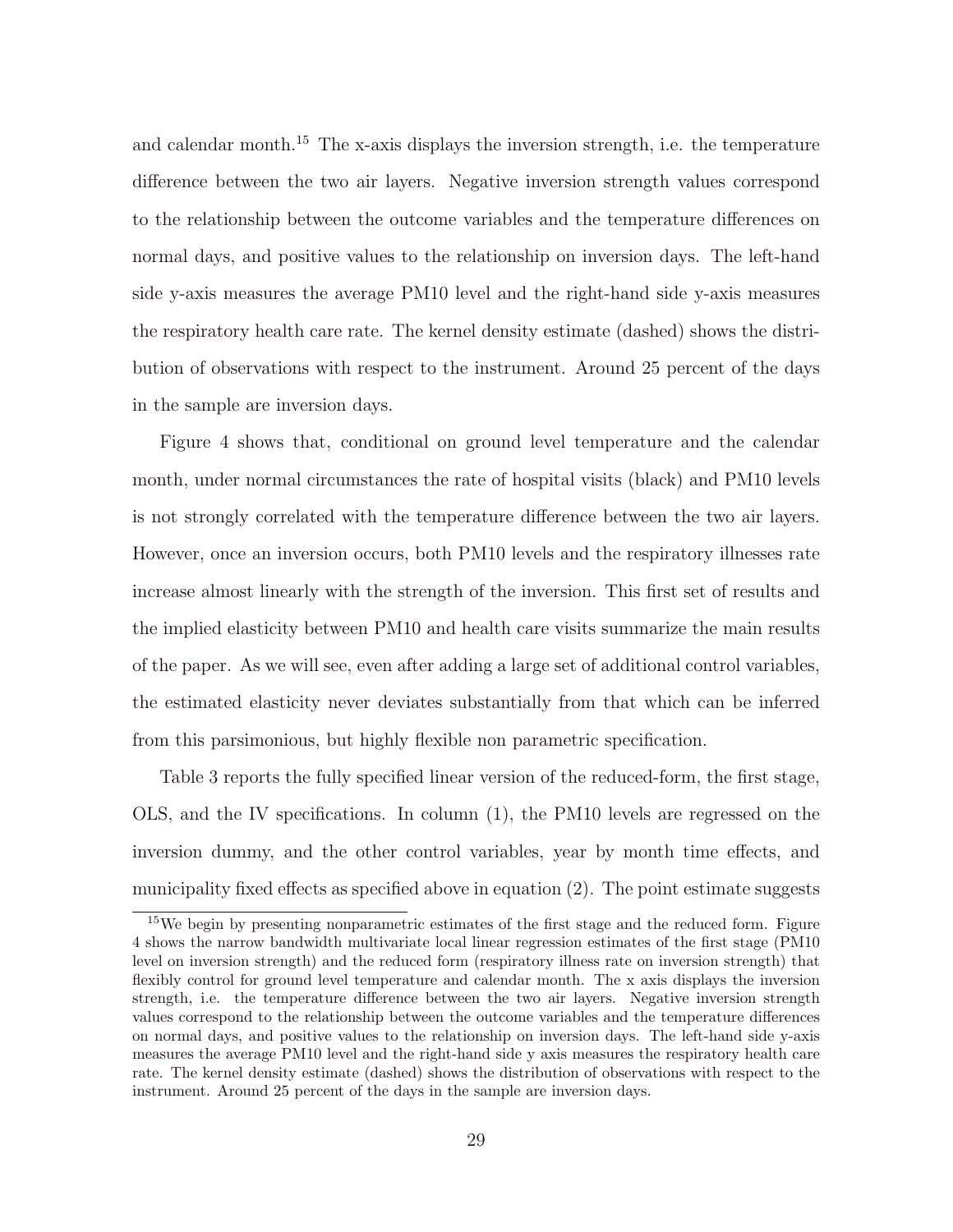that the PM10 level is, on average, 6.15  $\mu m/m^3$  higher following nigh-time inversion episodes. Hence, relative to the mean PM10 level, inversion episodes increase the PM10 levels by approximately 30 percent. In column (2), the health care visit rate is regressed on the inversion dummy and the other control variables. As expected, health care visits are positively and significantly related to inversions. During inversion episodes, the respiratory illness health care visit rate increases by close to 5 percent.

Column (3) reports the standard OLS estimates from the fully specified model and column (4) the instrumental variable estimate. Similar to previous studies using an instrumental variable approach that accounts for measurement error and avoidance behavior, the instrumental variable approach IV estimates are up to four times larger than the OLS estimates. Relative to the mean respiratory illness rate, the IV estimate implies that for each 10 microgram/ $m<sup>3</sup>$  increase in daily PM10 levels, health care visits due to respiratory illnesses increase by 8 percent. The corresponding figure from a simple OLS estimate is 2 percent. These huge differences underscore the importance of properly accounting for measurement error, avoidance behavior and other endogeneity problems.

### 6.2 Robustness

The OLS and IV comparison continues in Table 4 where, for comparison, the baseline model estimates for OLS and the IV are once more reported in column (1). In column (2), we add average age and age squared of the children in the municipality and year to the baseline model, and in column (3) we add information on the share of mothers with college education in the municipality of residence. None of these modifications significantly changes the estimated effects. In column (4), we restricted the sample to children living within 2 km of the nearest pollution monitor. Notice that since pollution monitors are located in downtown areas, the mean of respiratory related hospital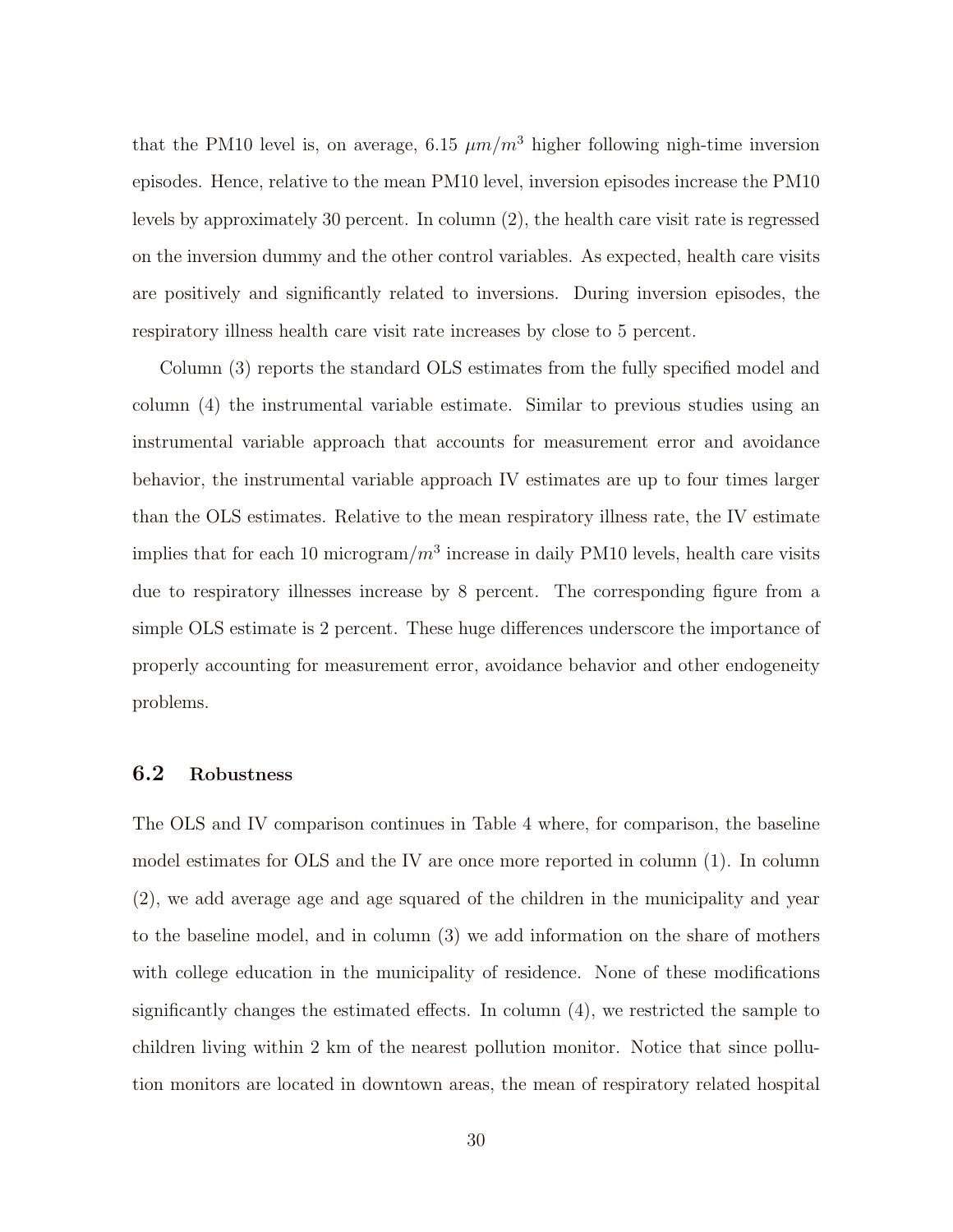admissions is higher. Moreover, notice that when restricting the sample to only those close to the monitors, the OLS estimate changes dramatically ( $\approx$  33 percent lower), while the IV estimate changes marginally ( $\approx 6$  percent lower). The differences in the robustness of the results between OLS and IV are an indication of the validity of the research design, since if unobservable covariates are uncorrelated to the instrument but not to PM10 levels, we would expect the OLS to be more sensitive to changes in the specification than the IV estimate. In column  $(5)$ , we assess the robustness of the estimates with respect to the included weather variables. If we drop the precipitation and wind variables from the ground level weather stations, and instead only use the NASA satellite weather data, the estimates hardly change at all. Hence, the IV-approach could be implemented only using the NASA data.

Table A1 in Appendix A report additional specification checks intended to capture cumu-lative/displacement effects. Column (1) review the baseline IV estimates for comparison, Column (2) report the estimate when using the average PM10 levels between  $t$  and  $t$ -5 using the share of days with inversion as an instrument on day  $t$  respiratory illness rates. Column (3) report the cumulative effect of PM10 over the last 5 days, i.e. the sum of the lagged coefficients from a distributed lag model where each lag is instrumented with the inversion status of that particular day. If harvesting effects where an important concern in the current setting we would expect to find that the cumulative effect over the recent past to be smaller than the effect from the baseline contemporaneous model (i.e.  $\sum_{k=0}^{5} \beta_{t-k}^{full} < \beta_{t}^{base}$ ). The impact of the average PM10 level over the past 5 days should also be smaller than the contemporaneous effect. If anything both the estimates are larger, but they are not statistically distinguishable from the baseline estimates.<sup>16</sup>

<sup>&</sup>lt;sup>16</sup>Except for the contemporaneous effect, none of the lagged coefficients in the distributed lagged model are statistically significant, and do not follow any obvious pattern. Note that missing values on any of the past days leads to that the day  $t$  is dropped from the distributed lag estimation, leading to a substantially smaller sample size. We also estimated a model using full set of contemporaneous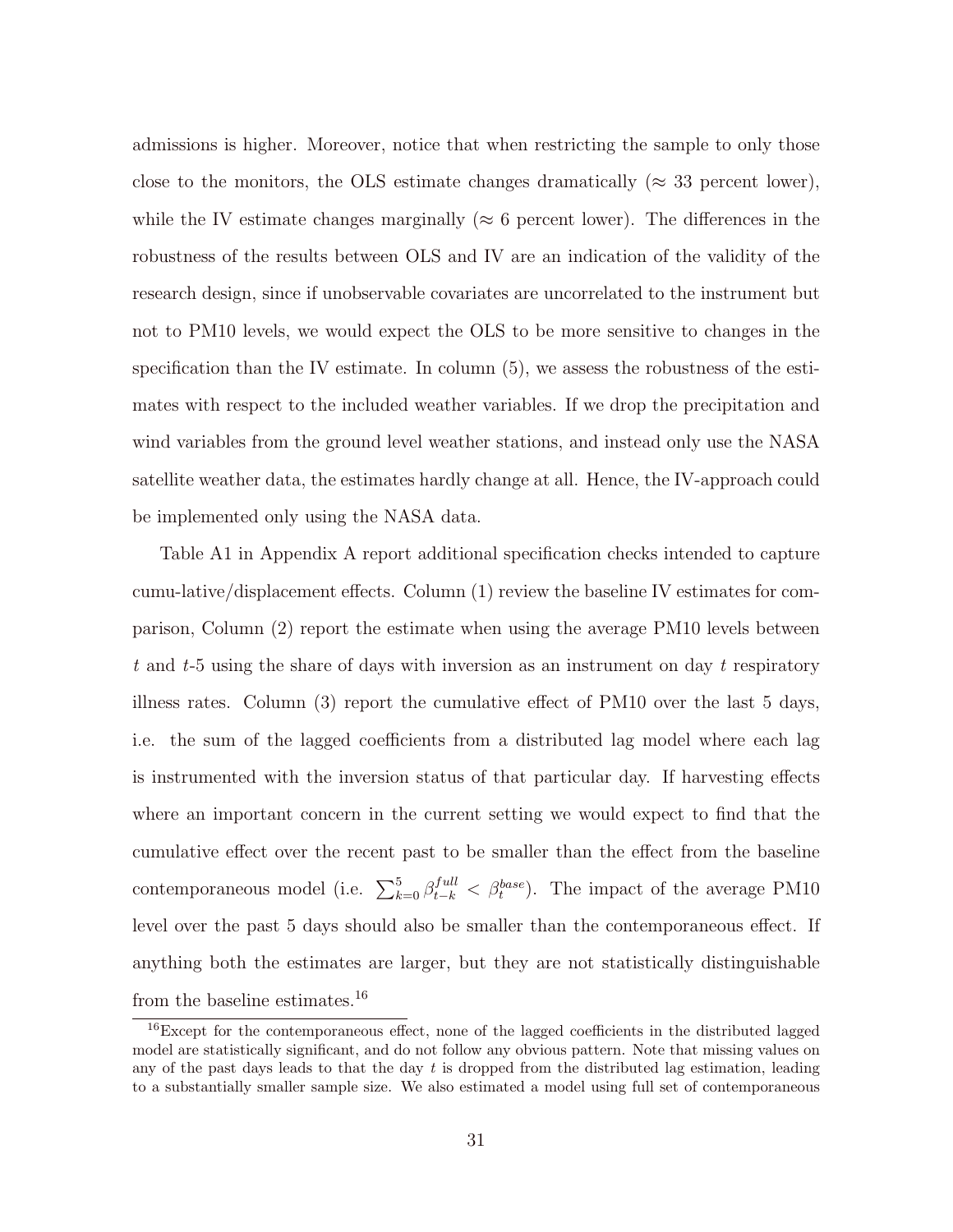Finally, the last two columns of table A1 assess the relevance of reversed causality in the first stage equation. To gauge the severity of this concern, we check whether pollution levels affect inversion episodes by exploiting the well documented decrease in pollution levels during weekends. In particular we regressed the inversion dummy on a weekend dummy and the other variables in the main model (excluding the day of week effects) Column (4) show that PM10 decreases by around 23 percent (-4.754/20.8) during weekends. But despite this huge improvement in air quality, the frequency of inversion episodes are not affected; the point estimate is not statistically significant, positive, and close to zero. Thus, reversed causality in the first stage equation does not seem to be a major concern.

### 6.3 Heterogeneity: by respiratory diagnosis and child age

So far, all respiratory illnesses have been lumped together, but it is possible that the effect of PM10 varies across type of respiratory illness. In Table 5, we supply estimates of the effect of PM10 separately across type of illnesses. In columns (2) to (5), we separately explore the effect of air pollution by type of respiratory illness. We split the respiratory illness diagnosis data into Pneumonia, Bronchitis, Asthma, and Other respiratory conditions. The first three conditions are likely to be exacerbated from current exposure as opposed to conditions such as Emphysema where the effect of exposure is cumulative over time. Therefore, we expect to find the largest effects for the first three conditions. This pattern is also largely confirmed by both the OLS and the IV estimates, with the highest percent effect for Asthma, Bronchitis and Pneumonia, and substantially lower but still significant for the other respiratory conditions.

Columns (6) and (7) provide separate estimates for pre-school children (0-5) and

weather controls but only lagged ground level temperature to minimized missing values. Results were very similar. The full set of estimates are available on request. Schenkler and Walker (2011) use a similar specification and find similar patterns.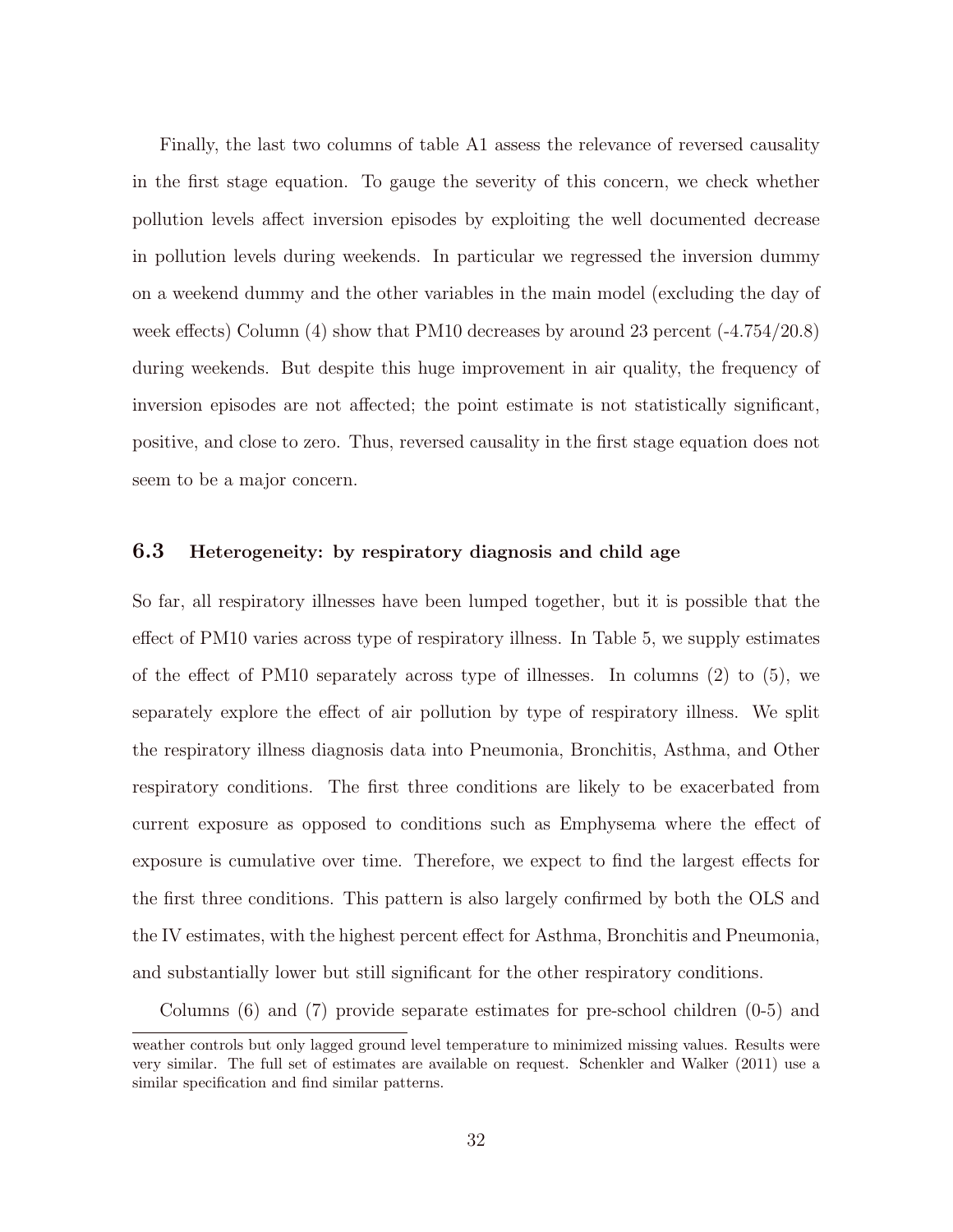school age children (6-18). Note that the mean respiratory illness rate is higher for children in the age span 0 5 years. Relative to the mean respiratory illness, the OLS estimates are higher for the older children than for the younger children. The IV estimates are positive and significant with the largest percentage effect on the increase of respiratory related hospital admissions for the older age group.

However, note the differences between the OLS and the IV estimates in the two age groups. The IV estimate is about 7 and 3 times larger than the OLS for the younger and the older children respectively, potentially indicating that avoidance behavior is more important among (the parents of) the younger children.

### 6.4 Examining the Effects across Socio-Economic Groups

Next we report estimates by parental socio economic characteristics. In Table 6, we report the separate estimates for the sample of children with mothers having more than high school education and for those who do not. We do not find any substantial differences in the effects with respect to maternal education (columns 2-3). However, when turning to columns 4 and 5, we see clear evidence of the differential effect, depending on household income. The IV estimates for low-income households (below median income) suggest that the effects of a 10  $\mu g/m^3$  increase in PM10 are around twice as large as on children in high-income households (12 percent vs. 6 percent). Figure 5 illustrates the differences by SES-groups graphically.

The finding that children from low-income families are much more affected by changes in air quality than children from high income families clearly suggests that policies that reduce pollution levels may also reduce the inequality in childhood health. As highlighted in the conceptual framework outlined above, several potential mechanisms have previously been brought forth that could potentially explain SES differences in the effects of air pollution. A better understanding of the underlying mechanisms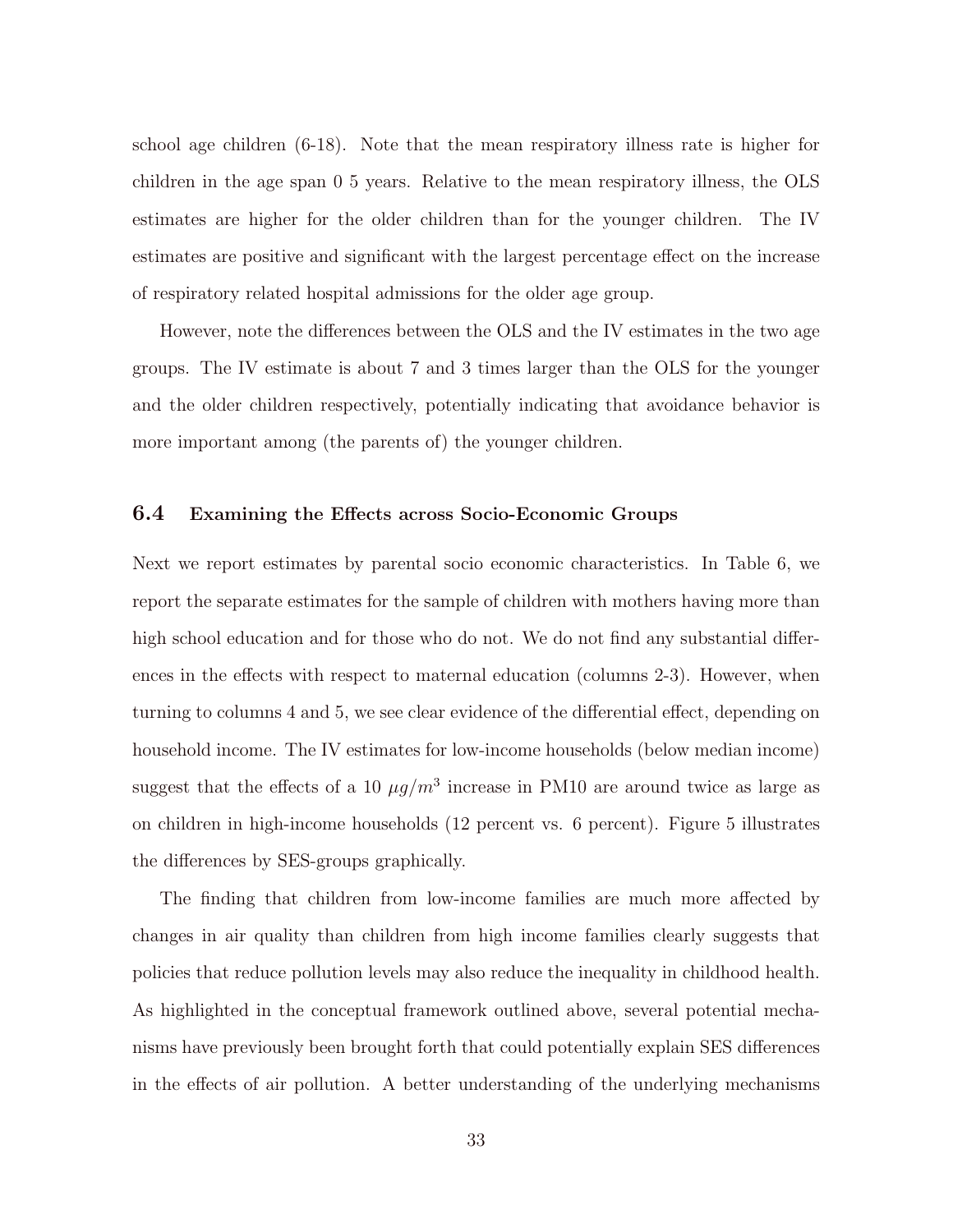could be informative for understanding which types of policies that are likely to not only reduce the effects of pollution, but potentially also reduce the socioeconomic differences in the impact. In the following section, we first discuss how our previous results square with the suggested mechanisms and use the data at hand to try to quantify the importance of the different mechanisms.

#### 6.4.1 Evidence on the mechanisms behind the SES-gap

#### (i) Non-linearities

An important difference between rich and poor households could be that residential segregation leads to differences in average levels of pollution exposure. In the case of road traffic, if environmental disamenities such as air pollution and noise from traffic are valued in the housing market, this would lead children from poorer households to be located, all else equal, closer to major roads. Since local road traffic contributes to a substantial share of the total PM10 exposure, a potentially important mechanism behind the SES-gap could be that children from poorer households are exposed to higher pollution levels than children from wealthier households. Since we measure average PM10 levels at the municipality of residence level, the observed SES differences could hence stem from nonlinearities in the effects of PM10.

However, this interpretation squares poorly with the results from the non parametric estimates in Figure 4 that give no indication of strong nonlinearities between PM10 and respiratory illnesses. Still, since we are only able to directly assess the effects of PM10 on health, careful readers may worry that inversion episodes could generate a substantial increase in other, unobserved, pollutants which, in turn, may be nonlinearly related to respiratory illnesses. However, again, if non linearities in other unobserved pollutants are important, we would expect that the reduced form relationship between inversion strength and respiratory illnesses should also be strongly non linear during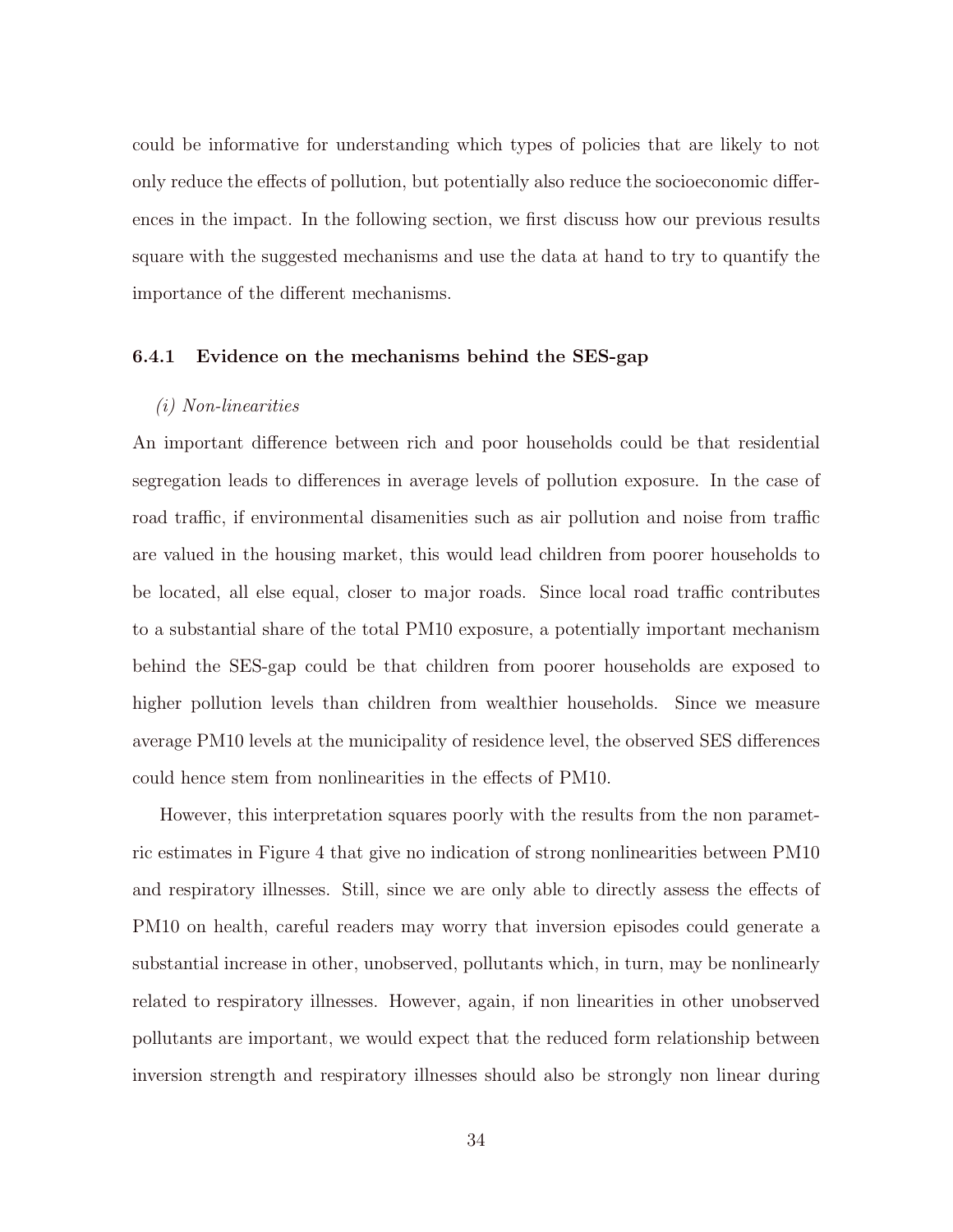inversion episodes in Figure 4, which is not the case. In summary, at the relatively low pollution levels considered, our results do not provide any strong evidence in favor of the hypothesis that the differences in the observed effects between rich and poor households are driven by non linearities in the effects of air quality.

#### (ii) Avoidance Behavior

Another reason why children from differing socio-economic backgrounds could suffer more from changes in pollution levels is differing parental responses to changes in pollution levels. As discussed above, avoidance behavior could influence estimates of the effects of air quality on respiratory illnesses. If high socio-economic status parents are more likely to engage in avoidance behavior, the SES-gap in the effects of ambient air pollution could stem from differences in avoidance behavior.

Note first that, as argued above, our identification strategy is explicitly designed to hold parental avoidance behavior fixed. Second, to the extent that knowledge about risks of high pollution episodes following inversion episodes is more prevalent among highly educated parents than low educated parents, we would expect to see differences in the effects across households with differing educational attainment. As shown by Table 6 and Figure 5, there is no indication of differential effects across families with different educational attainments.

However, we also try to directly assess the prevalence of avoidance behavior. Any test of the extent and prevalence of avoidance behavior relies on proxies (Graff Zivin and Neidell, 2012). Previous studies examining avoidance behavior have used visits to outdoor facilities (e.g Zoos or sporting events) in connection with warnings of predicted high ozone episodes (Neidell, 2009; Moretti and Neidell, 2011) in high pollution settings.

Here, we use changes in in- and out patient health care visits due to externally caused injuries to proxy for changes in children's activity patterns. The idea is that if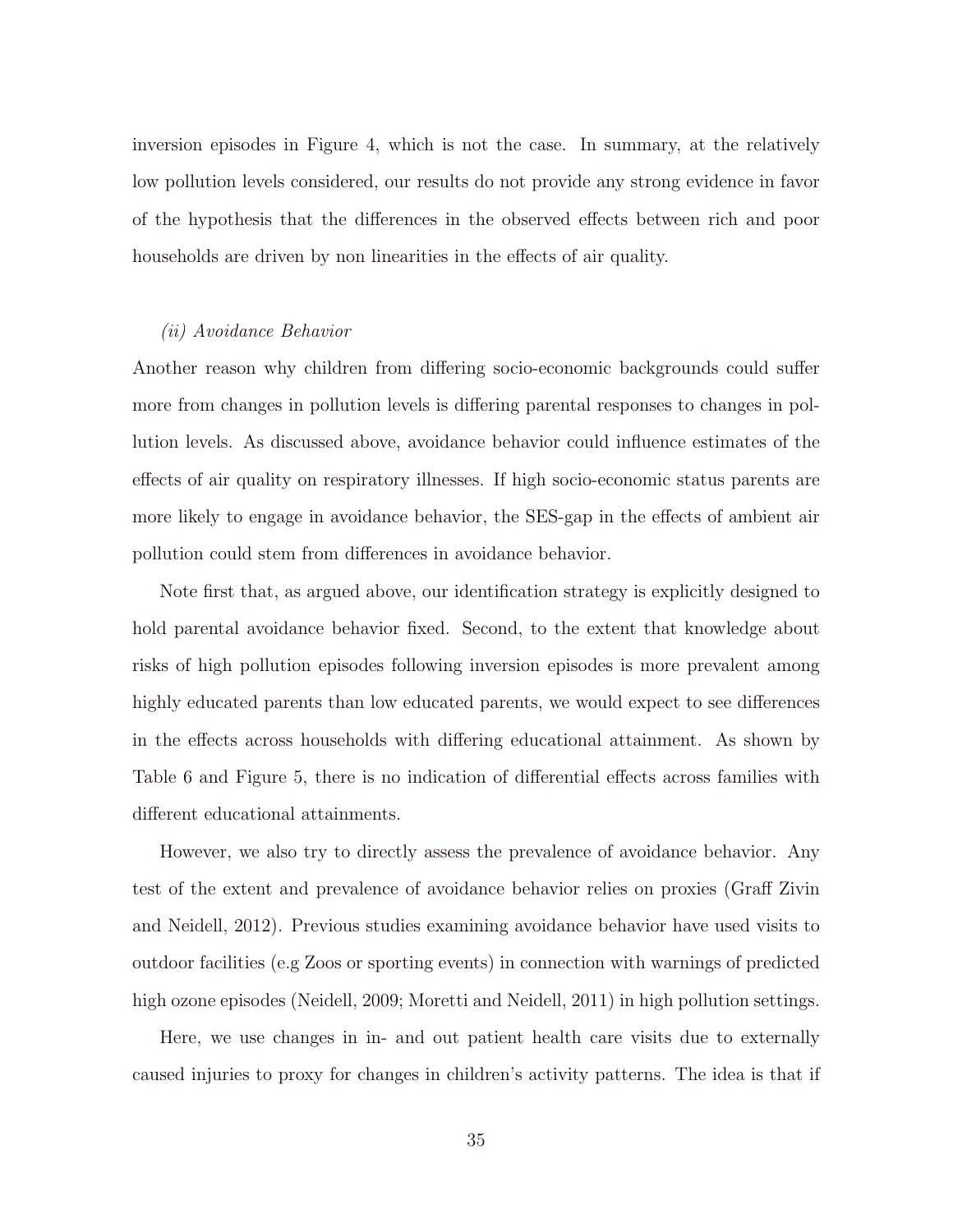inversion episodes are associated with substantial changes in children's activity patterns, for example that parents are keeping their children indoors instead of allowing them to play outside to reduce exposure, we would expect that the risk of accidental falls, accidents with cyclists, or motor vehicles, etc. could change as well. Moreover, the externally caused injury rate per 10,000 children has a similar mean and distribution as the respiratory illness rate.

Since there is no obvious direct relationship between air quality and externally caused injuries except through changes in activity patterns, we would expect to see that changes in air pollution also change the risk of injuries due to external causes if avoidance behavior is highly prevalent. Moreover, for avoidance behavior to be a strong explanatory factor for the observed SES gap, children from richer households should experience a substantially stronger relative change in the externally caused injury rate.

The estimates in Table 7 column (1) show the effect for the full sample and columns (2) and (3) show the results for children in rich and poor households separately, a non significant and small correlation between changes in PM10 and externally caused injuries. The percent effect for respiratory illness is more than six times larger than the effect on externally caused injuries. Moreover, there are no differences between children in low- and high-income households.

These results first of all indicate that differences in avoidance behavior are not likely to be the cause of the SES-gap in our low-pollution context. This result is consistent with the absence of differential effects by maternal education. If knowledge of risks of high pollution episodes is more prevalent among highly educated parents, we would expect to see differences in effects across households with differing educational attainment; which we do not.

In addition, the fact that the rate of externally caused injuries does not create any change in response to high pollution episodes as instrumented by inversion episodes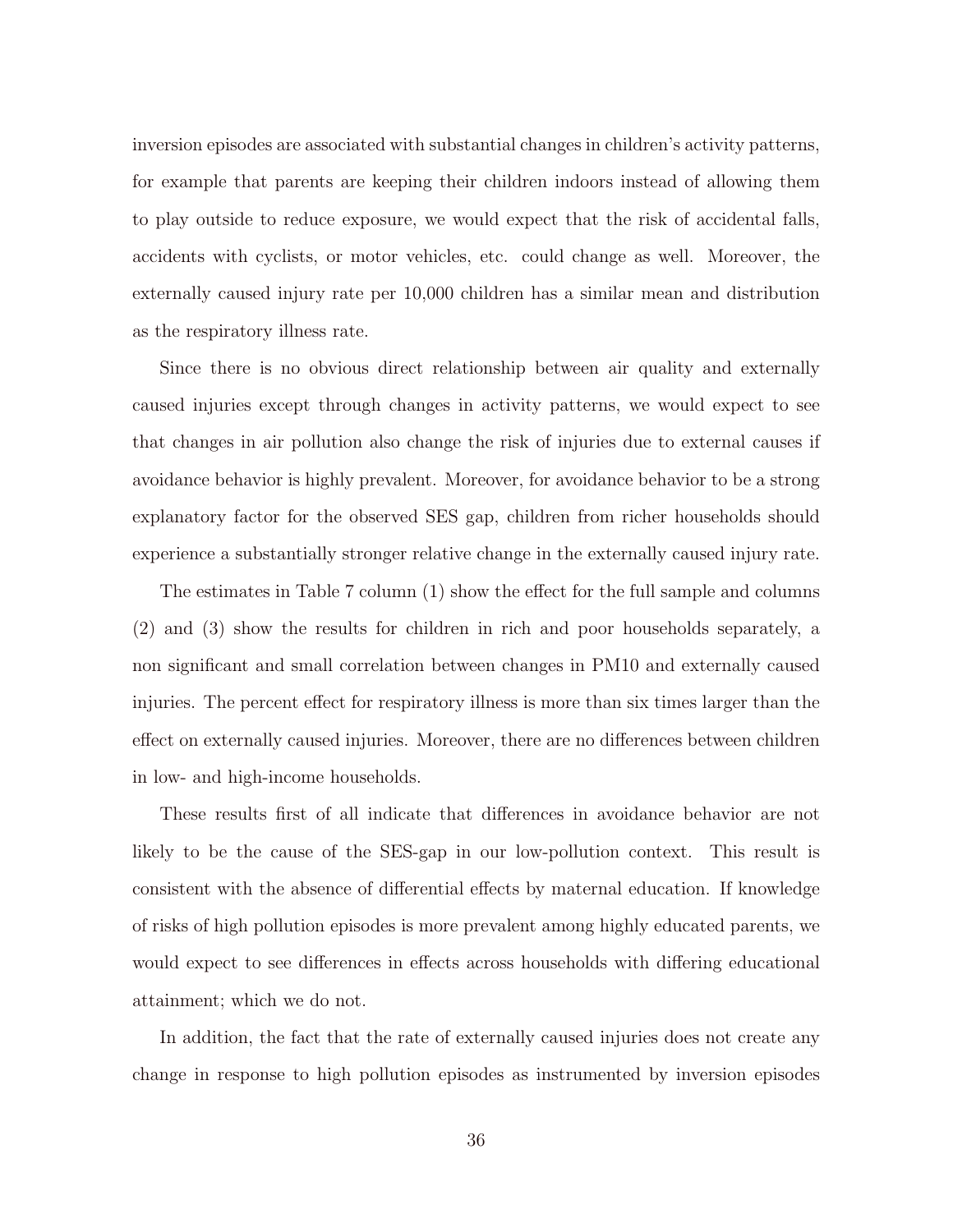can also been seen as a falsification test of our identifying assumptions. It indirectly validates that our instrumental variable estimates are not affected by e.g. changes in activity patterns caused by or other unobserved variables correlated with both inversion episodes and children's respiratory illnesses. In other words, it seems reasonable to assume that our instrumental variable estimates shift pollution exposure while parental responses are held fixed.

#### (iii) Differences in Baseline Health

Children from poorer backgrounds have worse health in general (Currie et al., 2010). If children with poorer general health are more susceptible to pollution shocks, the SES gap in the effects of pollution could in part be explained by differences in children's baseline health across rich and poor households.

To assess the relevance of the hypothesis of differences in health capital between children in high- and low-income households, we make use of data on health at birth. Health at birth data is useful since it is a strong predictor of subsequent health in childhood and beyond, but also because this measure has been collected in a similar manner for all cohorts and is available for virtually all children in our sample. Specifically, we construct an index of initial health using the first principal component of gestational week at birth and birth weight. The children are then split into a good and poor health status group if they are above or below the median of the initial health index.

Table 8 presents the results for the full sample split into high and low health children in columns (1) and (2). Columns 3 through 6 then show the results after splitting the sample further into high- and low-income of the parents. The first two columns show that the IV effects of pollution are larger for children with poorer initial health than children with better initial health, while the OLS differences are negligible. An increase of  $10\mu g/m^3$  PM10 increases the respiratory illness rate by 4 percent for chil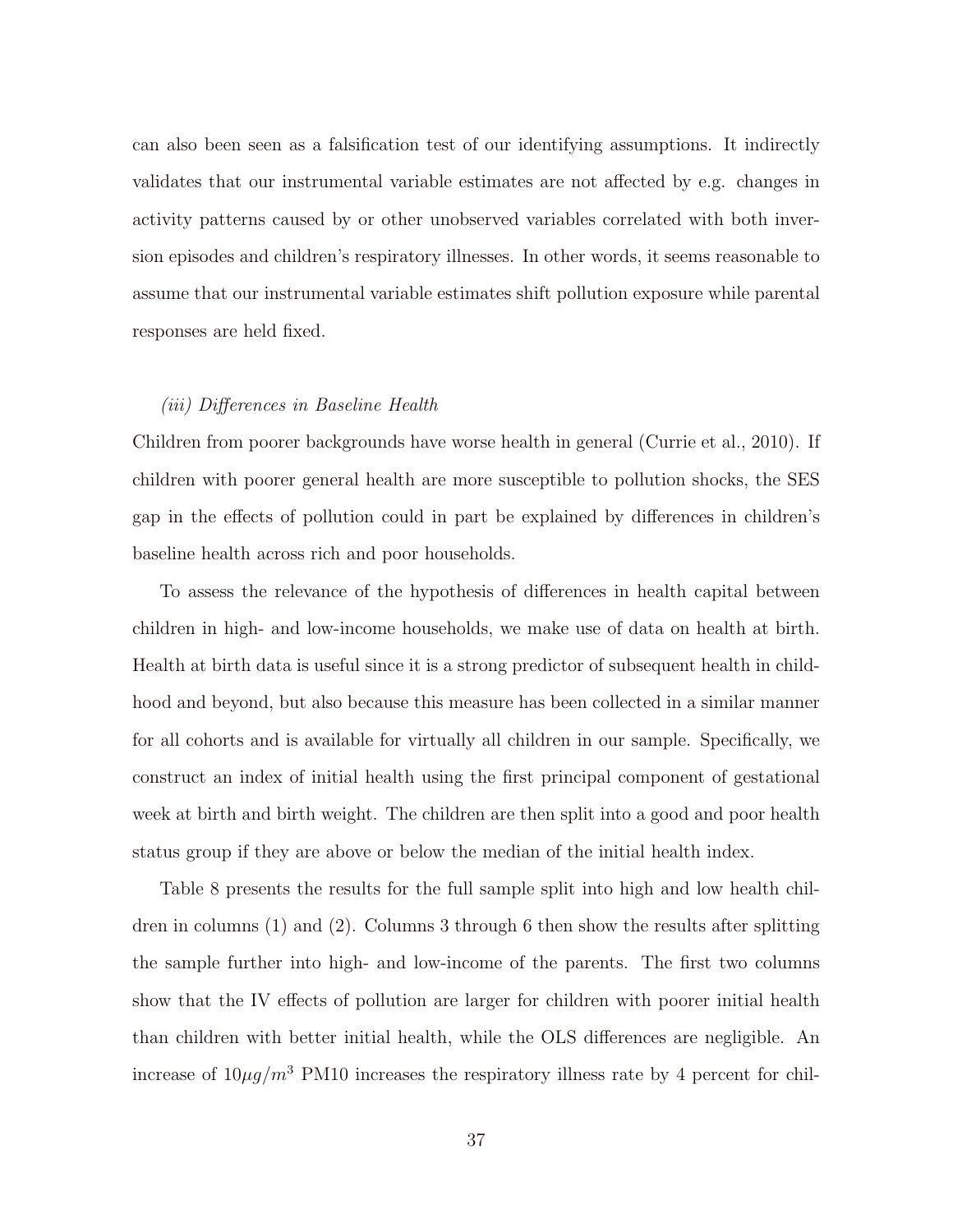dren with good health and high-income parents, but are around three times larger for children with good health but who have poorer parents. The two final columns in Table 9 show that this huge SES gap decreases substantially if comparing children with worse initial health in rich (9 percent) and poor (11 percent) households. Note also that the standard errors are higher for children in low-income households with good initial health than for low-income household children with poor initial health, and vice versa for children from high-income households. This reflects the fact that children from low-income households are substantially more prevalent in the poor initial health group, and high-income household children are more prevalent in the high initial health group.

#### Summary of the evidence on the underlying mechanisms

In summary, out of the mechanisms suggested to be able to explain differential effects of ambient air quality on children's health, differences in initial health across households with differing economic conditions seem to be key in explaining the differential impact of air quality on respiratory illnesses. However, since our identification strategy is designed to hold avoidance behavior fixed, our estimates reflect the "biological" effects. In high pollution settings where information differences across socio economic groups are strong, it is likely that avoidance behavior plays a more prominent role in generating differences in the effects of air pollution across socio economic groups.

Finally, an additional mechanism could be that parents with more resources may have greater opportunities for, or receive higher returns (e.g. by reducing the lost income due to work absence during children's illness spells) from, medical defensive investments. A higher level of defensive investments may reduce the need for visits to health care facilities in connection with high pollution days and hence, this could also contribute to parts of the SES-gap in the effect on health care visits. There is little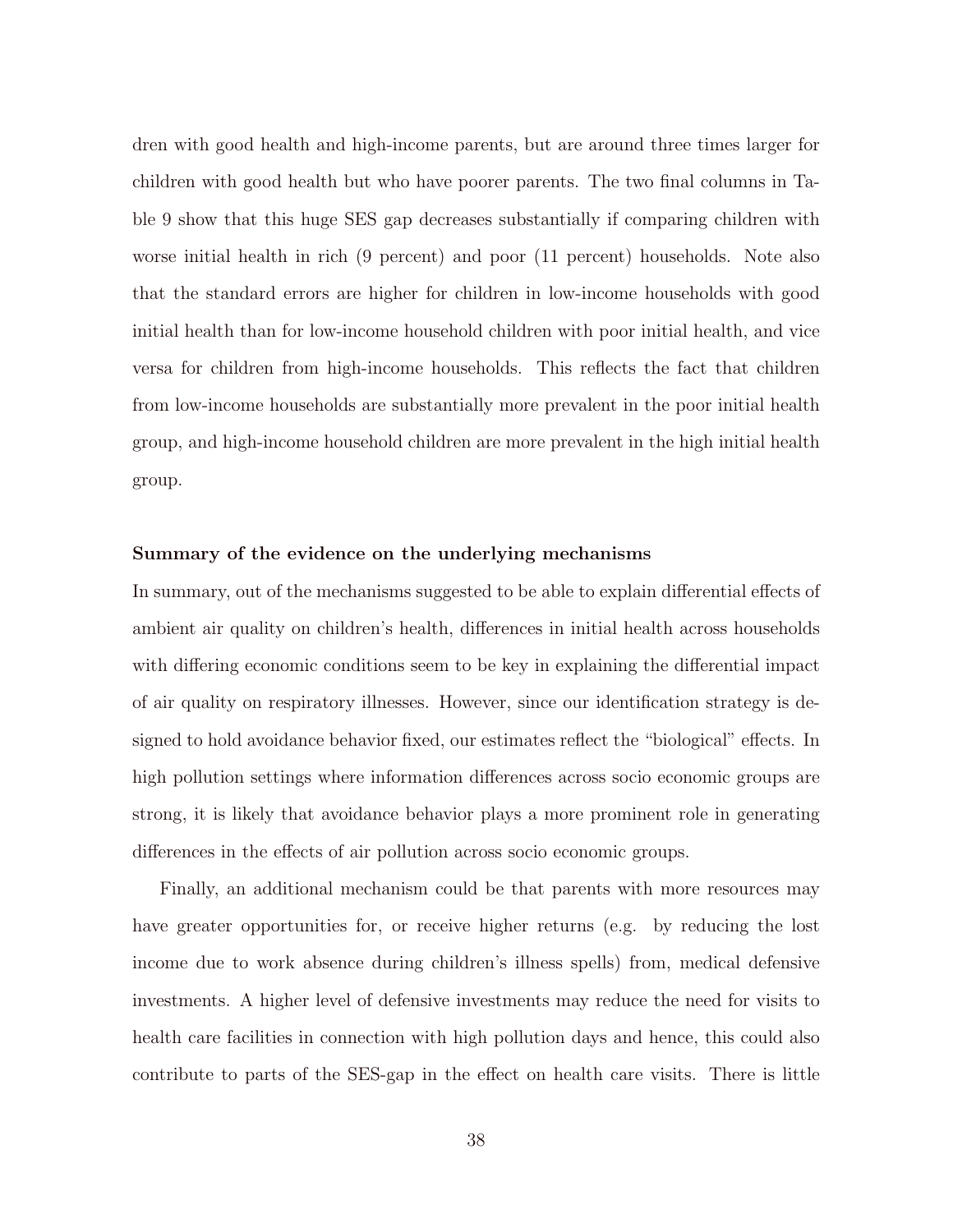evidence of the importance of defensive investments with respect to air quality, but Deschenes et al. (2012) document that when ozone levels decrease, so does medication expenditure. To our knowledge, there are no studies examining whether defensive investments related to respiratory illnesses differ for children between socio-economic groups.

Difference in medical defensive investments is difficult to completely rule out as an additional explanatory factor given the lack of data on daily medical consumption. However, in Sweden all children have health insurance, and medical expenses of children (under age 18) are all fully subsidized if the sum of expenses of all children in the same family exceeds SEK 2200 ( $\approx$  USD 320) for 12 months after the date when the threshold is exceeded. Health care visits are free of charge for children aged below 19. Hence in our setting, it seems unlikely that differences in defensive investments constitute a major contributing factor to the SES gap in the effects of air quality on health.

### 7 Conclusions

The main contribution of this paper is the instrumental variable approach we develop for causal inference in short term effects of poor air quality. The method can be used on a global scale with a high spatial and temporal resolution. As an illustration of the usefulness of the data, we examine the short run effects of pollution on children's respiratory illnesses in Sweden. The results are robust to a number of alternative specifications and suggest that poorer air quality significantly increases health care visits due to respiratory illnesses for children aged below 18. There is a striking difference in the costs associated with high pollution levels as predicted by the OLS and IV estimators. OLS estimates of particle pollution on health care visits are statistically significant although small in magnitude. In contrast, IV estimates accounting for avoidance behav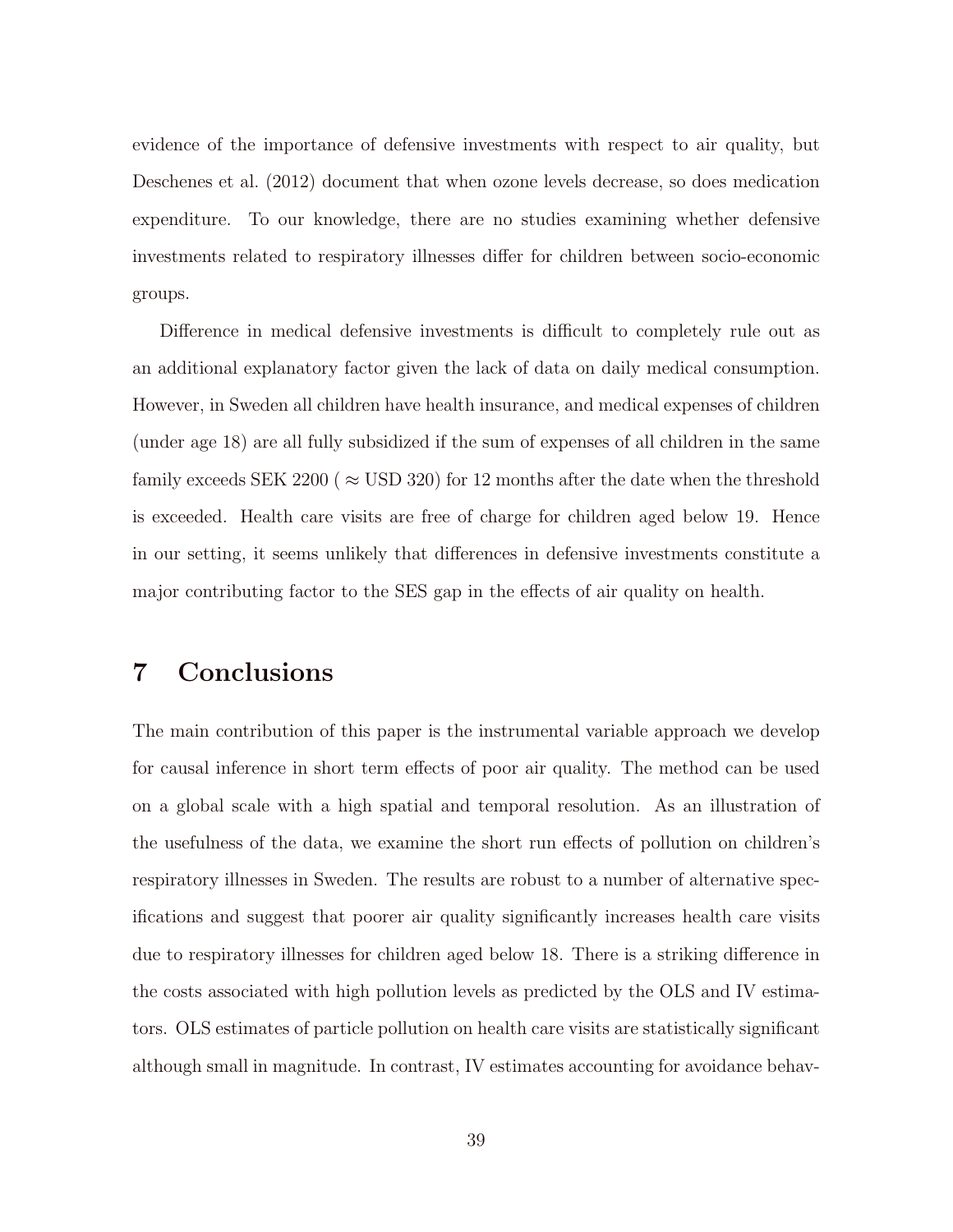ior and measurement errors indicate a four times larger toll of pollution on respiratory illnesses.

Moreover, the differences in the response to air quality changes across children in high and low-income households clearly suggest that environmental policies that curb local pollution levels could reduce the persistence of inequalities in health. In our setting, despite heavily subsidized and universal access to preventive care, differences in economic resources seem to be more important than information differences across households. The non parametric estimates show no indication of strong nonlinearities in the effects of PM10. Hence, our examination of the channels through which the differential effects arise suggests that baseline health differences between children in rich and poor households are key. Since pollution exposure early in life has also been shown to influence cognitive ability, educational attainments and outcomes in the labor market (Nilsson, 2009; Sanders, 2012), it seems that environmental policies could also play an important role in reducing inequalities in economic outcomes. More research on long term effects of early life air pollution exposure and the interaction with parental income is of clear interest.

Note that since we only examine the impact on health care visits and disregard other outcomes, such as parental work absence or use of pharmaceuticals, they represent a lower bound of the total welfare costs of poor air quality. In addition, while the focus on short-term changes in air quality aids the identification, our results only provide limited insights into the effect of environmental policies that permanently improves air quality. Since health is a stock variable (Grossman, 1972), it is possible that the full health benefits of a permanently lower pollution level could be much higher than what is suggested by our short-term effect estimates. Further research is needed on health effects of policies that "permanently" change pollution levels. In addition, while the focus of the current paper is not about identifying potential heterogeneous SES effects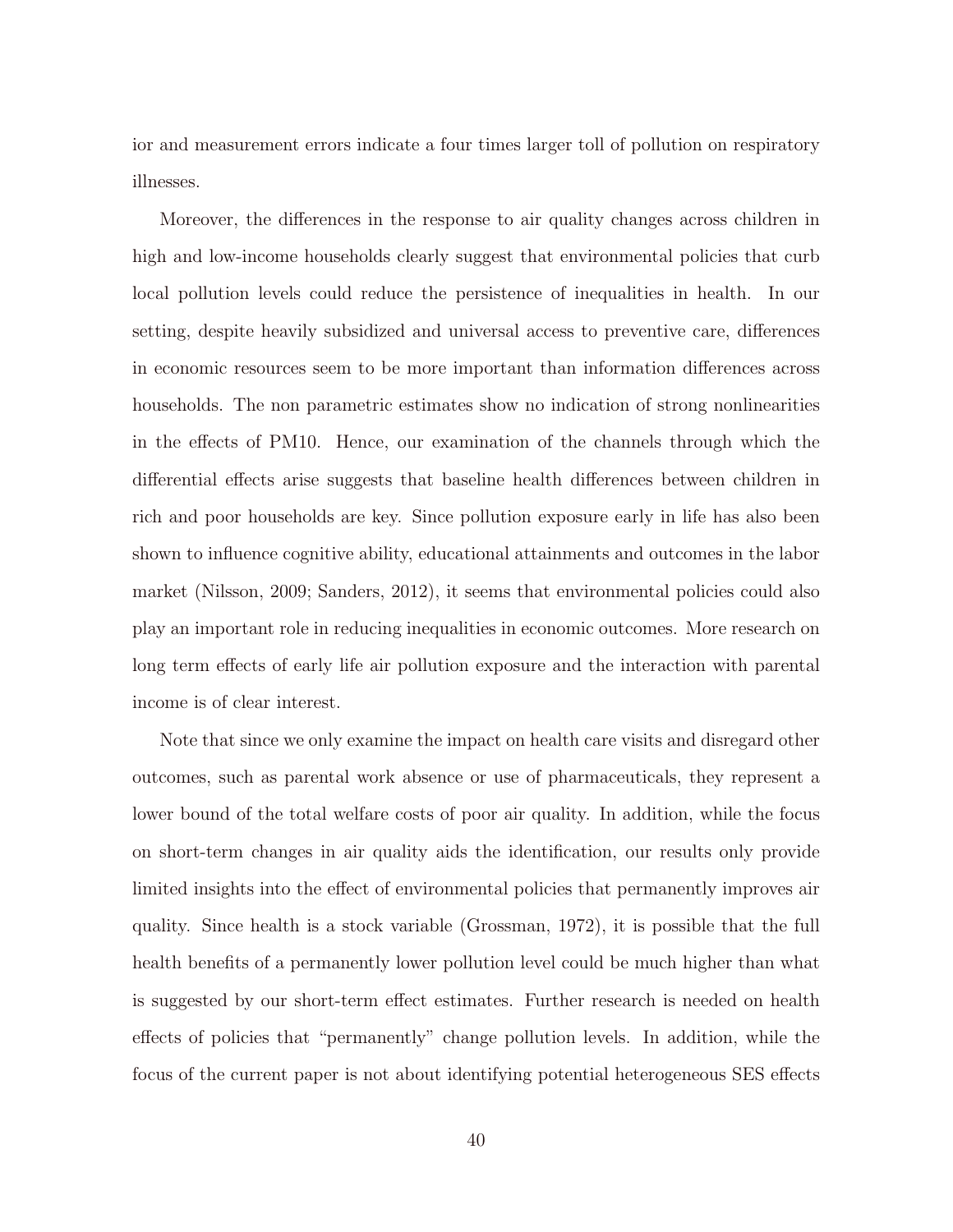from different air pollutants, future studies with better data on different pollutants could examine the effects inversion episodes have on other air pollutants besides PM10.

But the method could also be used to shed some additional light on effects of air quality on e.g. labor supply on the extensive (Hanna and Oliva, 2011) and intensive margin (Graff Zivin and Neidell, 2009) among adults. These studies have used panel data methods to quantify the effects of poor air quality on labor supply in a setting with high pollution levels and for farm workers, respectively. The NASA vertical temperature profiles data opens up the possibility of comparative studies from areas with widely differing pollution levels, different economic circumstances, and in various occupations. Using similar identification strategies across studies could reduce the risks of mistaking treatment heterogeneity across locations and/or populations with differences in estimation strategies. The inversion data could also be used in combination with more location-specific instrumental variables to boost precision of estimates.

Finally, the AIRS data can be incorporated in models predicting pollution levels at many more locations than what is currently possible using ground based vertical temperature sounders (e.g. available in four locations in Sweden). By developing methods to produce more precise location specific pollution forecasts and effective means of disseminating such forecasts, the health care costs associated with respiratory symptoms could potentially be reduced by allowing sensitive populations to more effectively engage in defensive investments.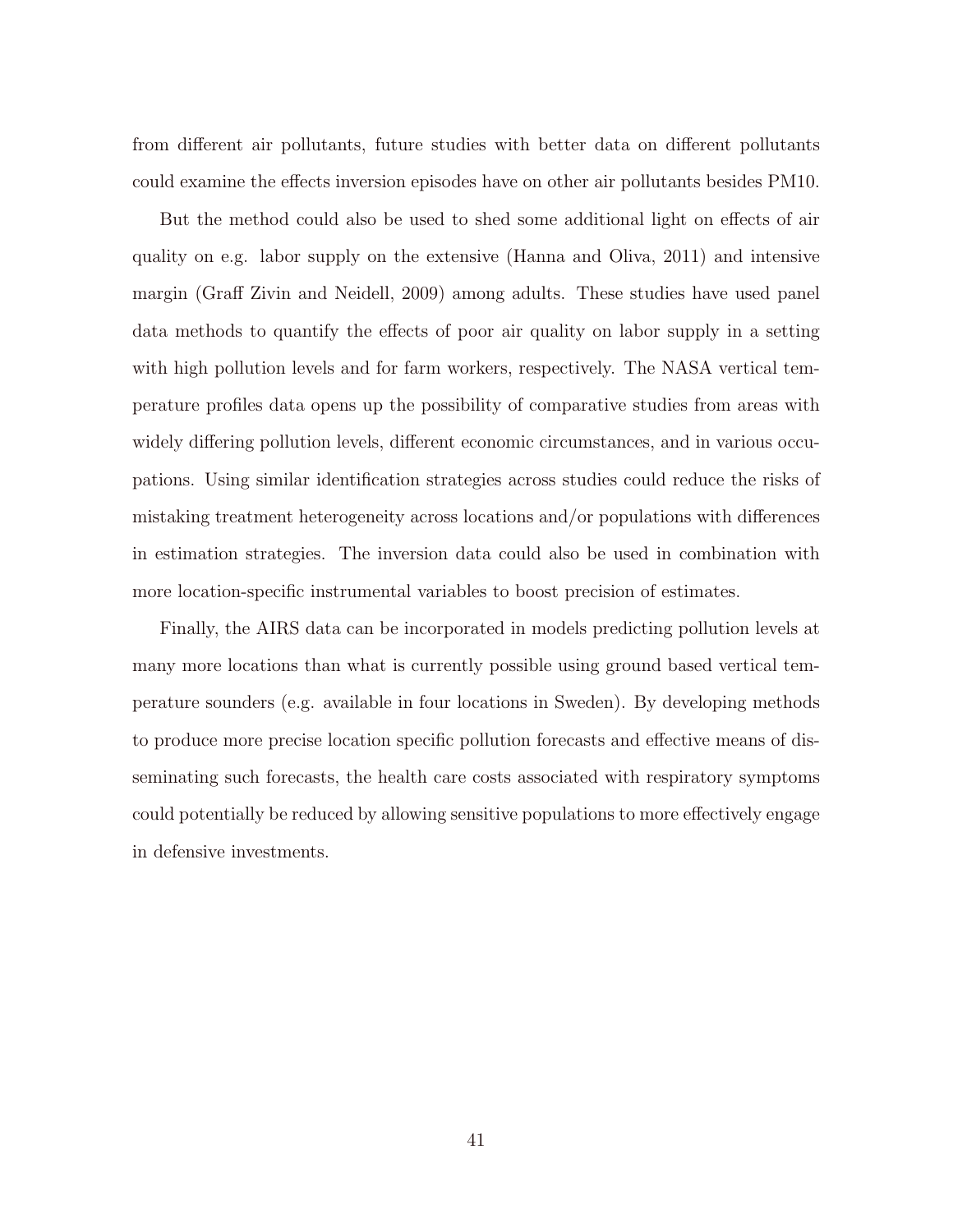### References

- Abdul-Wahab, S. A., Bakheit, C. S., and Siddiqui, R. (2005). Study the relationship between the health effects and characterization of thermal inversions in the Sultanate of Oman. Atmospheric Environment, 39(30): 5466–5471.
- ALA (2001). Urban air pollution and health inequities: a workshop report. Environmental Health Perspectives, pages 357–374.
- Almond, D. (2006). Is the 1918 Influenza pandemic over? Long-term effects of in utero Influenza exposure in the post-1940 US population. *Journal of Political Economy*, 114(4): 672–712.
- Almond, D., and Currie, J. (2011). Human capital development before age five. Handbook of labor economics, 4: 1315–1486.
- Almond, D., Edlund, L., and Palme, M. (2009). Chernobyl's subclinical legacy: prenatal exposure to radioactive fallout and school outcomes in Sweden. The Quarterly Journal of Economics, 124(4): 1729–1772.
- Arceo-Gomez, E. O., Hanna, R., and Oliva, P. (2012). Does the Effect of Pollution on Infant Mortality Differ Between Developing and Developed Countries? Evidence from Mexico City. Working Paper 18349, National Bureau of Economic Research. url http://www.nber.org/papers/w18349.
- Beard, J. D., Beck, C., Graham, R., Packham, S. C., Traphagan, M., Giles, R. T., and Morgan, J. G. (2012). Winter Temperature Inversions and Emergency Department Visits for Asthma in Salt Lake County, Utah, 2003–2008. Environmental health perspectives, 120(10): 1385.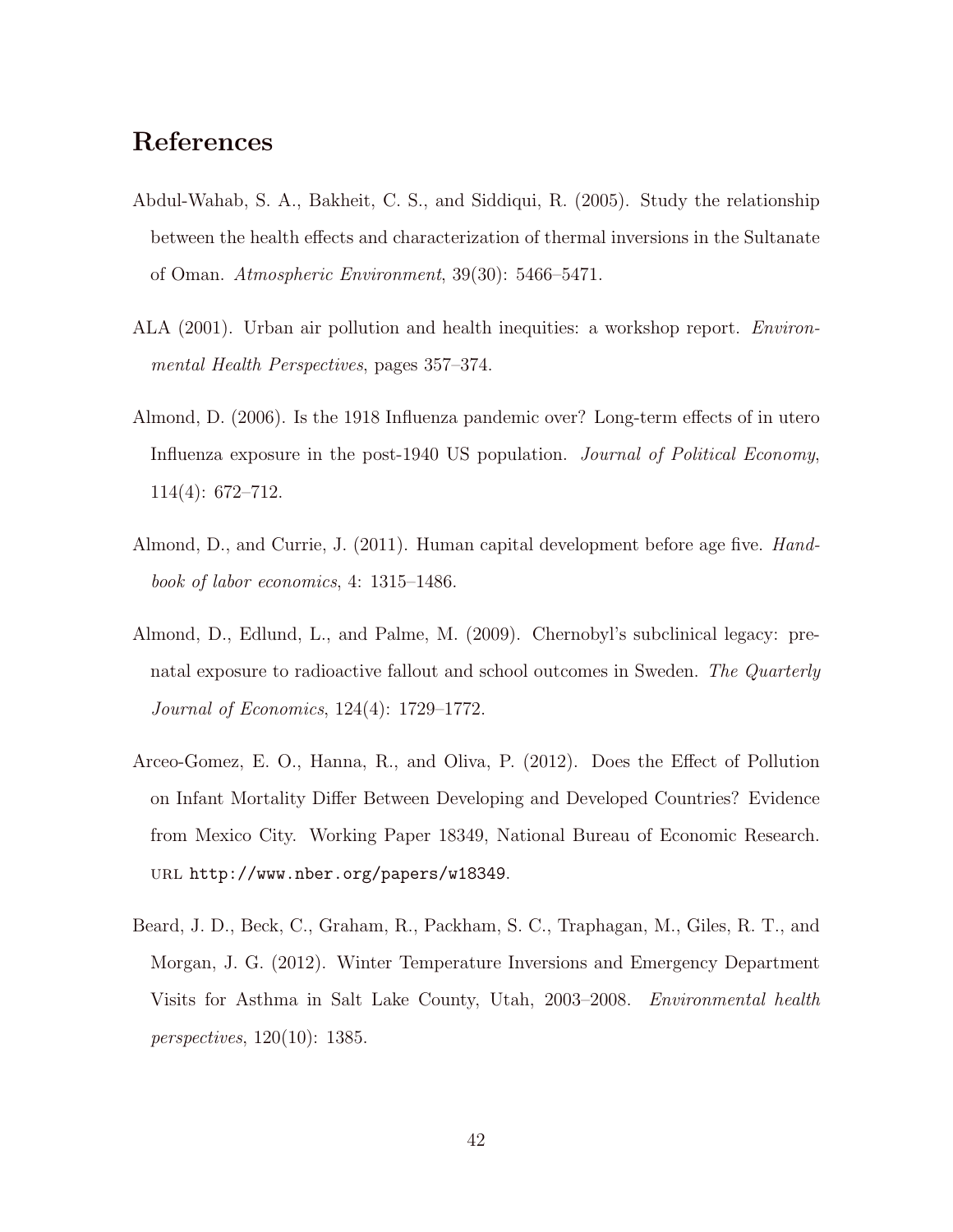- Case, A., Lubotsky, D., and Paxson, C. (2001). Economic Status and Health in Childhood: The Origins of the Gradient. Working Paper 8344, National Bureau of Economic Research. url http://www.nber.org/papers/w8344.
- Chay, K. Y., and Greenstone, M. (2003a). Air Quality, Infant Mortality, and the Clean Air Act of 1970. Working Paper 10053, National Bureau of Economic Research. url http://www.nber.org/papers/w10053.
- Chay, K. Y., and Greenstone, M. (2003b). The impact of air pollution on infant mortality: evidence from geographic variation in pollution shocks induced by a recession. The quarterly journal of economics, 118(3): 1121–1167.
- Cunha, F., and Heckman, J. (2007). The Technology of Skill Formation. Working Paper 12840, National Bureau of Economic Research. URL http://www.nber.org/papers/w12840.
- Currie, J. (2008). Healthy, Wealthy, and Wise: Socioeconomic Status, Poor Health in Childhood, and Human Capital Development. Working Paper 13987, National Bureau of Economic Research. URL http://www.nber.org/papers/w13987.
- Currie, J., Hanushek, E. A., Kahn, E. M., Neidell, M., and Rivkin, S. G. (2009). Does pollution increase school absences? The Review of Economics and Statistics, 91(4): 682–694.
- Currie, J., and Neidell, M. (2005). Air pollution and infant health: What can we learn from California's recent experience? The Quarterly Journal of Economics, 120(3): 1003–1030.
- Currie, J., Stabile, M., Manivong, P., and Roos, L. L. (2010). Child health and young adult outcomes. Journal of Human Resources, 45(3): 517–548.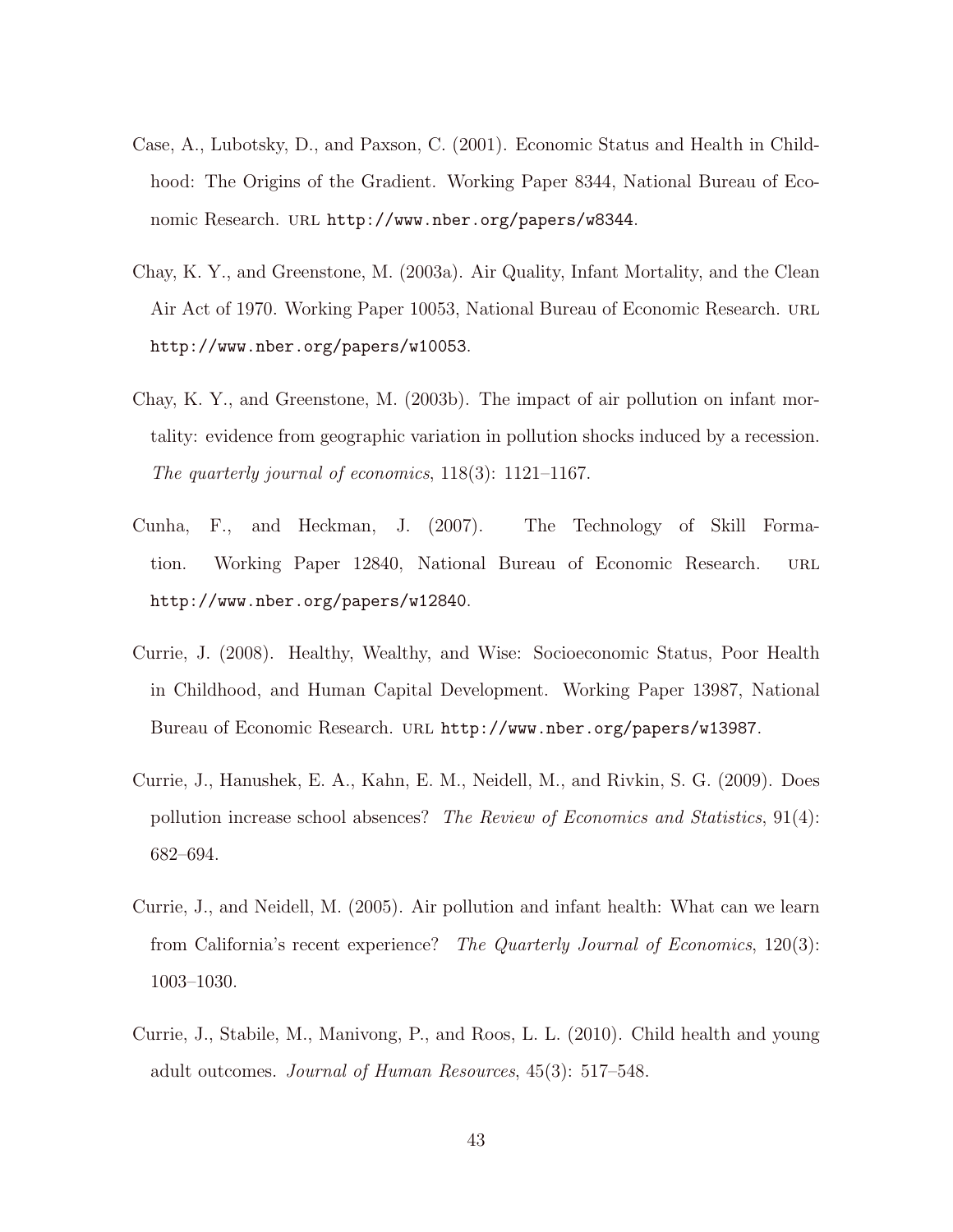- Deschenes, O., Greenstone, M., and Shapiro, J. S. (2012). Defensive Investments and the Demand for Air Quality: Evidence from the NOx Budget Program and Ozone Reductions. Working Paper 18267, National Bureau of Economic Research. URL http://www.nber.org/papers/w18267.
- Deschenes, O., and Moretti, E. (2009). Extreme weather events, mortality, and migration. The Review of Economics and Statistics, 91(4): 659–681.
- EEA (2012). Air Quality in Europe 2012 report. European Environment Agency Report, 4.
- Ghio, A. J., and Devlin, R. B. (2001). Inflammatory lung injury after bronchial instillation of air pollution particles. American journal of respiratory and critical care medicine, 164(4): 704–708.
- Graff Zivin, J., and Neidell, M. (2009). Days of haze: Environmental information disclosure and intertemporal avoidance behavior. Journal of Environmental Economics and Management, 58(2): 119–128.
- Graff Zivin, J., and Neidell, M. (2012). The impact of pollution on worker productivity. American Economic Review, 102: 3652–3673.
- Grossman, M. (1972). On the concept of health capital and the demand for health. The Journal of Political Economy, 80(2): 223–255.
- Hanna, R., and Oliva, P. (2011). The Effect of Pollution on Labor Supply: Evidence from a Natural Experiment in Mexico City. Working Paper 17302, National Bureau of Economic Research. url http://www.nber.org/papers/w17302.
- Hastie, T., and Tibshirani, R. (1986). Generalized additive models. *Statistical science*, pages 297–310.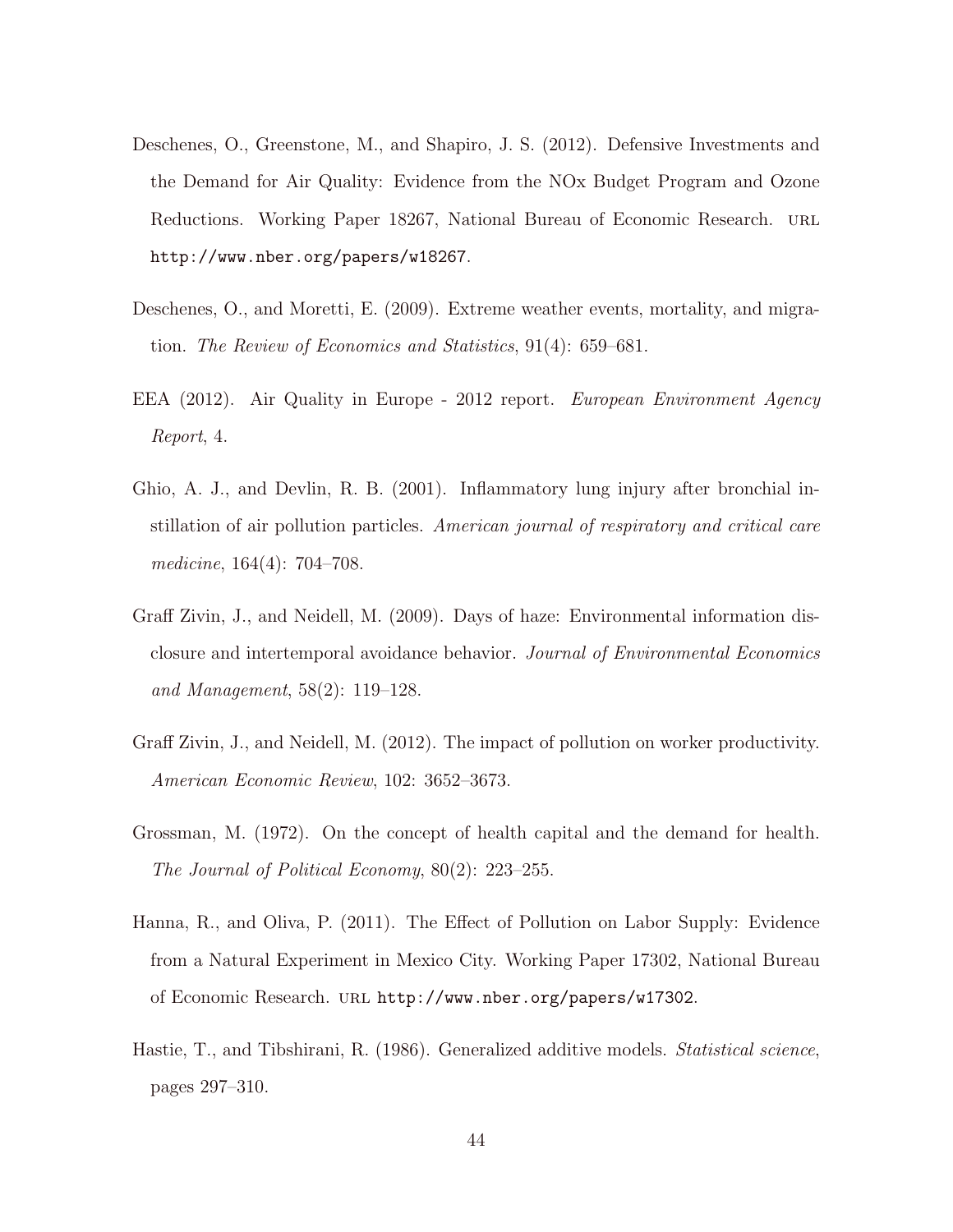- Isen, A., Rossin-Slater, M., and Walker, W. R. (2013). Every Breath You Take Every Dollar You'll Make: The Long-Term Consequences of the Clean Air Act of 1970. Working paper.
- Kim, J., et al. (2004). Ambient air pollution: health hazards to children. Pediatrics, 114(6): 1699.
- Knittel, C. R., Miller, D. L., and Sanders, N. J. (2011). Caution, Drivers! Children Present: Traffic, Pollution, and Infant Health. Working Paper 17222, National Bureau of Economic Research. URL http://www.nber.org/papers/w17222.
- Kukkonen, J., Pohjola, M., S Sokhi, R., Luhana, L., Kitwiroon, N., Fragkou, L., Rantamäki, M., Berge, E., Ødegaard, V., Håvard Slørdal, L., et al. (2005). Analysis and evaluation of selected local-scale PM10 air pollution episodes in four European cities: Helsinki, London, Milan and Oslo. Atmospheric Environment, 39(15): 2759– 2773.
- Lleras-Muney, A. (2010). The Needs of the Army Using Compulsory Relocation in the Military to Estimate the Effect of Air Pollutants on Children's Health. Journal of Human Resources, 45(3): 549–590.
- Malek, E., Davis, T., Martin, R. S., and Silva, P. J. (2006). Meteorological and environmental aspects of one of the worst national air pollution episodes (January, 2004) in Logan, Cache Valley, Utah, USA. Atmospheric research, 79(2): 108–122.
- Moretti, E., and Neidell, M. (2011). Pollution, health, and avoidance behavior evidence from the ports of Los Angeles. Journal of human Resources, 46(1): 154–175.
- Murphy, J. G., Day, D. A., Cleary, P. A., Wooldridge, P. J., Millet, D. B., Goldstein, A. H., and Cohen, R. C. (2007). The weekend effect within and downwind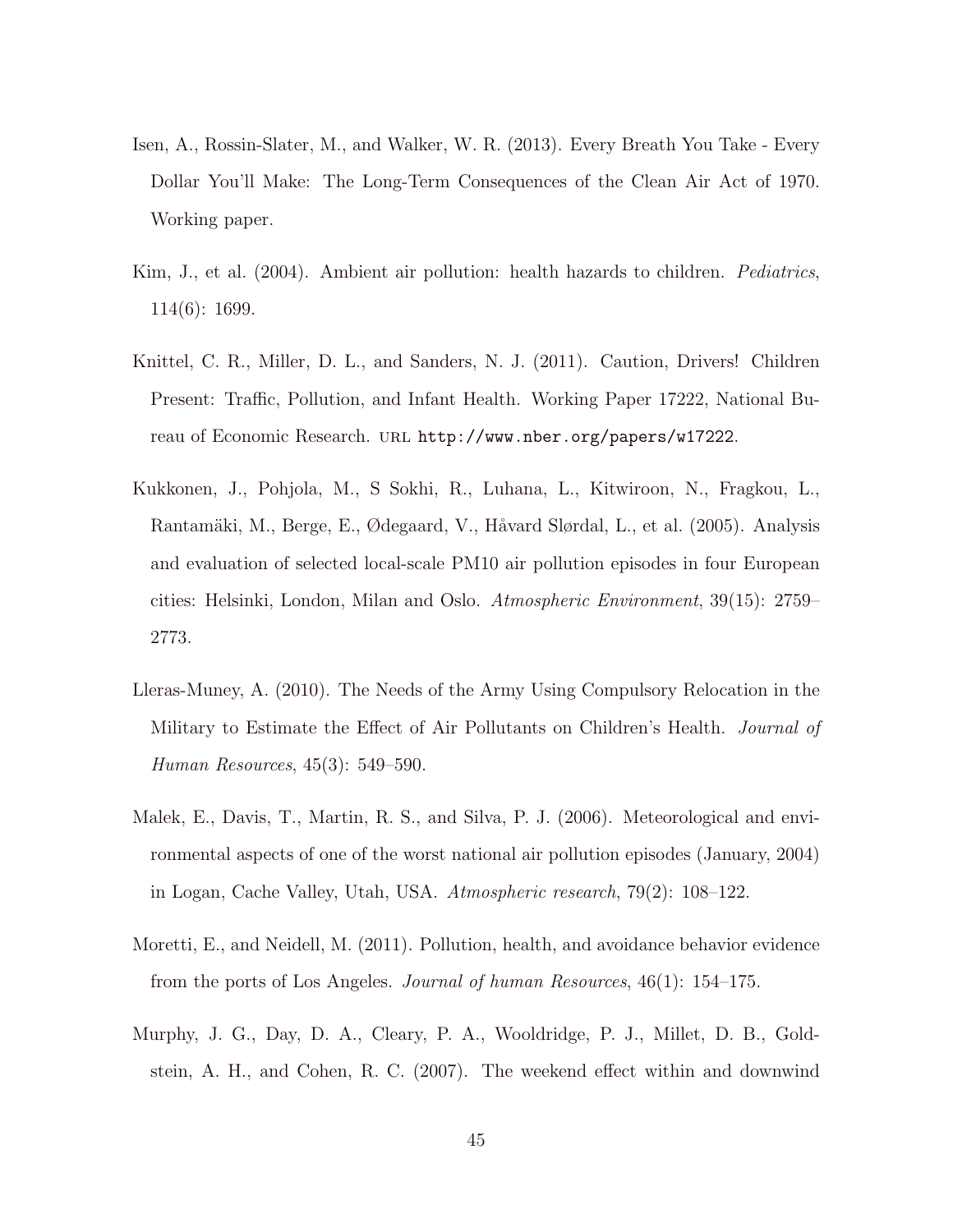of Sacramento–Part 1: Observations of ozone, nitrogen oxides, and VOC reactivity. Atmospheric Chemistry and Physics, 7(20): 5327–5339.

- Neidell, M. (2009). Information, Avoidance behavior, and health the effect of ozone on asthma hospitalizations. Journal of Human Resources, 44(2): 450–478.
- Nel, A. E., Diaz-Sanchez, D., Ng, D., Hiura, T., and Saxon, A. (1998). Enhancement of allergic inflammation by the interaction between diesel exhaust particles and the immune system. Journal of Allergy and Clinical Immunology, 102(4): 539–554.
- Nilsson, J. P. (2009). The long-term effects of early childhood lead exposure: Evidence from the phase-out of leaded gasoline. Working paper, Institute for Labour Market Policy Evaluation (IFAU).
- Nilsson, P. (2008). Does a pint a day affect your child's pay? The effect of prenatal alcohol exposure on adult outcomes. Cemmap Working Paper CWP22/08, London. doi 10.1920/wp.cem.2008.2208. url http://hdl.handle.net/10419/64679.
- Pope III, C. A., Schwartz, J., and Ransom, M. R. (1992). Daily mortality and PM10 pollution in Utah Valley. Archives of Environmental Health: An International Journal,  $47(3)$ :  $211-217$ .
- Sanders, N. J. (2012). What doesn't kill you makes you weaker prenatal pollution exposure and educational outcomes. Journal of Human Resources, 47(3): 826–850.
- Schlenker, W., and Walker, W. R. (2011). Airports, Air Pollution, and Contemporaneous Health. Working Paper 17684, National Bureau of Economic Research. URL http://www.nber.org/papers/w17684.
- Schwartz, J. (2004). Air pollution and children's health. Pediatrics, 113(Supplement 3): 1037–1043.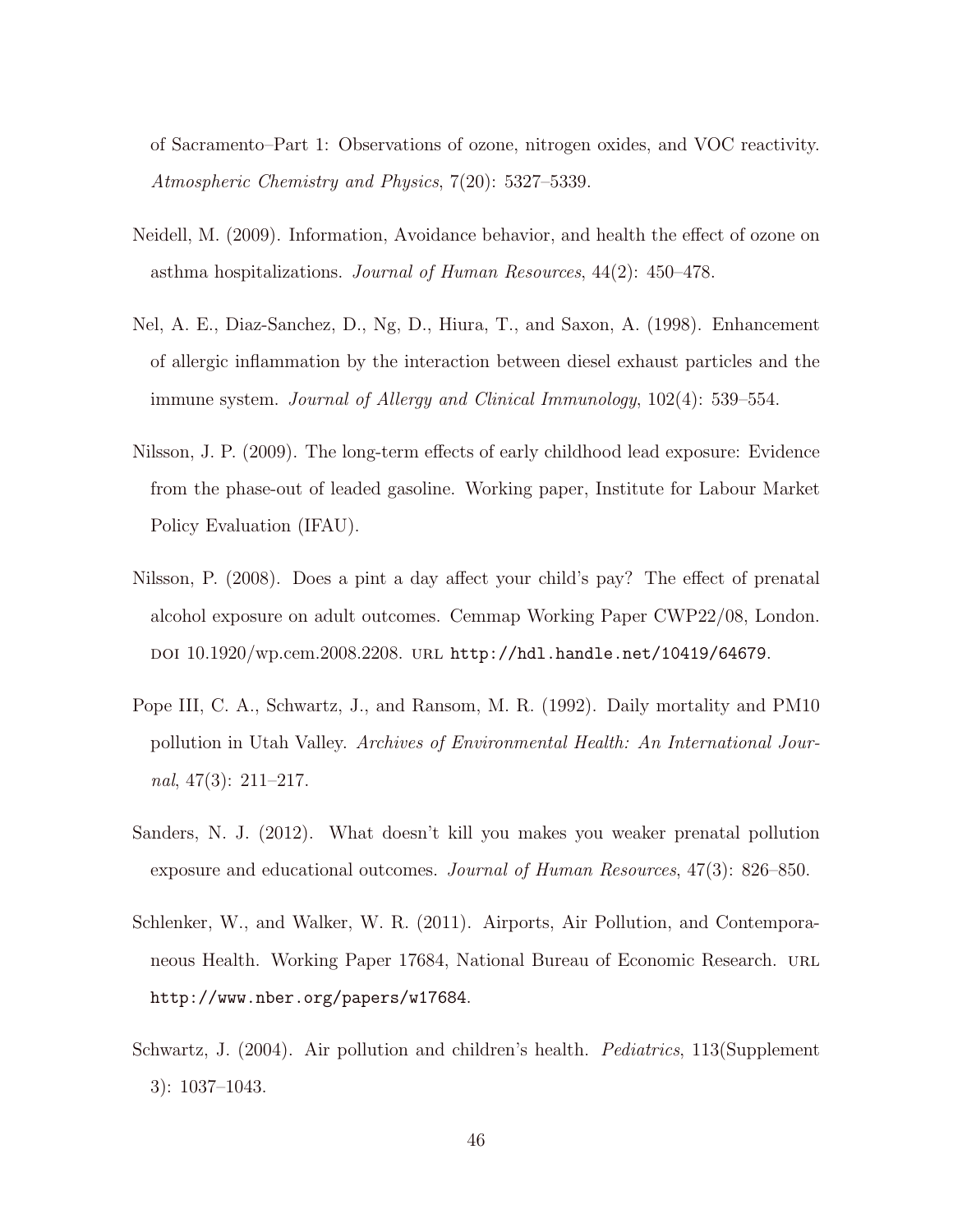- SEPA (2012). The Swedish Environmental Protection Agency. Accessed December 2012. url http://www.naturvardsverket.se/Sa-mar-miljon/Statistik-A-O.
- Wallace, J., Nair, P., and Kanaroglou, P. (2010). Atmospheric remote sensing to detect effects of temperature inversions on sputum cell counts in airway diseases. Environmental research, 110(6): 624–632.
- WHO (2006). Air Quality Guidelines: Global Update 2005: Particulate Matter, Ozone, Nitrogen Dioxide and Sulfur Dioxide. World Health Organization.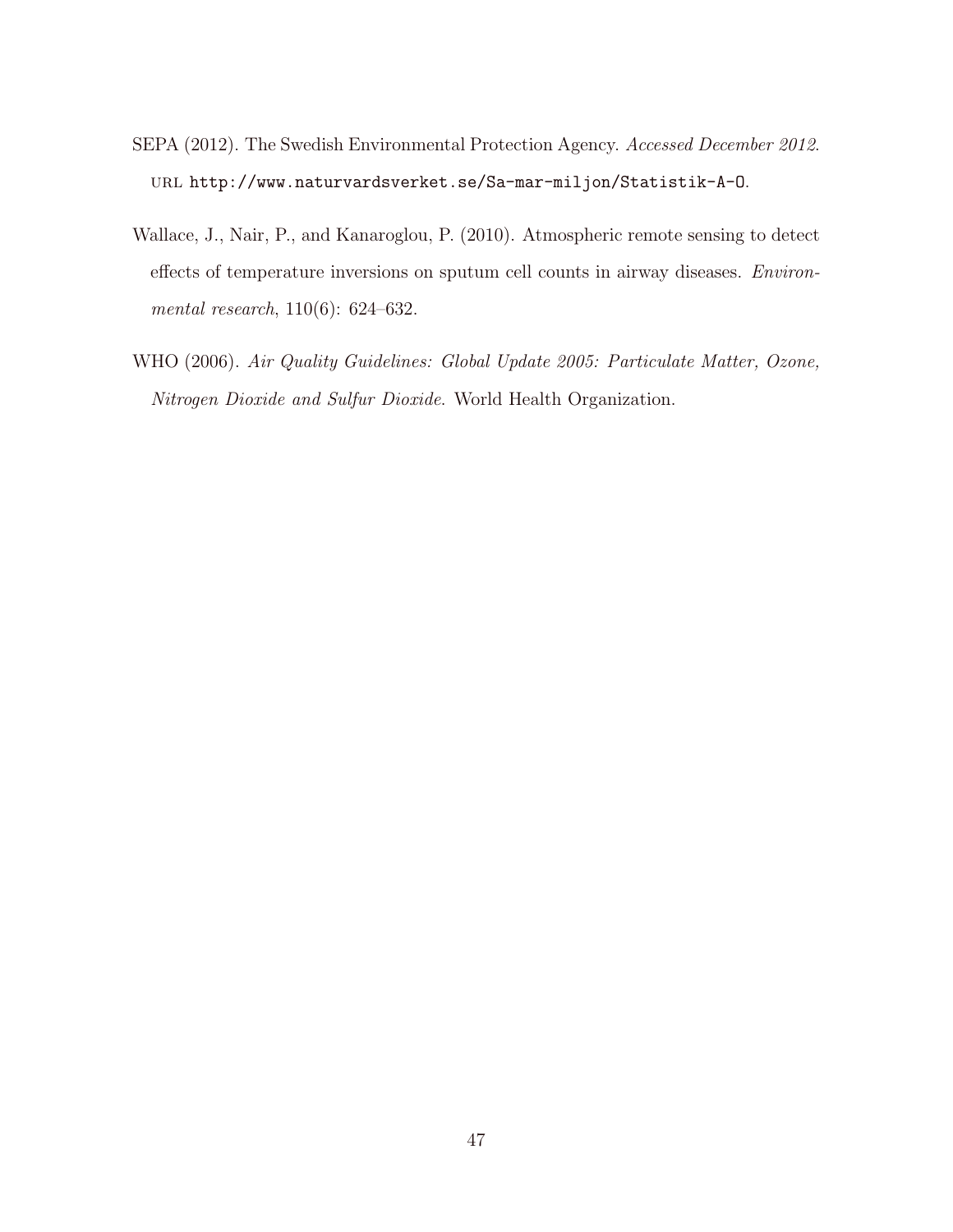

Figure 1: Municipalities, Temperature Grid Centroids ( $\circ$ ) and Air Quality Monitors ( $\Delta$ ).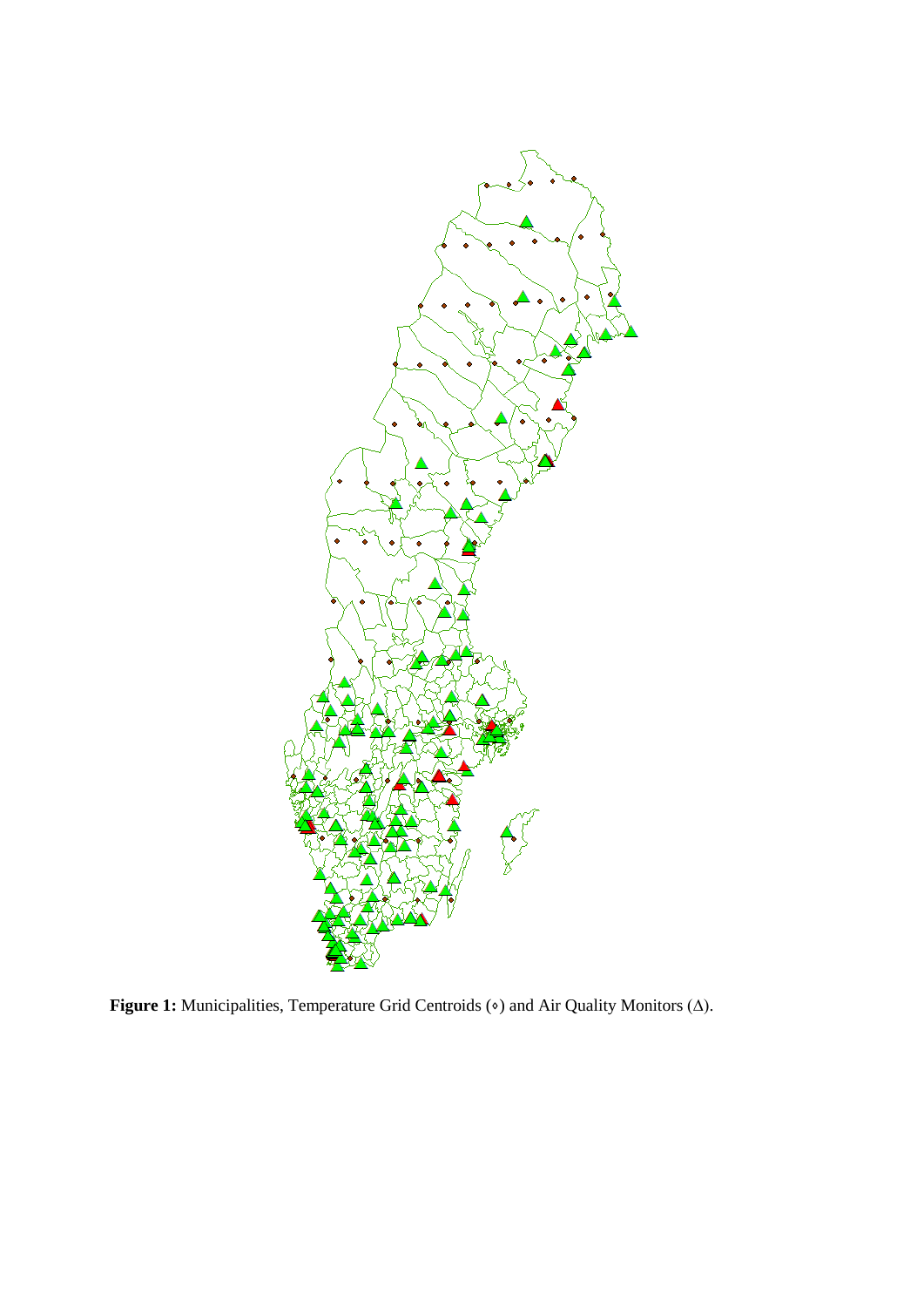

Figure 2: Comparison of 24h-mean PM<sub>10</sub> levels during normal and inversion episodes



Figure 3: Seasonal comparison of 24h-mean PM<sub>10</sub> levels during normal and inversion episodes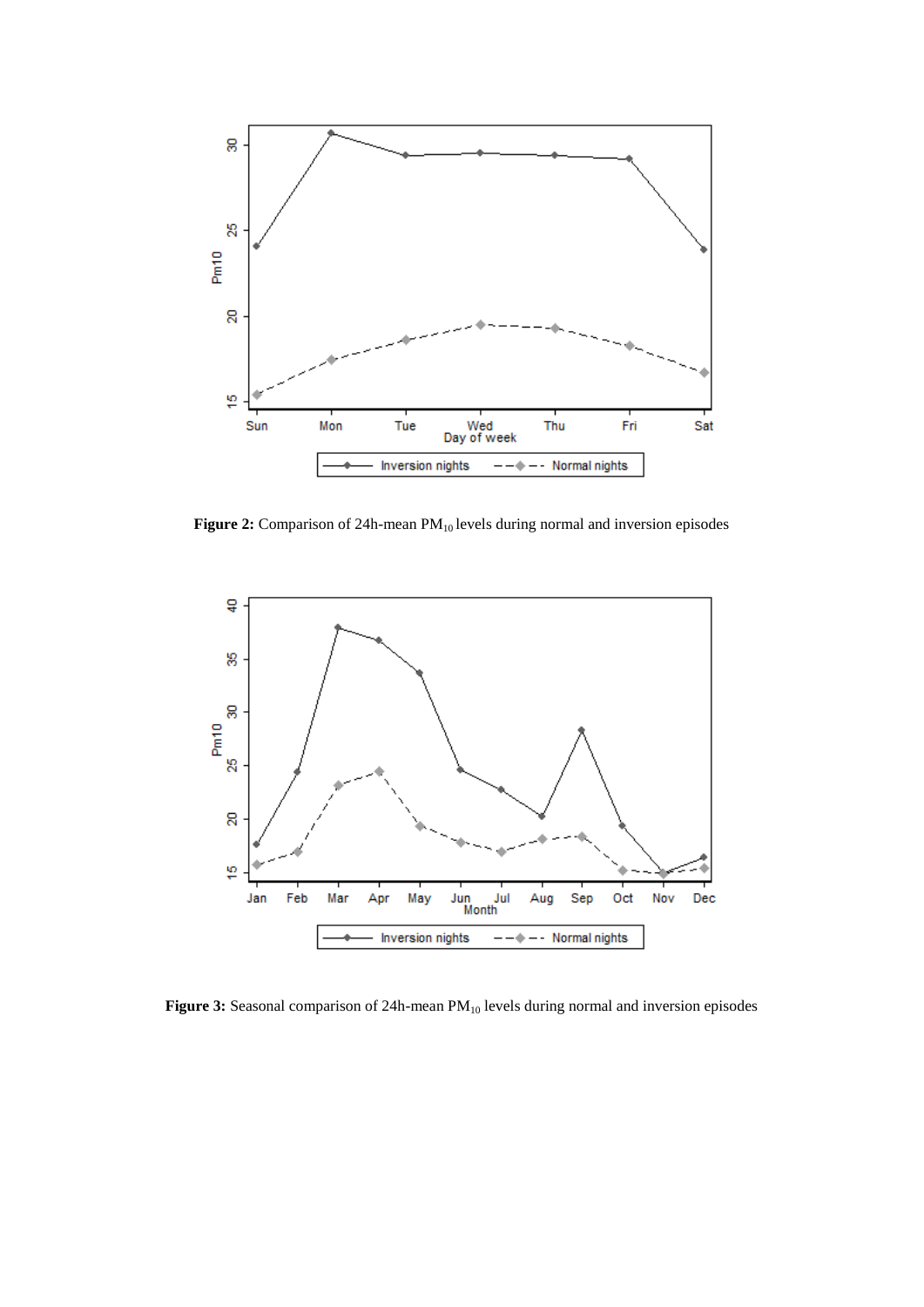

**Figure 4:** Non-parametric Reduced Form and First-stage Estimates

*Generalized additive model estimates of respiratory health care visits per 10,000 children (black) and PM10 level (gray) on inversion strength using a narrow bandwidth local linear smoother, controlling for calendar month and an extensive set of weather variables (see the text for details). Kernel density distribution estimate in the background (dashed), current WHO 24-h PM10 µg/m <sup>3</sup> guideline for reference (dotted).*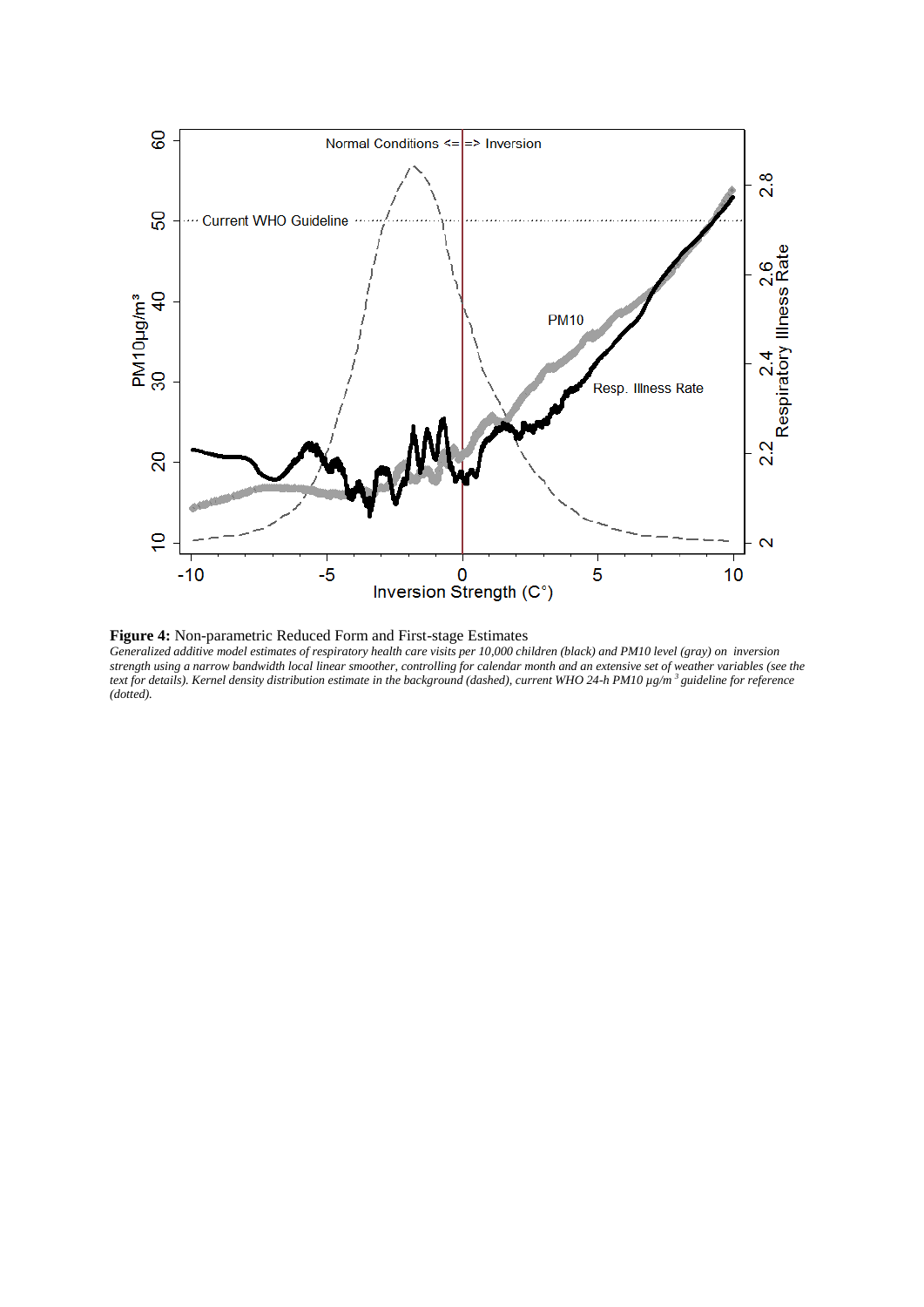

**Figure 5:** OLS and IV Estimates by Socio-Economic Status (10 μg/m<sup>3</sup> PM10 increase)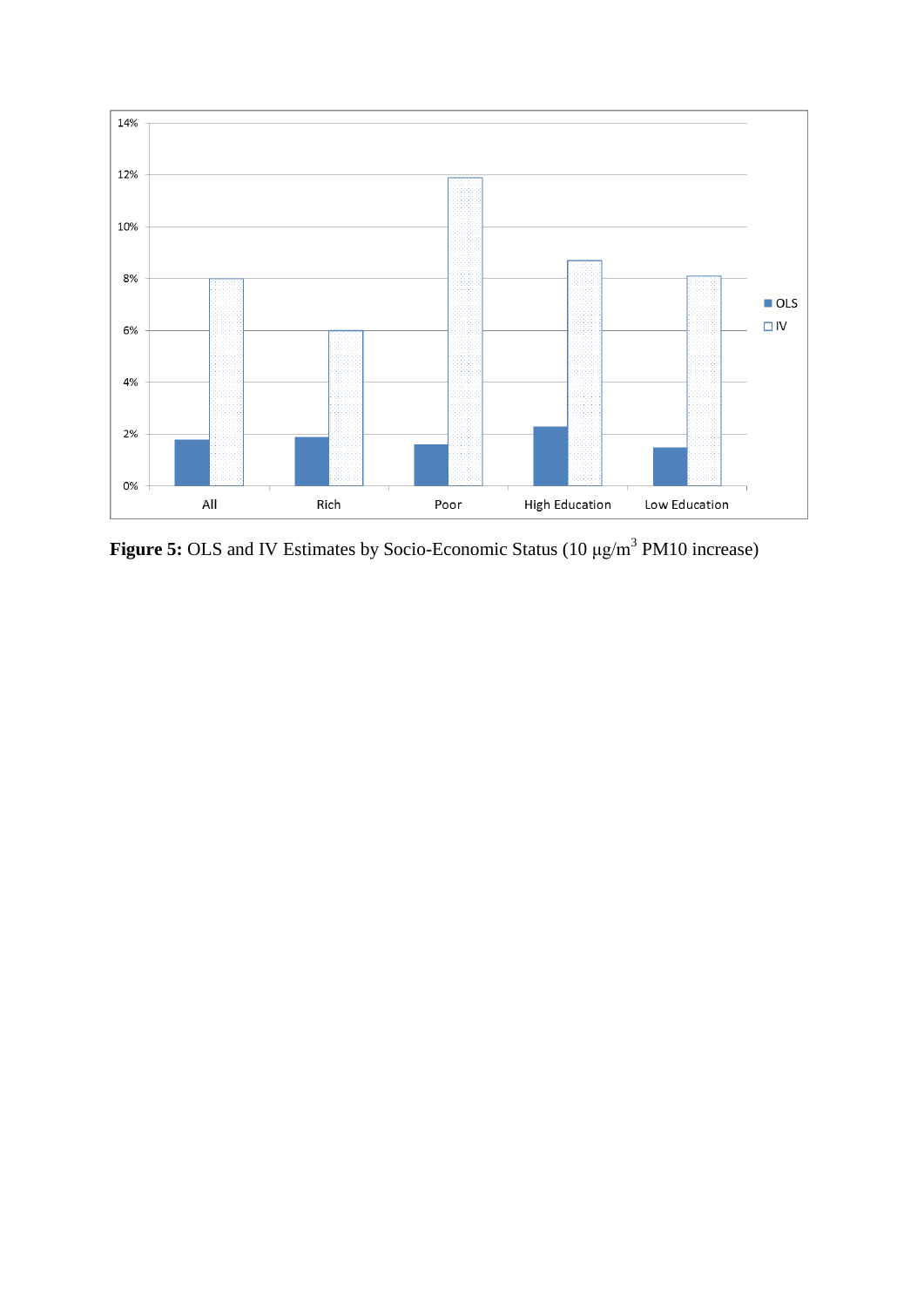| <b>Table 1:</b> Summary statistics for Health Care Visits, $PM_{10}$ , and covariates                  |         |                    |  |  |  |
|--------------------------------------------------------------------------------------------------------|---------|--------------------|--|--|--|
|                                                                                                        | Mean    | Standard deviation |  |  |  |
| <b>A. Dependent variables</b><br>Rate of daily respiratory related hospital visits per 10,000 children |         |                    |  |  |  |
| Any respiratory illness                                                                                | 2.16    | 2.55               |  |  |  |
| Age $0-5$                                                                                              | 4.45    | 5.77               |  |  |  |
| Age 6-10                                                                                               | 1.47    | 3.40               |  |  |  |
| Age 13-18                                                                                              | 1.03    | 2.19               |  |  |  |
| Asthma                                                                                                 | 1.68    | 2.55               |  |  |  |
| Pneumonia                                                                                              | 0.56    | 1.52               |  |  |  |
| <b>Bronchitis</b>                                                                                      | 0.78    | 1.88               |  |  |  |
| Other respiratory illness                                                                              | 1.82    | 2.51               |  |  |  |
| <b>External causes</b>                                                                                 | 2.44    | 2.33               |  |  |  |
|                                                                                                        |         |                    |  |  |  |
| <b>B.</b> Independent variables                                                                        |         |                    |  |  |  |
| $PM_{10}(\mu m/m^3)$                                                                                   | 20.77   | 17.57              |  |  |  |
| Temperature (Kelvin)                                                                                   | 277.57  | 9.31               |  |  |  |
| Daytime (ground level)                                                                                 |         |                    |  |  |  |
| Temperature (Kelvin)                                                                                   | 275.04  | 7.99               |  |  |  |
| Nighttime (ground level)                                                                               |         |                    |  |  |  |
| Precipitation (mm)                                                                                     | 0.51    | 1.14               |  |  |  |
| $(N=33,079)$                                                                                           |         |                    |  |  |  |
| Windspeed (m/s)                                                                                        | 3.26    | 1.75               |  |  |  |
| $(N=33,079)$                                                                                           |         |                    |  |  |  |
| Daily Cloud cover ratio                                                                                | 0.43    | 0.28               |  |  |  |
| Nightly Cloud cover ratio                                                                              | 0.45    | 0.27               |  |  |  |
| Share of Inversion days                                                                                | 0.25    | 0.43               |  |  |  |
| Inversion strength                                                                                     | $-1.35$ | 2.80               |  |  |  |
| Number of Observations                                                                                 | 34 175  |                    |  |  |  |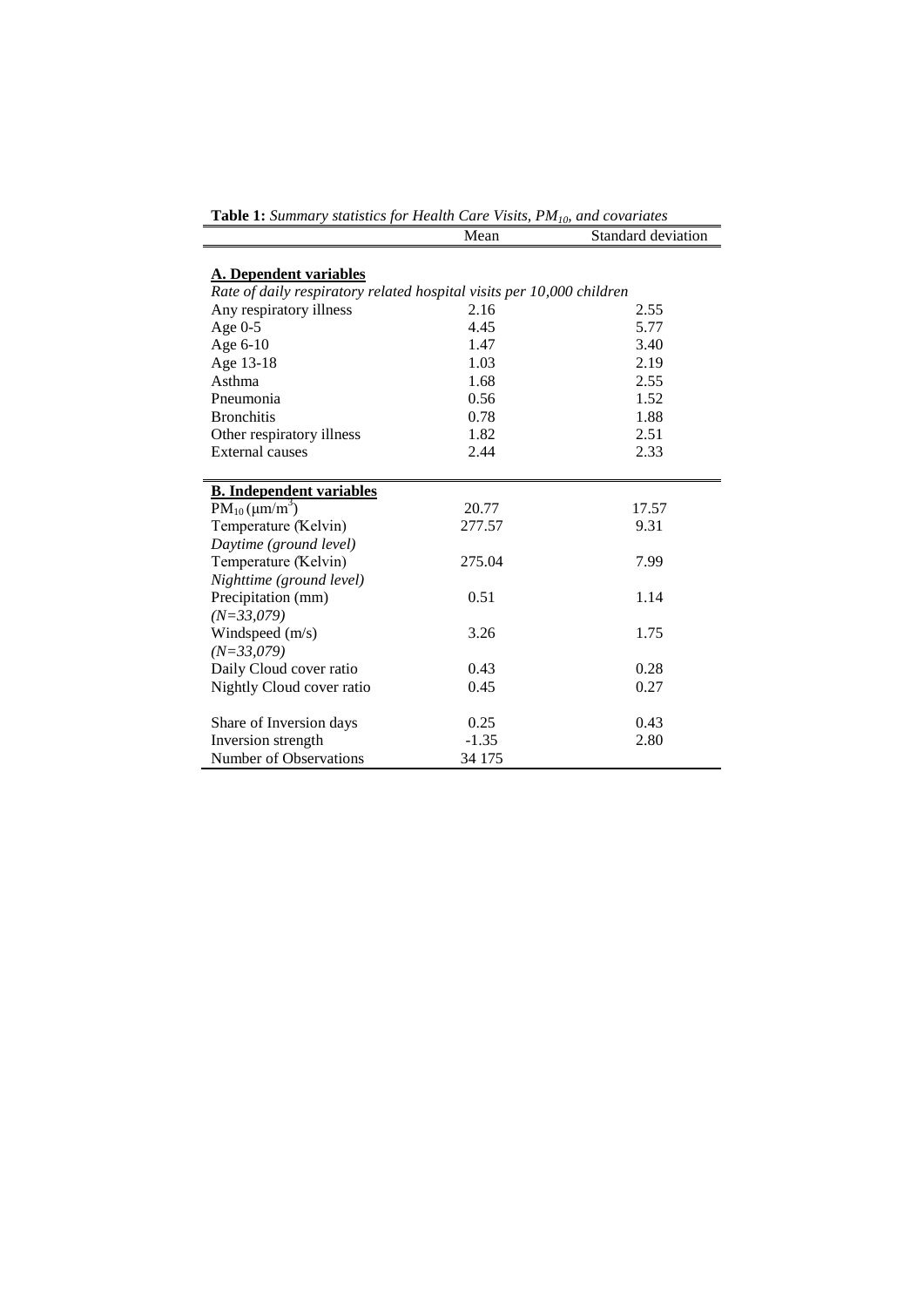| <b>Normal Nights</b>           |        |                     |
|--------------------------------|--------|---------------------|
| $N = 25,567$                   | Mean   | Standard Deviation. |
| Rate of health care visits per |        |                     |
| 10,000 children:               |        |                     |
| Any respiratory illness        | 2.14   | 2.51                |
|                                |        |                     |
| $PM_{10}(\mu m/m^3)$           | 18.06  | 13.09               |
| Temperature (Kelvin)           | 277.80 | 8.90                |
| Daytime (ground level)         |        |                     |
| Temperature (Kelvin)           | 276.06 | 7.48                |
| Nighttime (ground level)       |        |                     |
| Precipitation (mm)             | 0.63   | 1.24                |
| $(N=24,862)$                   |        |                     |
| Wind speed (m/s)               | 3.48   | 1.79                |
| $(N=24, 862)$                  |        |                     |
| Daily Cloud cover ratio        | 0.47   | 0.27                |
| Nightly Cloud cover ratio      | 0.49   | 0.26                |
| <b>Inversion nights</b>        |        |                     |
| $N = 8,608$                    |        |                     |
|                                |        |                     |
| Rate of health care visits per |        |                     |
| 10,000 children:               |        |                     |
| Any respiratory illness        | 2.24   | 2.68                |
| $PM_{10}(\mu m/m^3)$           | 28.82  | 25.08               |
| Temperature (Kelvin)           | 276.87 | 10.40               |
| Daytime (ground level)         |        |                     |
| Temperature (Kelvin)           | 272.01 | 8.68                |
| Nighttime (ground level)       |        |                     |
| Precipitation (mm)             | 0.15   | 0.59                |
| $(N=8,217)$                    |        |                     |
| Windspeed (m/s)                | 2.61   | 1.46                |
| $(N=8,217)$                    |        |                     |
| Daily Cloud cover ratio        | 0.33   | 0.27                |
| Nightly Cloud cover ratio      | 0.32   | 0.26                |

**Table 2:** *Descriptive statistics for key variables conditional on inversion status*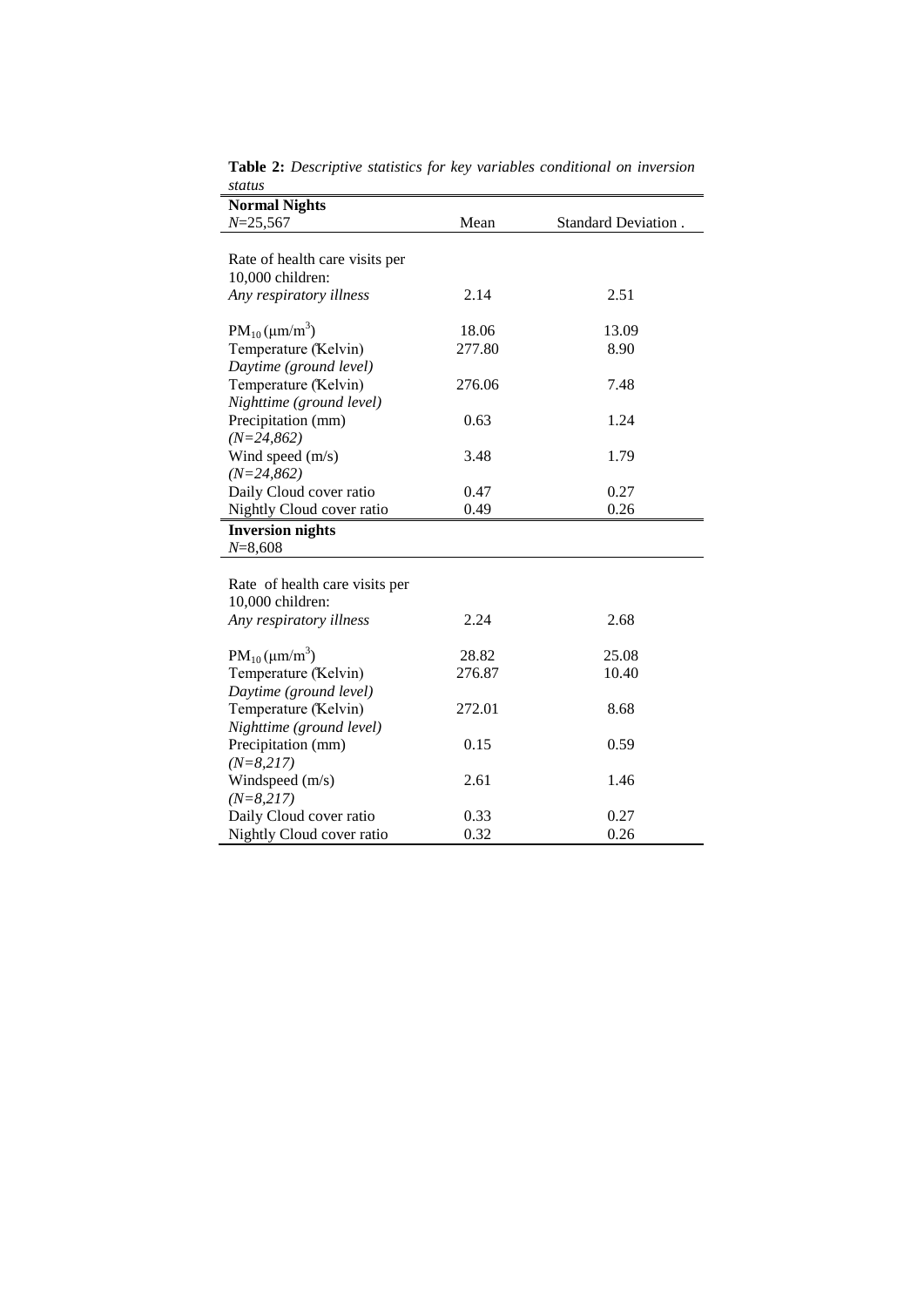#### **Table 3:** *Baseline Estimates*

|                               | First-stage | Reduced        | <i>OLS</i>     | IV             |
|-------------------------------|-------------|----------------|----------------|----------------|
|                               |             | form           |                |                |
|                               |             | Respiratory    | Respiratory    | Respiratory    |
|                               | $Pm_{10}$   | related health | related health | related health |
| Dependent variable:           |             | care visits    | care visits    | care visits    |
|                               |             | per 10,000     | per 10,000     | per 10,000     |
|                               |             | children       | children       | children       |
|                               | (1)         | 2)             | (3)            | (4)            |
| Inversion                     | $6.154***$  | $0.106***$     |                |                |
|                               | (0.892)     | (0.0275)       |                |                |
| <b>PM10</b>                   |             |                | $0.00398***$   | $0.0172***$    |
|                               |             |                | (0.000908)     | (0.00253)      |
| Number of clusters            | 90          | 90             | 90             | 90             |
| Mean of dependent variable.   | 20.78       | 2.164          | 2.164          | 2.164          |
| <b>Observations</b>           | 34 156      | 34 156         | 34,156         | 34,156         |
| Weather controls (Nasa+SMHI): | Yes         | Yes            | Yes            | Yes            |
| First-stage F-stat.           |             |                |                | 47.99          |

**Notes:** Robust standard errors in parentheses clustered at the municipality level, \*\*\* p<0.01, \*\* p<0.05, \* p<0.1. This table presents the first-stage and reduced-form estimates of the effect of pollution on respiratory related hospital visits for children aged below 18 in Sweden. The rate of hospital visits is calculated by dividing the number of hospital visits each day in each municipality by the total number of children in the municipality and then multiplying by 10,000. Thus, the coefficient can be interpreted as the number of hospital visits per day and 10,000 children aged below 18. This model includes year-month fixed effects, municipality fixed effects and day-of-week fixed effects. Temperature controls (polynomials of degree up to four) of the daily and nightly temperatures, cloud coverage, cloud coverage^2, humidity, humidity^2, H20 levels, precipitation, precipitation^2, wind speed, wind speed^2 are included in all regressions. Each regression is weighted by the total number of children in the municipality. The percent effect is (PM10 coefficient\*10)/(mean of dependent variable) in the last two columns.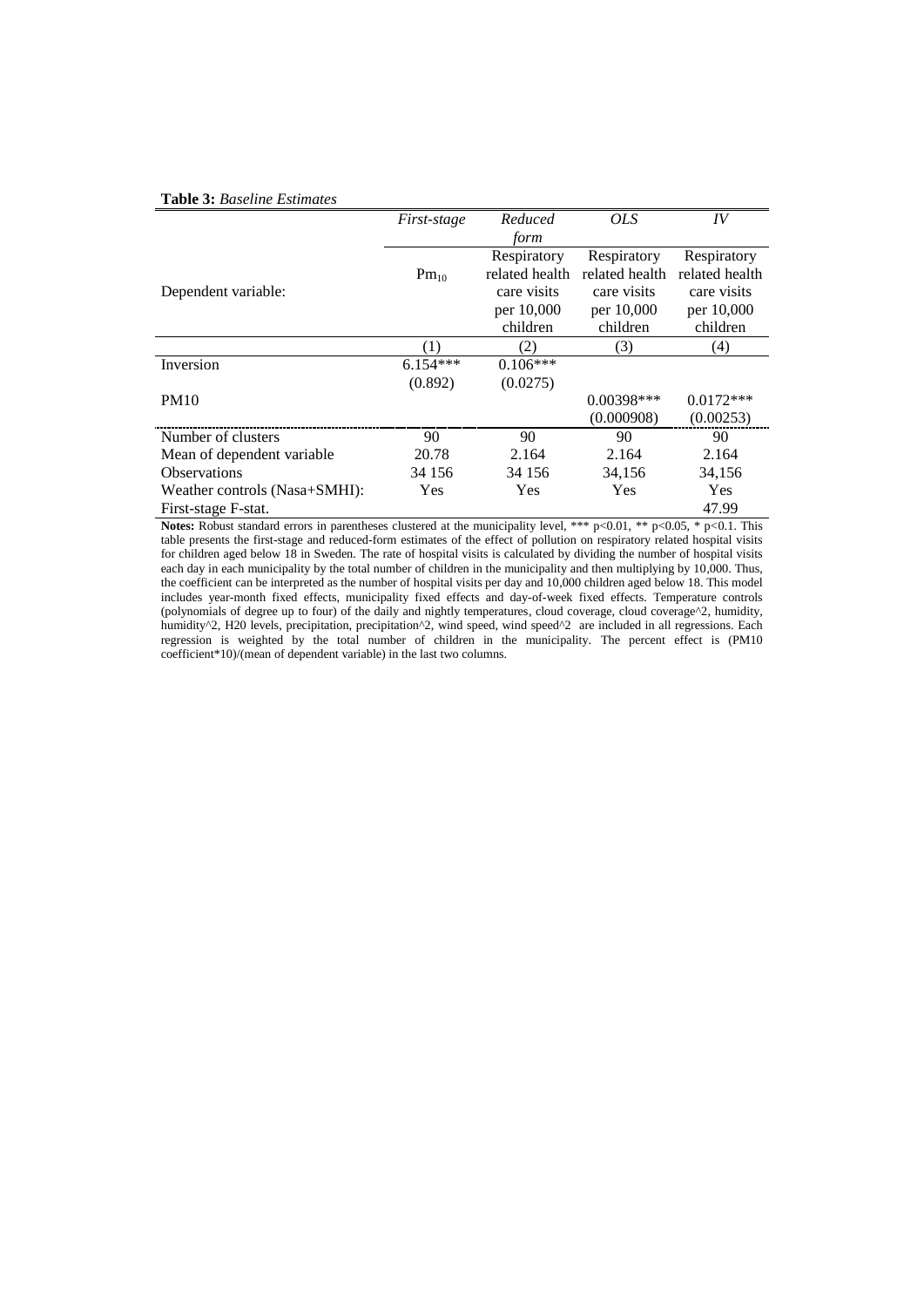| Dependent<br>variable:          | Respiratory related health care admissions per 10,000 children |                                                                                         |                |                |                |  |  |
|---------------------------------|----------------------------------------------------------------|-----------------------------------------------------------------------------------------|----------------|----------------|----------------|--|--|
| Specification:                  | <b>Baseline</b>                                                | <b>Baseline</b><br><b>Full Baseline</b><br><b>Full Baseline</b><br><b>Full Baseline</b> |                |                |                |  |  |
|                                 | specification:                                                 | specification:                                                                          | specification: | specification: | specification: |  |  |
|                                 |                                                                | $+$ age                                                                                 | $+$ age        | within 2km     | without        |  |  |
|                                 |                                                                |                                                                                         | $+$ maternal   | of pollution   | weather        |  |  |
|                                 |                                                                |                                                                                         | education      | monitor        | station data   |  |  |
|                                 | (1)                                                            | (2)                                                                                     | (3)            | (4)            | (5)            |  |  |
| OLS estimates                   |                                                                |                                                                                         |                |                |                |  |  |
| $PM_{10}$                       | 0.00398***                                                     | 0.00398***                                                                              | $0.00394***$   | $0.00262***$   | $0.00401$ ***  |  |  |
|                                 | (0.000908)                                                     | (0.000914)                                                                              | (0.000926)     | (0.000744)     | (0.000901)     |  |  |
| IV estimates                    |                                                                |                                                                                         |                |                |                |  |  |
| $PM_{10}$                       | $0.0172***$                                                    | $0.0173***$                                                                             | $0.0174***$    | $0.0166$ ***   | $0.0171***$    |  |  |
|                                 | (0.00253)                                                      | (0.00252)                                                                               | (0.00251)      | (0.00421)      | (0.00225)      |  |  |
| <b>Observations</b>             | 34,156                                                         | 34,156                                                                                  | 34,156         | 34,156         | 34,156         |  |  |
| <b>Other Controls</b>           | No                                                             | Yes                                                                                     | Yes            | Yes            | Yes            |  |  |
| <b>SMHI</b> weather             | Yes                                                            | <b>Yes</b>                                                                              | Yes            | Yes            | N <sub>o</sub> |  |  |
| <b>NASA</b> weather             | <b>Yes</b>                                                     | Yes                                                                                     | <b>Yes</b>     | <b>Yes</b>     | Yes            |  |  |
| Mean outcome                    | 2.164                                                          | 2.164                                                                                   | 2.164          | 2.215          | 2.164          |  |  |
| $F$ -stat 1 <sup>st</sup> Stage | 47.67                                                          | 47.67                                                                                   | 47.99          | 49.88          | 44.80          |  |  |
| # of cluster                    | 90                                                             | 90                                                                                      | 90             | 90             | 90             |  |  |
| <b>Effect OLS</b>               | 1.8%                                                           | 1.8%                                                                                    | 1.8%           | 1.2%           | 1.9%           |  |  |
| <b>Effect IV</b>                | 7.9%                                                           | 8.0%                                                                                    | 8.0%           | 7.5%           | 7.9%           |  |  |

|  | <b>Table 4:</b> OLS and IV Regression results for the effect of $PM_{10}$ on respiratory illnesses |
|--|----------------------------------------------------------------------------------------------------|
|  |                                                                                                    |

See notes to Table 1. Column (4) represents children living within 2km of the nearest pollution monitor. The percent effect is (PM10 coefficient\*10)/(mean of dependent variable)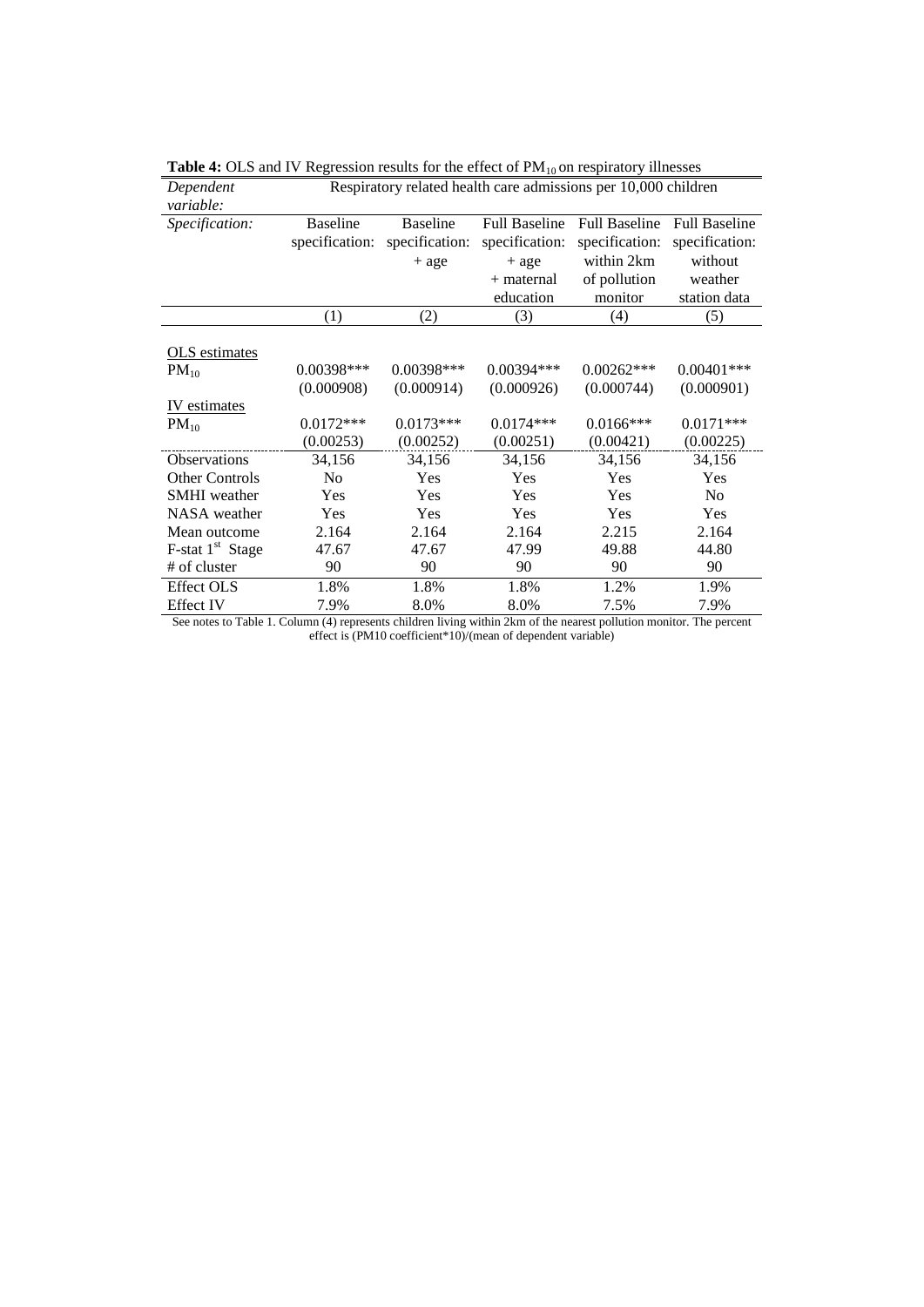| Dependent Variable:        | Respiratory related health care admissions per 10,000 children |                            |                            |                           |                             |                          |                          |  |
|----------------------------|----------------------------------------------------------------|----------------------------|----------------------------|---------------------------|-----------------------------|--------------------------|--------------------------|--|
|                            | (1)                                                            | (2)                        | (3)                        | (4)                       | (5)                         | (6)                      | (7)                      |  |
|                            | Full baseline<br>specification                                 | Asthma                     | <b>Bronchitis</b>          | Pneumonia                 | Other<br>respiratory        | Pre-School<br>Kids       | School-age<br>Kids       |  |
| OLS estimates<br>$PM_{10}$ | $0.00394***$<br>(0.000926)                                     | $0.00283***$<br>(0.000601) | $0.000385**$<br>(0.000192) | 0.000052<br>(0.000087)    | $0.000670***$<br>(0.000221) | $0.00422**$<br>(0.00163) | $0.00343***$<br>(0.0007) |  |
| IV estimates<br>$PM_{10}$  | $0.0174***$<br>(0.00251)                                       | $0.00956***$<br>(0.00181)  | $0.00190*$<br>(0.000986)   | $0.00108**$<br>(0.000483) | $0.00485***$<br>(0.00155)   | $0.0280***$<br>(0.00618) | $0.0123***$<br>(0.00193) |  |
| Weather controls           | Yes                                                            | Yes                        | Yes                        | Yes                       | Yes                         | Yes                      | Yes                      |  |
| <b>Other Controls</b>      | Yes                                                            | Yes                        | Yes                        | Yes                       | Yes                         | Yes                      | Yes                      |  |
| <b>Observations</b>        | 34,156                                                         | 34,156                     | 34,156                     | 34,156                    | 34,156                      | 34,156                   | 34,156                   |  |
| F-stat first-stage IV      | 47.67                                                          | 47.99                      | 47.99                      | 47.99                     | 47.99                       | 46.92                    | 48.63                    |  |
| Number of clusters         | 90                                                             | 90                         | 90                         | 90                        | 90                          | 90                       | 90                       |  |
| Mean respiratory illness   | 2.164                                                          | 0.890                      | 0.188                      | 0.115                     | 0.971                       | 4.445                    | 1.184                    |  |
| Percent effect (OLS)       | 1.8%                                                           | 3.2%                       | 2.0%                       | 0.5%                      | 0.7%                        | 0.9%                     | 2.9%                     |  |
| Percent effect (IV)        | 8.0%                                                           | 10.7%                      | 10.1%                      | 9.4%                      | 5.0%                        | 6.3%                     | 10.4%                    |  |

### **Table 5**: Effects by child age and by sub-diagnosis.

*Notes:* The percent effect is (PM10 coefficient\*10)/(mean of the dependent variable)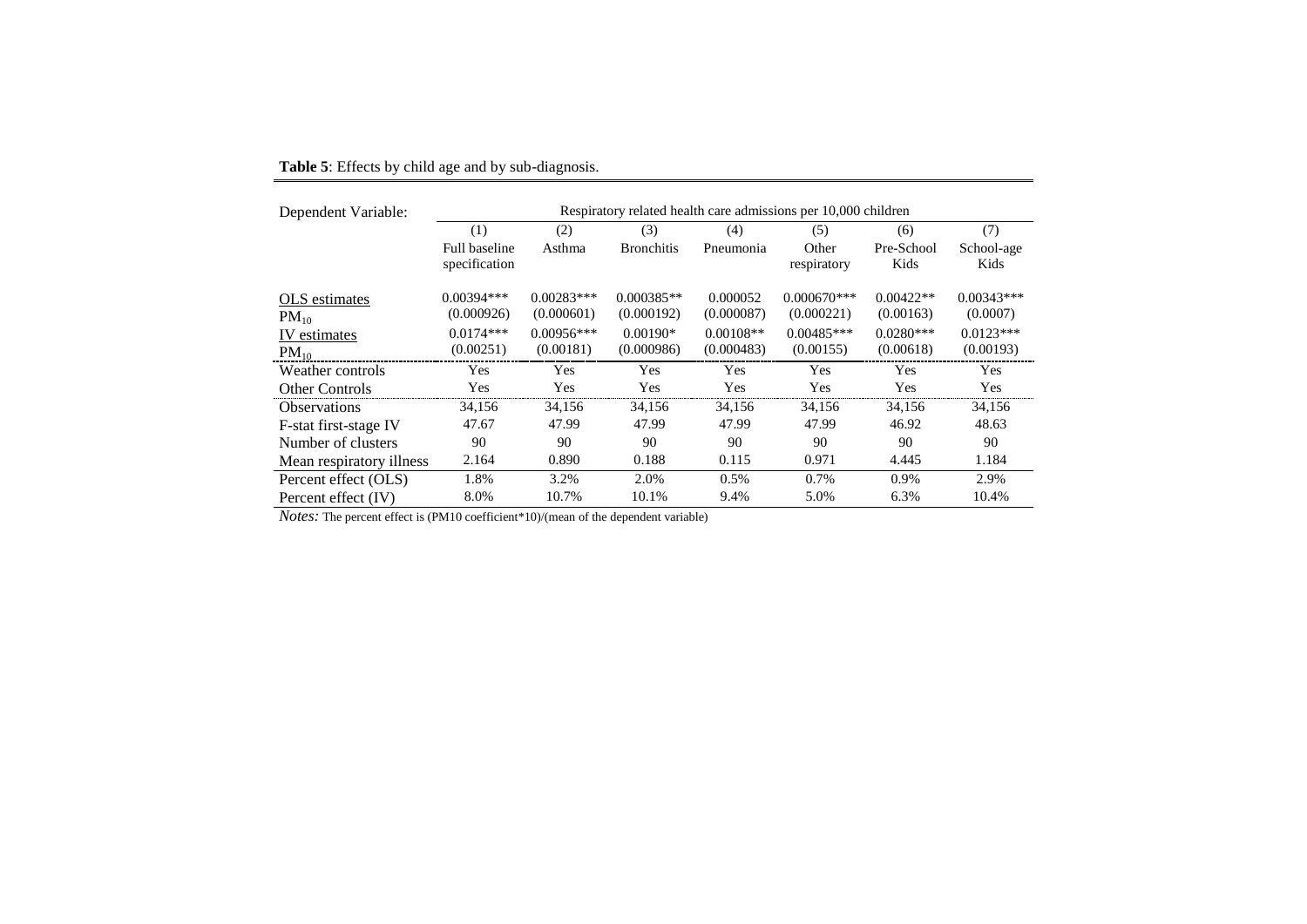| Dependent Variable:      | Respiratory related health care admissions per 10,000 children |                 |                    |              |               |  |  |
|--------------------------|----------------------------------------------------------------|-----------------|--------------------|--------------|---------------|--|--|
|                          | (1)                                                            | (2)             | (3)                | (4)          | (5)           |  |  |
|                          | <b>Full baseline</b>                                           | Mother's        | Mother's           | Family       | Family        |  |  |
|                          | specification                                                  | Education:      | Education:         | Income:      | Income:       |  |  |
|                          |                                                                | $>$ High School | $\leq$ High school | $>$ Median   | $\leq$ Median |  |  |
| OLS estimates            | $0.00394***$                                                   | $0.00497***$    | $0.00333***$       | $0.00392***$ | $0.00422***$  |  |  |
| $PM_{10}$                | (0.000926)                                                     | (0.00113)       | (0.000897)         | (0.000833)   | (0.00117)     |  |  |
| IV estimates             | $0.0174***$                                                    | $0.0190***$     | $0.0183***$        | $0.0120***$  | $0.0307***$   |  |  |
| $PM_{10}$                | (0.00251)                                                      | (0.00319)       | (0.00374)          | (0.00441)    | (0.00365)     |  |  |
| Weather controls         | Yes                                                            | Yes             | Yes                | Yes          | <b>Yes</b>    |  |  |
| <b>Other Controls</b>    | Yes                                                            | Yes             | Yes                | Yes          | Yes           |  |  |
| <b>Observations</b>      | 34,156                                                         | 34,156          | 34,156             | 34,156       | 34,156        |  |  |
| F-stat first-stage IV    | 47.67                                                          | 45.02           | 44.27              | 46.26        | 42.72         |  |  |
| Number of clusters       | 90                                                             | 90              | 90                 | 90           | 90            |  |  |
| Mean respiratory illness | 2.164                                                          | 2.186           | 2.266              | 2.011        | 2.584         |  |  |
| Percent effect (OLS)     | 1.8%                                                           | 2.3%            | 1.5%               | 1.9%         | 1.6%          |  |  |
| Percent effect (IV)      | 8.0%                                                           | 8.7%            | 8.1%               | 6.0%         | 11.9%         |  |  |

**Table 6**: Examining the Effects across Socio-Economic Groups.

*Notes:* The percent effect is (PM10 coefficient\*10)/(mean of the dependent variable)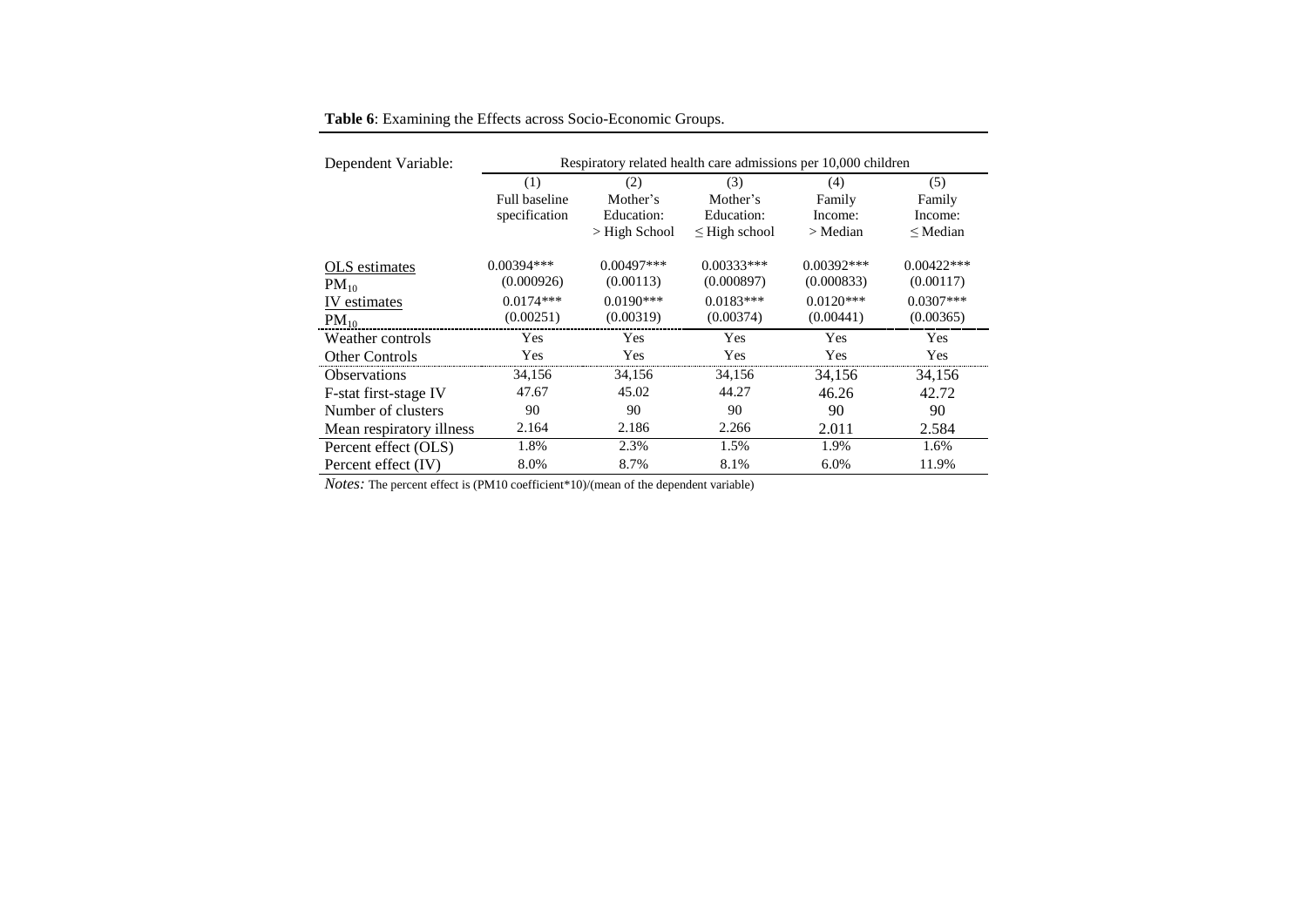| Dependent variable:            | Injuries due to External Causes per 10,000 children |                           |                |  |  |  |  |
|--------------------------------|-----------------------------------------------------|---------------------------|----------------|--|--|--|--|
|                                |                                                     | Family income             |                |  |  |  |  |
|                                | All                                                 | High income<br>Low Income |                |  |  |  |  |
| Specification:                 | (1)                                                 | (2)                       | (3)            |  |  |  |  |
|                                |                                                     |                           |                |  |  |  |  |
| OLS estimates                  | 0.000317                                            | 0.000258                  | 0.000362       |  |  |  |  |
| $PM_{10}$                      | (0.000970)                                          | (0.00107)                 | (0.000961)     |  |  |  |  |
| IV estimates                   | 0.00448                                             | 0.00407                   | 0.00473        |  |  |  |  |
| $PM_{10}$                      | (0.00586)                                           | (0.00588)                 | (0.00700)      |  |  |  |  |
| Weather controls               | <b>Yes</b>                                          | Yes                       | Yes            |  |  |  |  |
| Other controls                 | N <sub>0</sub>                                      | N <sub>0</sub>            | N <sub>0</sub> |  |  |  |  |
| <b>Observations</b>            | 34,156                                              | 34,156                    | 34,156         |  |  |  |  |
| F-stat first-stage IV          | 49.13                                               | 50.40                     | 47.44          |  |  |  |  |
| Number of clusters             | 90                                                  | 90                        | 90             |  |  |  |  |
| Mean resp. illness rate        | 2.437                                               | 2.482                     | 2.393          |  |  |  |  |
| Effect on outcome variable OLS | 0.1%                                                | 0.1%                      | 0.2%           |  |  |  |  |
| Effect on outcome variable IV  | 1.8%                                                | 1.6%                      | 1.8%           |  |  |  |  |

**Table 7**: Examining the Causes of the SES-gap in the Effects: Avoidance Behavior

*Notes:* The percent effect is (PM10 coefficient\*10)/(mean of the dependent variable)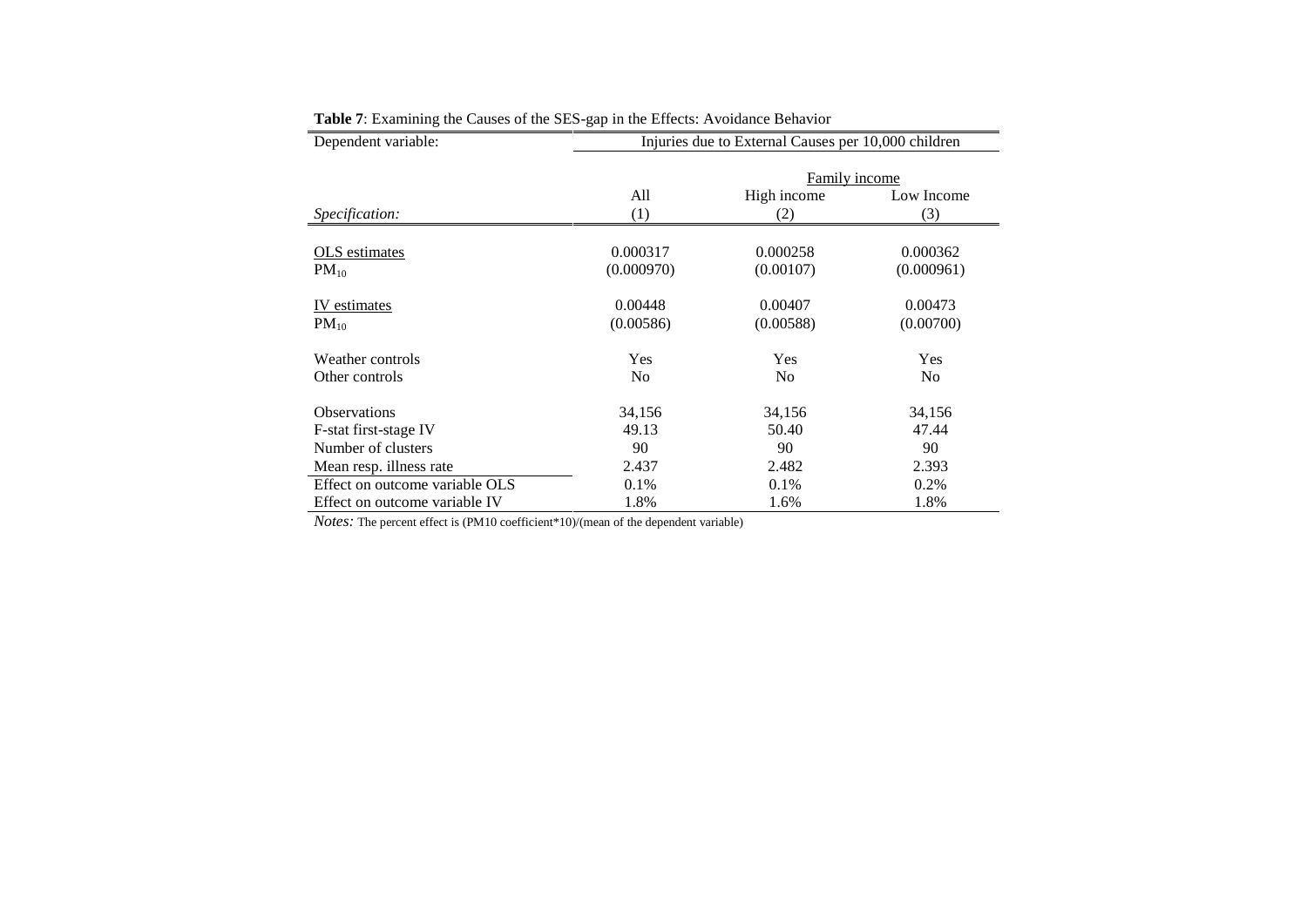|                                                                                          |                                | Respiratory related health care admissions per 10,000 children                     |                                |                                |                                |                                |  |  |
|------------------------------------------------------------------------------------------|--------------------------------|------------------------------------------------------------------------------------|--------------------------------|--------------------------------|--------------------------------|--------------------------------|--|--|
|                                                                                          |                                | Health Index<br>Good Initial Health (High index)<br>Bad Initial Health (Low index) |                                |                                |                                |                                |  |  |
| Dependent Variable:                                                                      | High                           | Low                                                                                | High income<br>families        | Low income<br>families         | High income<br>families        | Low income<br>families         |  |  |
|                                                                                          | (1)                            | (2)                                                                                | (3)                            | (4)                            | (5)                            | (6)                            |  |  |
| OLS<br>Pm10                                                                              | $0.00432***$<br>(0.00107)      | $0.00427***$<br>(0.00112)                                                          | $0.00441***$<br>(0.00109)      | $0.00424***$<br>(0.00123)      | $0.00393***$<br>(0.000895)     | $0.00478***$<br>(0.00161)      |  |  |
| $\underline{\mathbf{IV}}$                                                                |                                |                                                                                    |                                |                                |                                |                                |  |  |
| Pm10                                                                                     | $0.0183***$<br>(0.00362)       | $0.0257***$<br>(0.00437)                                                           | $0.00851**$<br>(0.00396)       | $0.0337***$<br>(0.00744)       | $0.0201**$<br>(0.00867)        | $0.0330***$<br>(0.00551)       |  |  |
| Weather controls                                                                         | Yes                            | Yes                                                                                | Yes                            | Yes                            | Yes                            | Yes                            |  |  |
| <b>Observations</b><br>Number of clusters<br>Mean resp. illness rate<br>F-stat 1st Stage | 33,231<br>88<br>2.178<br>43.93 | 33,231<br>88<br>2.490<br>44.57                                                     | 33,231<br>88<br>1.920<br>44.55 | 33,231<br>88<br>2.539<br>42.87 | 33,231<br>88<br>2.161<br>45.33 | 33,231<br>88<br>2.885<br>43.34 |  |  |
| Effect on outcome OLS                                                                    | 2.0%                           | 1.7%                                                                               | 2.3%                           | 1.7%                           | 1.8%                           | 1.7%                           |  |  |
| Effect on outcome IV                                                                     | 8.4%                           | 10.3%                                                                              | 4.4%                           | 13.3%                          | 9.3%                           | 11.4%                          |  |  |

**Table 8:** Results for subsamples based on initial health index and family income.

Notes: The health index is based on the first principal component using birth weight and gestational weeks at birth. The children are split into high and low initial health based on whether they are above or below the median of the index. See Table 4 for full specification details. The percent effect is (PM10 coefficient\*10)/(mean of the dependent variable)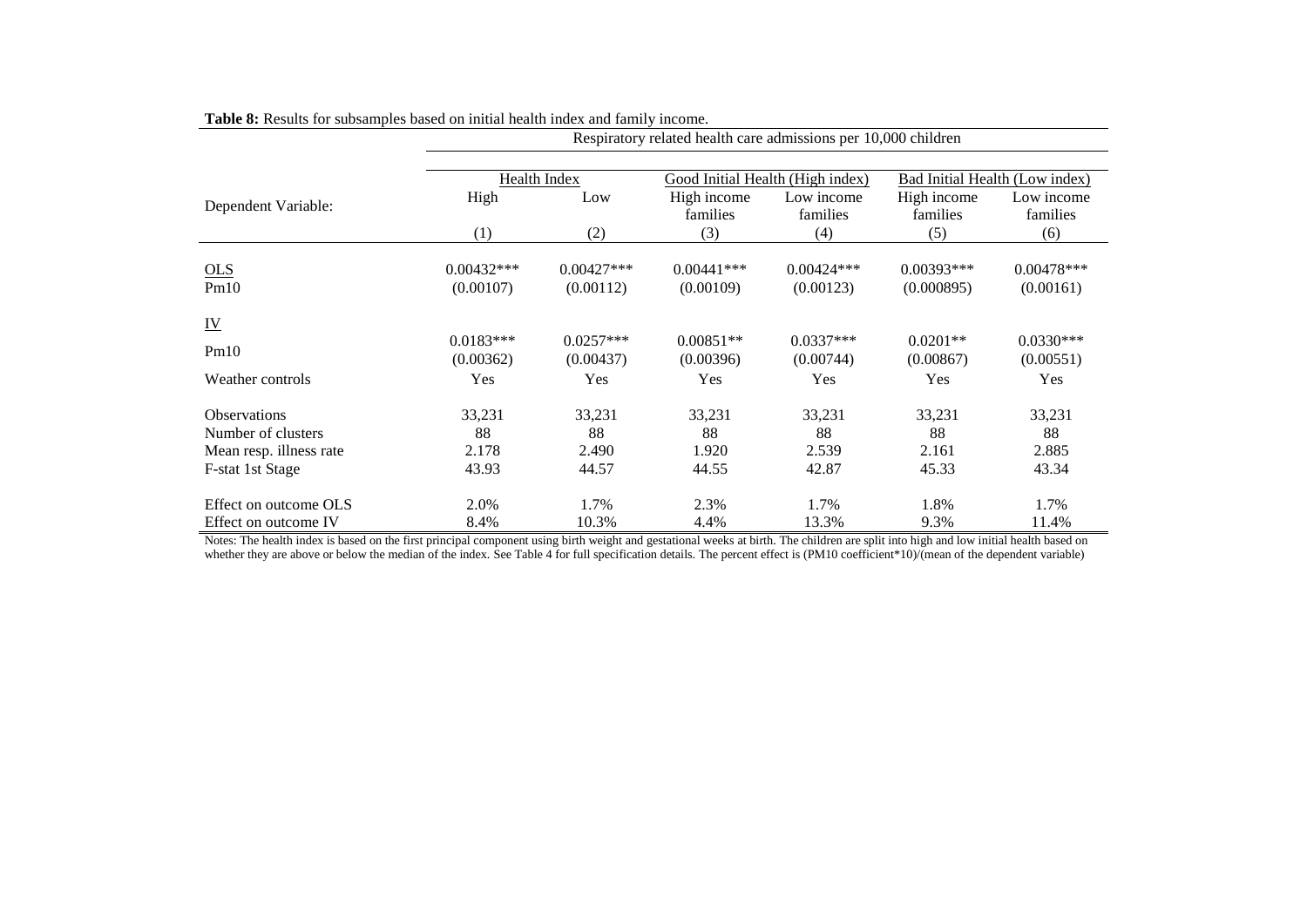### **Appendix A**



Figure A1: The graph illustrates the range of concentrations from all types of stations in  $\mu$ m/m<sup>3</sup> officially reported by the EU member states and how the concentrations relate to the limit value set by EU legislation (marked by the red line). *Source:* EEA (2012).



Figure A2: PM<sub>10</sub> emissions in Sweden between 1990 and 2010, measured in thousands of ton. *Source: SEPA.*